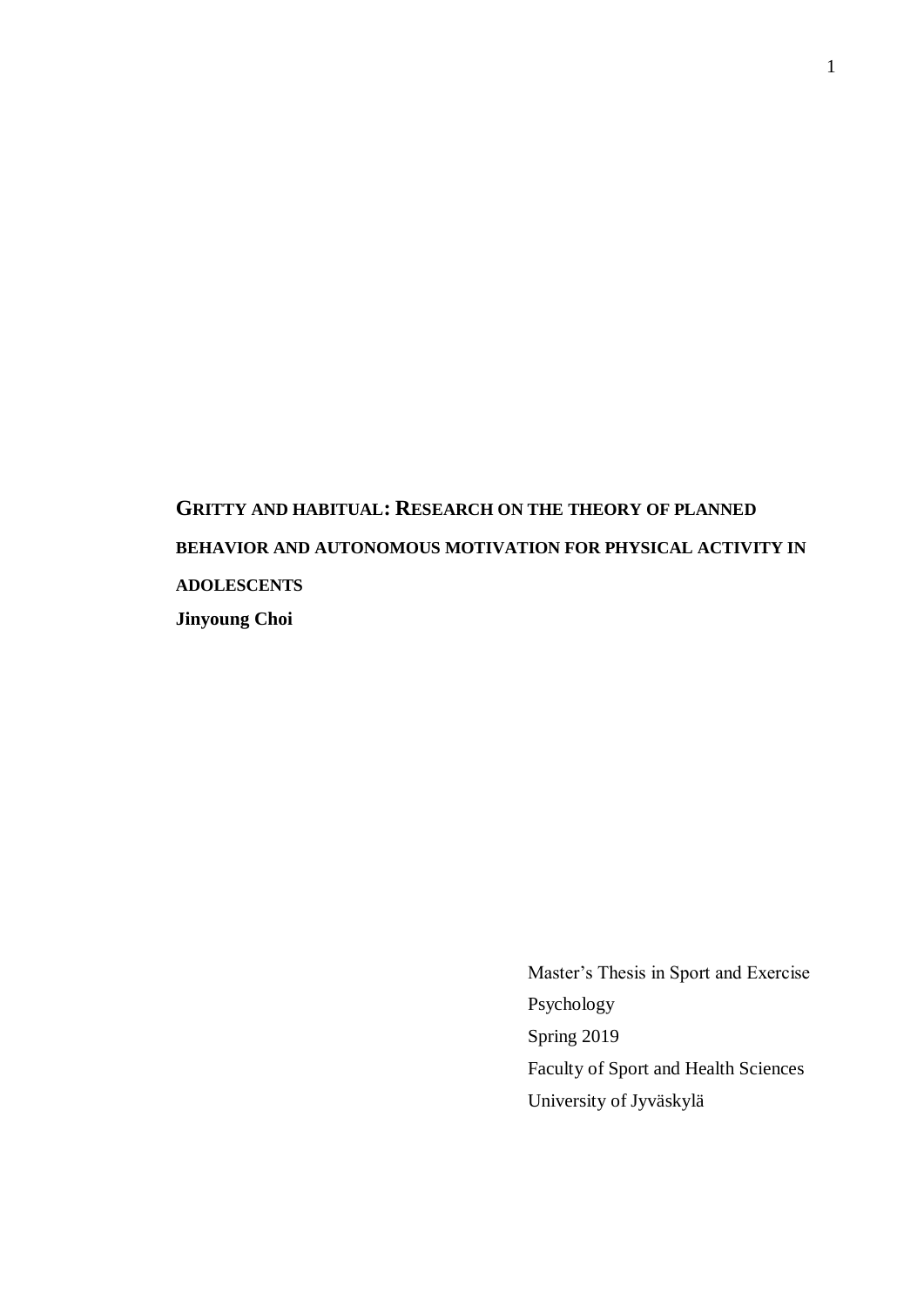### ACKNOWLEDGEMENTS

Many thanks to everyone, in and out of the University of Jyväskylä, who helped me in writing and finishing this Master's thesis.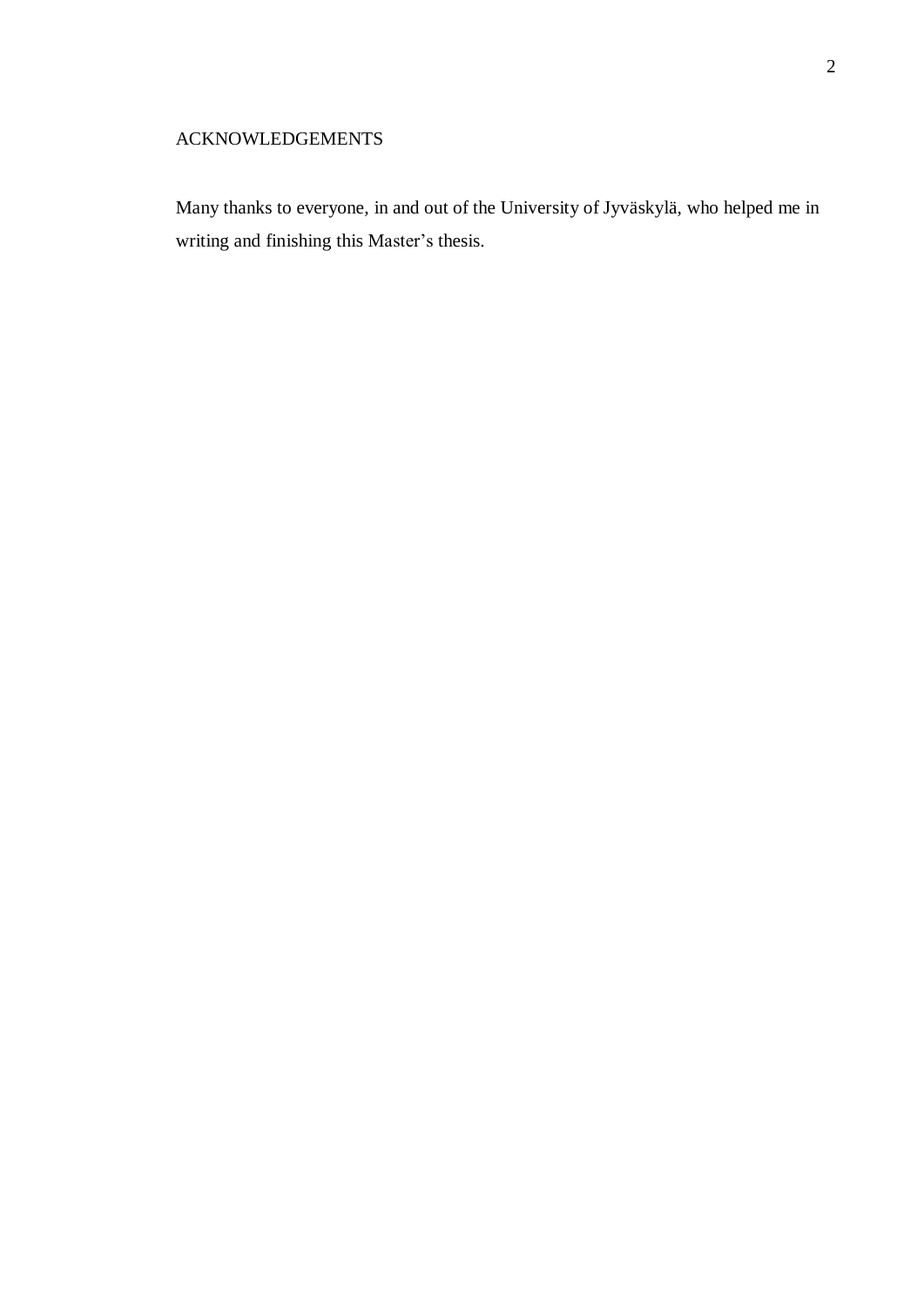#### ABSTRACT

Jinyoung Choi, 2019. Gritty and habitual: Research on the theory of planned behavior and autonomous motivation for physical activity in adolescents. Faculty of Sport and Health Sciences. University of Jyväskylä. 53 p.

Grit is perseverance and passion for long-term goals, an individual trait that can lead to successful outcome. Habit is considered as goal-directed automaticity, repeated with low awareness, which may interact with behavior and intention for the behavior. The theory of planned behavior (TPB) describes constructs in predicting behavior with the intention to act. There have been several studies on each of the three elements mentioned above (grit, habit, TPB) and autonomous motivation in physical activity (PA). However, few studies look at the relationship altogether between these variables.

This study examined the associations of psychological constructs based in the TPB with grit and habit. As a pilot study of a larger project, the study aims to examine if individual differences in grit and habit can predict intentions and behavior of PA. It was hypothesized that grit and habit will both have effect on PA and the TPB variables.

277 Finnish secondary school students (grades 7, 8 and 9) were asked to fill out a questionnaire at two points in time (week 1 and 5). The questionnaire contained questions from three different questionnaires that measure grit (Duckworth & Peterson, Matthews & Kelly, 2007), habit (Gardner et al., 2012), and the constructs of the TPB (Ajzen, 1985). Reliabilities were analyzed with Cronbach's  $\alpha$  and the correlational coefficient *r*. The relationships between the variables were quantitatively measured through correlational and regression analysis using SPSS.

Correlations revealed that grit and habit correlated each in varying degrees to attitude, subjective norms, perceived behavioral control, intention and PA. Longitudinal correlations were found especially with habit, intention, and PA ( $r \geq .20$ ). Grit had small longitudinal correlation with PA  $(r = .13)$ . ANOVA results indicated that students with higher grit or higher automaticity were more physically active in both Time 1 and 2. There were no combined effects of grit and habit on PA.

Regression results demonstrated the cross-sectional and longitudinal effect of grit and habit on PA, with intention as a mediating variable. Grit and habit are considered as important predictors to physical activity of adolescents, and as suitable targets for intervention. The results of the study will be important in understanding the effect of grit and habit on the variables of autonomous motivation in the TPB.

*Keywords: Theory of planned behavior, grit, habit, autonomous motivation, physical activity*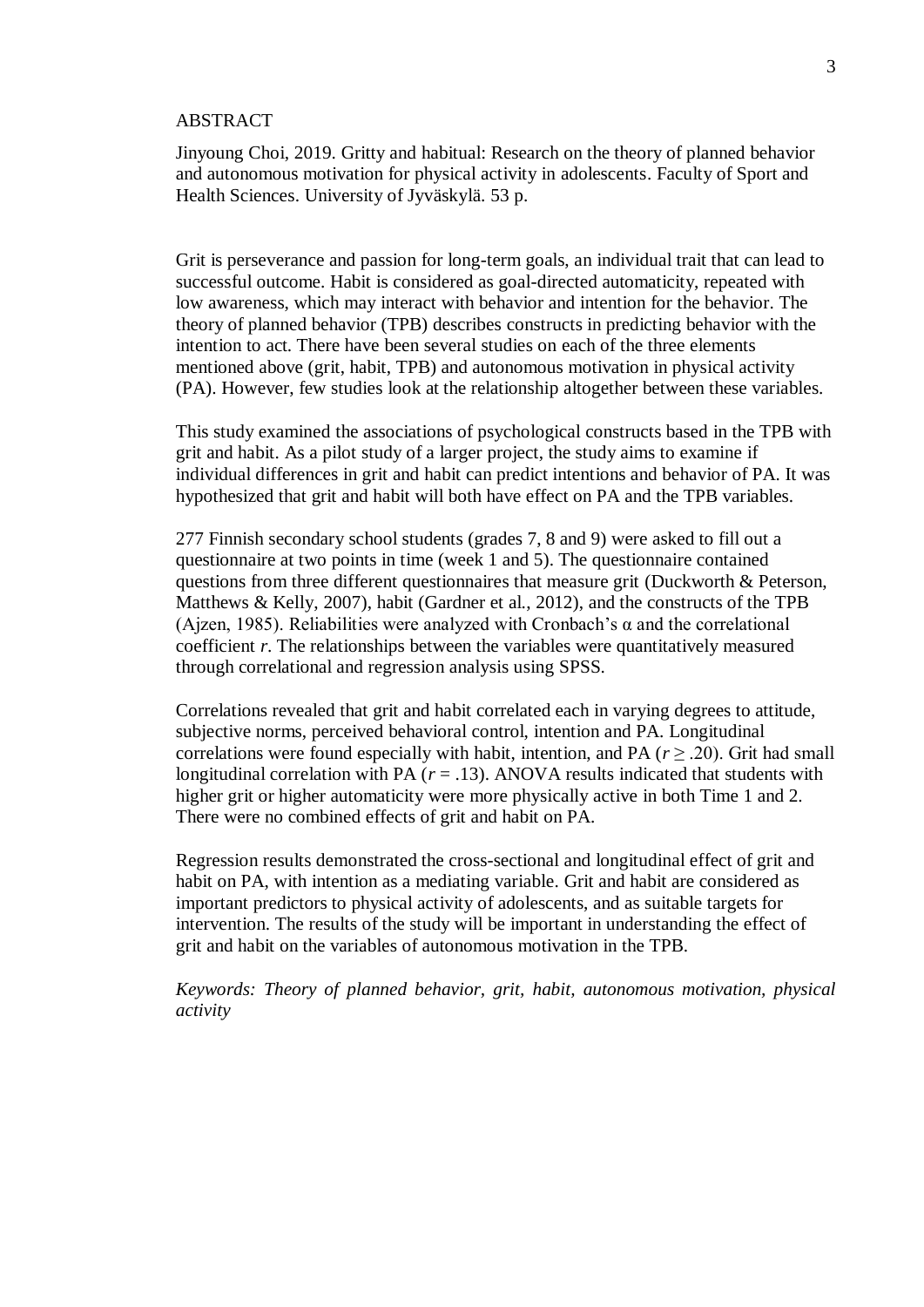### TABLE OF CONTENTS

# **ABSTRACT**

### **APPENDIXES**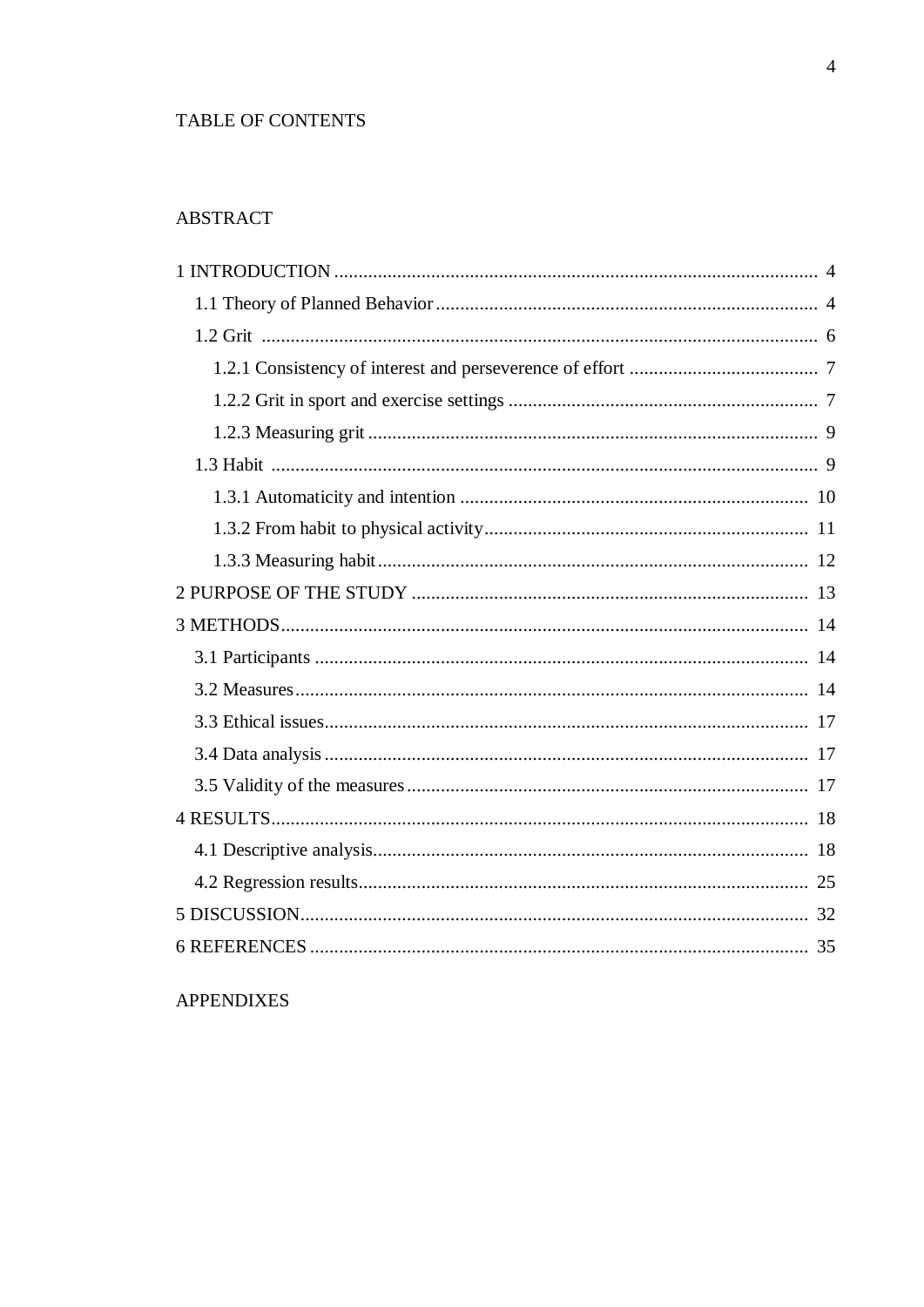#### <span id="page-4-0"></span>1 INTRODUCTION

Many social-cognitive and behavioral science theories help to explain how autonomous motivation may lead to positive outcomes, due to factors such as greater interest, effort, and task involvement (Ryan & Deci, 2000; Skinner & Belmont, 1993). To seek and identify the environment in which autonomous motivation for physical activity can be fostered, numerous studies have been conducted, and reviewed by Ntoumanis and Biddle (1999).

Autonomous motivation and motivational environment are important factors to examine in relation to the initiation and continuation of physical activity (Hagger & Chatzisarantis, 2008). Previous studies have investigated the motivational environment and the autonomous motivation of adolescents to exercise, and found that autonomysupportive environments in school may facilitate the motivation and the actual behavior of leisure-time physical activity of students across diverse cultures (Chatzisarantis & Hagger, 2009; González-Cutre, Sicilia, Beas-Jiménez & Hagger, 2014; Hagger, Chatzisarantis, Barkoukis, Wang & Baranowski, 2005; Hagger, Chatzisarantis, Culverhouse & Biddle, 2003; Hagger, et al., 2009; Lim & Wang, 2009; Wallhead, Hagger & Smith, 2010). In such educational settings, students can foster their autonomous motivation for exercise in the physical education environment. By studying their volitional (intentional) behavior and their impulsive (automatic) behavior that manifest in reflection to their environment, we can identify the antecedents of autonomous motivation for physical activity behavior of adolescents.

Therefore, it is important to study and understand how these volitional and impulsive traits influence autonomous motivation and actual physical activity behavior. This study was planned to fill the gap in the literature by focusing on the relationship between intentional behavior (through the grit variable), automatic behavior (through the habit variable), and physical activity, within the boundary outlined by the theory of planned behavior. These variables and the theory will be introduced further in the following sections.

### <span id="page-4-1"></span>1.1 Theory of planned behavior

Among the wide range of social-cognitive theoretical models, one of the most frequently used for explaining volitional behavior is the theory of planned behavior (TPB; Ajzen, 1985). As a lot of human activity is goal-directed, Ajzen (1985) believed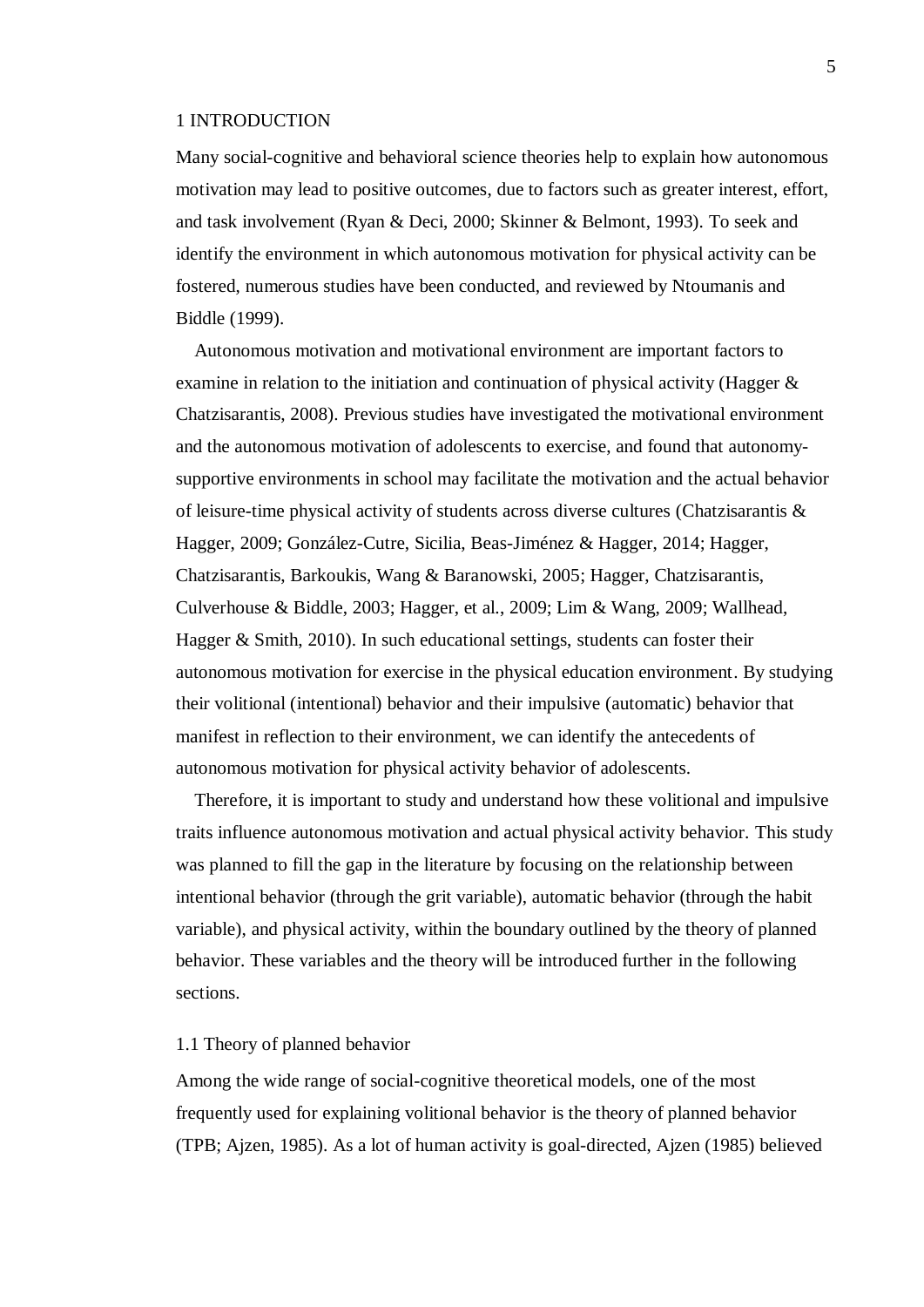that actions were controlled by intentions, as other different constructs determined the intentions.

Fishbein and Ajzen assume that humans act sensibly, thus introducing the theory of reasoned action (TRA) to predict volitional behaviours (as cited in Ajzen, 1985). According to Ajzen (1985), the TRA posits intention as a direct determinant to a certain behaviour, while a construct "personal in nature," or *attitude*, and another "reflecting social influence," or *subjective norms*, determine intentions. Attitude would measure the positive or negative personal evaluation of doing the behaviour. Subjective norm is the personal perception of social pressures to do (or not do) a behaviour.

However, Ajzen (1985) acknowledges that intentions may change over a certain period of time, to which he adds another determinant to intention: *perceived behavioural control*. Perceived behavioural control is a personal evaluation of one's capability regarding one's behaviour engagement. With these three beliefs that lead to intended behaviour, intention is hypothesized to mediate their effects on behaviour. The theory of planned behaviour (TPB) model is created to understand and predict behaviour and the autonomous motivation to perform the behaviour.

As claimed by Hagger, Chatzisarantis, and Biddle (2002), TPB has been extensively demonstrated to explain a substantial amount of variance in the physical activity context, more so than TRA, as perceived behavioral control shows to have a strong influence on the physical activity intentions. In their meta-analysis of studies utilizing TRA and TPB to explain physical activity and its intention, they found medium to large effect sizes in attitude, perceived behavioral control, and physical activity in relation to intention, while a smaller effect size was shown for subjective norm–intention link. Their path analysis corroborates numerous previous studies and analyses that intention is the sole predictor of physical activity, which mediates the effects of attitude and subjective norms. Their results of testing TPB exhibits that perceived behavioral control has both direct and indirect (through intention) effect on behavior. Their meta-analysis also concludes that TPB model demonstrates better fit, as well as account for more variance in intention than its prior version, TRA (Hagger, Chatzisarantis & Biddle, 2002).

With further studies focusing on the TPB and how autonomous motives predict behavior, Hagger, Chatzisarantis, and Harris (2006) claim that autonomous motivation from self-determination theory influences intentions, the effect of subjective norms and perceived behavioral control on intentions, and intentions on physical activity behavior.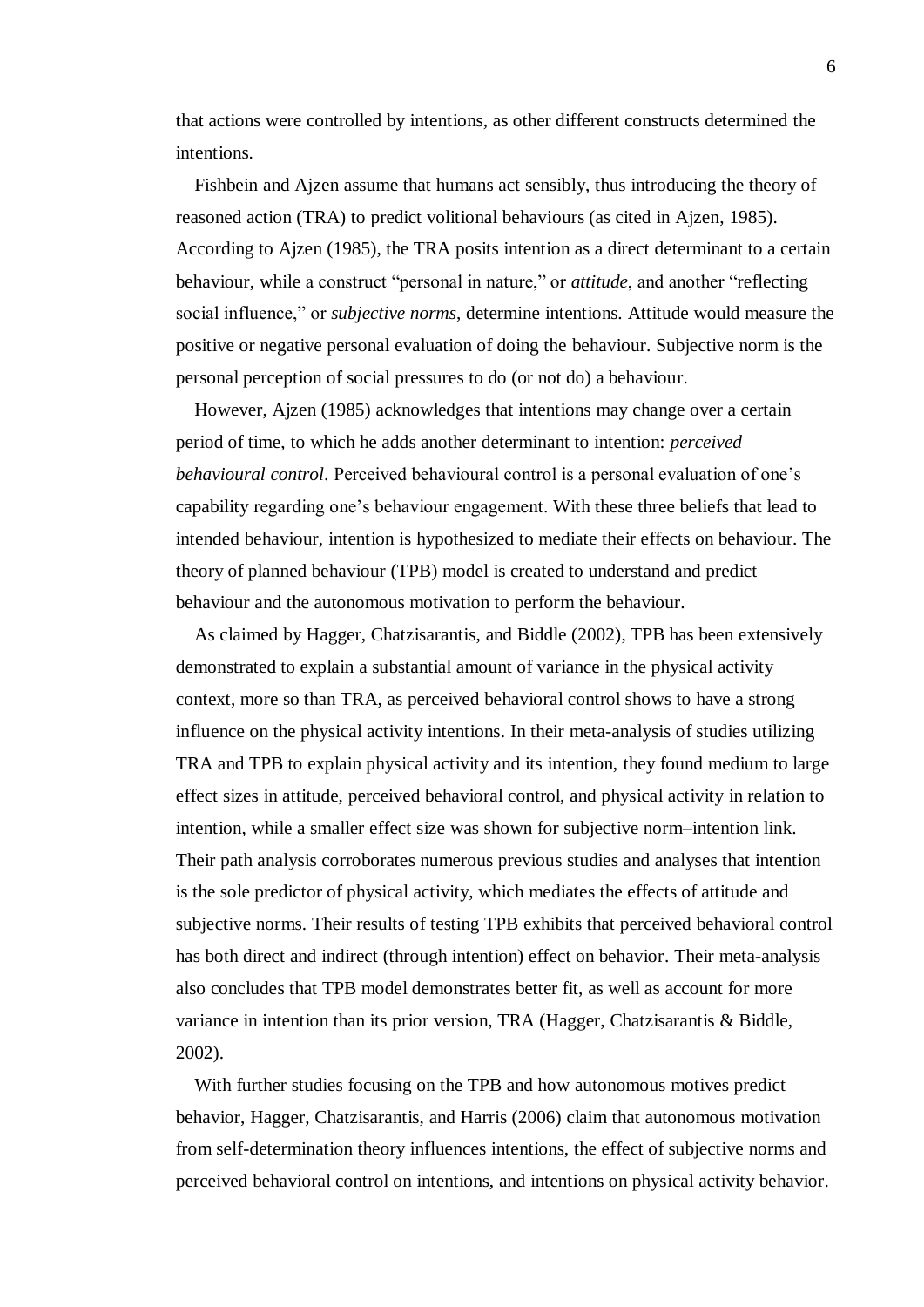There have also been studies on the trans-contextual model (TCM; Hagger et al., 2003), of which TPB lays out the framework in predicting autonomous motivation for physical activity in several contexts, for example, in- and out-of-school (Hagger, Chatzisarantis, Culverhouse & Biddle, 2016). As one of the widely utilized model, TPB proves to work as a framework in predicting the autonomous motivation in the context of physical activity.

#### <span id="page-6-0"></span>1.2 Grit

The concept of *grit* proliferated to find out the reason behind difference in educational accomplishments. In the beginning, however, there was a broader question to explore *grit* as a variable to not only education, but general performance: "*Why do some individuals accomplish more than others of equal intelligence*?" (Duckworth, Peterson, Matthews & Kelly, 2007, p. 1087). Despite some elements such as IQ and talent, grit can also be considered as an intrapersonal factor that is associated with autonomous motivation and success in performance.

According to Duckworth and her colleagues (2007, p.1087), grit is described as "perseverance and passion for long-term goals." Not necessarily related to IQ, grit is an essential characteristic in reaching high achievement in many different contexts and with diverse populations, such as education and academic performance (Duckworth et al, 2007; Eskreis-Winkler, Duckworth, Shulman & Beal, 2014; Robertson-Kraft & Duckworth, 2014; Wolters, & Hussain, 2015), military, workplace, and marriage (Eskreis-Winkler, et al., 2014), as demonstrated with West Point cadets as well as finalists in a national spelling contest (Duckworth et al, 2007; Kelly, Matthews & Bartone, 2014).

Grit has been considered as an influencing factor not only for the academic performance of students in schools (Duckworth et al, 2007; Eskreis-Winkler et al., 2014; Wolters, & Hussain, 2015), but also the effectiveness of the teachers (Duckworth, Quinn, & Seligman, 2009). Robertson-Kraft and Duckworth (2014) conducted a study where they found out that novice teachers with higher grit scores were more effective in teaching their students than their less gritty colleagues.

Other literatures reveal that grit buffers the association between negative life events and suicide ideation (Blalock, Young, & Kleiman, 2015), predicts the well-being of those who go through physician and nurse training (Gaeta et al., 2017; Jin & Kim, 2017; Salles, Cohen & Mueller, 2014), predicts costly perseverance (Lucas, Gratch, Cheng &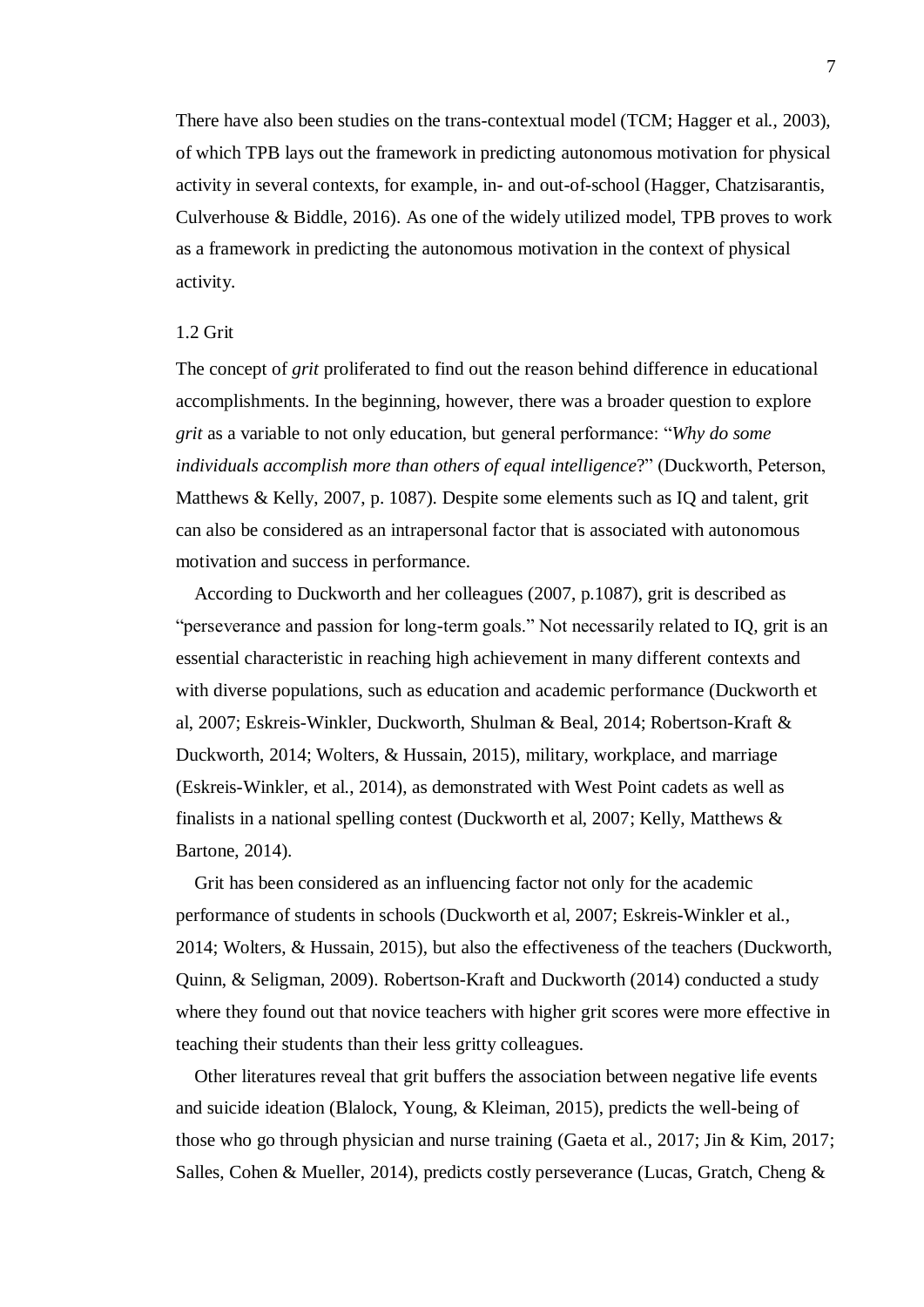Marsella, 2015), relates to work ethic (Meriac, Slifka & LaBat, 2015), protects against cognitive impairment (Rhodes, Devlin, Steinberg & Giovannetti, 2017), indicates better work performance (Suzuki, Tamesue, Asahi & Ishikawa, 2015), helps to cope actively (Silvia, Eddington, Beaty, Nusbaum & Kwapil, 2013) and relates to pursuing happiness (Von Culin, Tsukayama & Duckworth, 2014).

#### <span id="page-7-0"></span>1.2.1 Consistency of interest and perseverance of effort

Grit can be explained with two facets: Perseverance of effort and consistency of interest. As such, grit was thought mostly as a determinant variable for successful performance in many studies. However, as studies progressed, the two different dimensions seemed to associate differently with other variables.

Meriac and his colleagues (2015) discuss that hard work dimension of work ethics correlated to the perseverance effort dimension of grit, while the relationship between delay of gratification dimension and consistency of interest facet was not statistically significant. Wolters and Hussain (2015) also reveal that while perseverance of effort was consistently predicting all seven indicators of self-regulated learning (SRL), consistency of interest could not predict five out of the seven, nor the actual achievement. In a study by Von Culin and her colleague (2014), the two dimensions of grit correlated differently with the three different motivational orientations. They found out that orienting toward engagement in activities was closely associated with perseverance of effort, while pursuing pleasure had stronger (negative) correlations with consistency of interests, from which they suggest that the differences of how people approach happiness may lead to individual differences in grit (Von Culin et al., 2014). The two different subscales of grit even predicted the bodily autonomic processes (sympathetic and parasympathetic activities) differently (Silvia et al., 2013).

There seems to be separate dimensional-level relationship for the two facets of grit with different variables and dimensions. This imbalanced structure of grit was extensively analyzed in a meta-analytic review by Credé, Tynan, and Harms (2017). They claim that criterion validity of perseverance of effort facet is particularly stronger than consistency of interest. In their synthesis, they suggest the perseverance facet may give the prime utility of grit, thus questioning the construct validity of grit as one variable (Credé et al., 2017).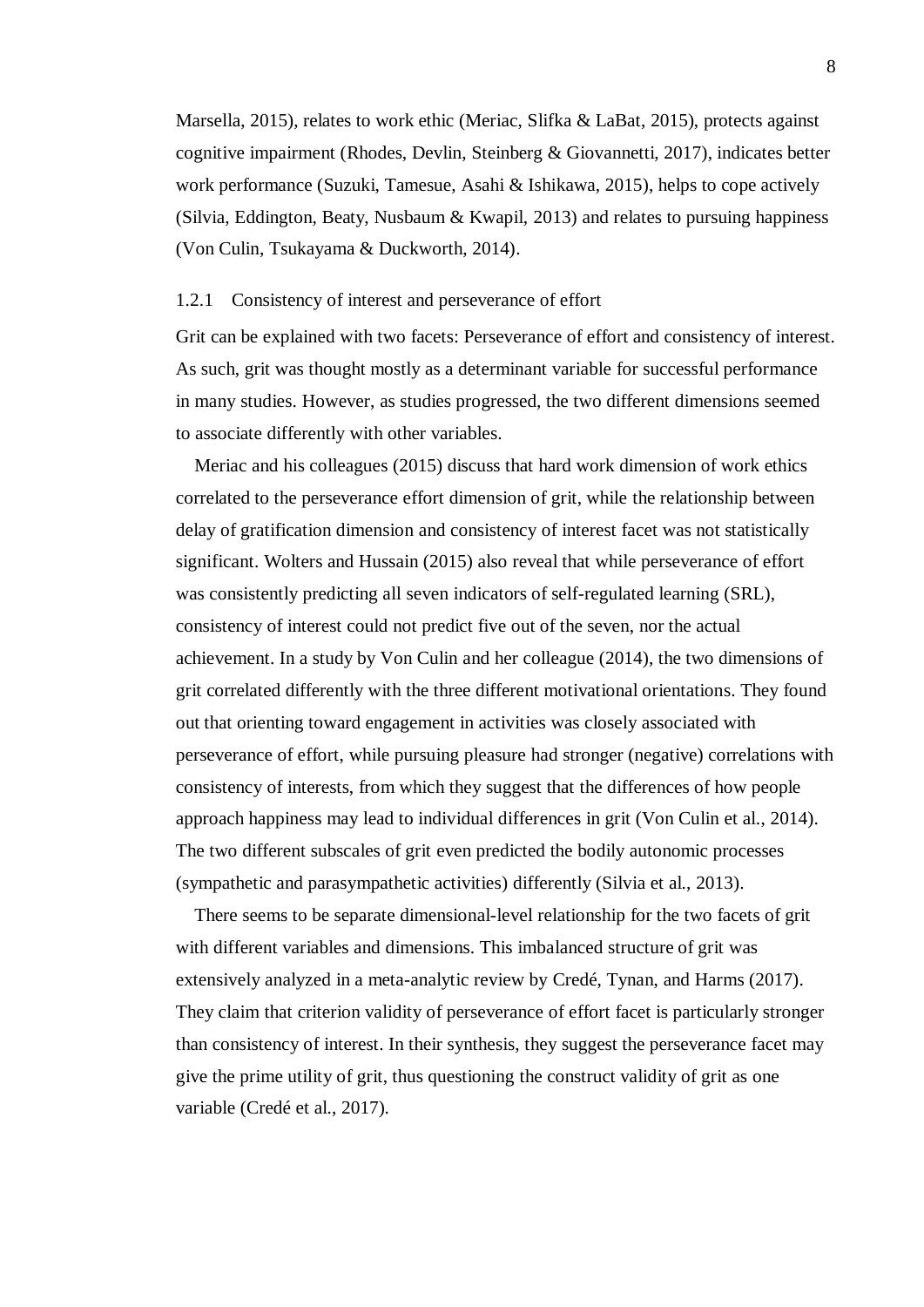#### <span id="page-8-0"></span>1.2.2 Grit in sport and exercise settings

For the interest of this study, there are also several studies that focused on grit in the domain of sport and exercise. Larkin and his colleagues (2016) examined the influence of grit on sport participation, specifically with elite youth soccer players. Their findings were the first to show that the grittier soccer players were significantly more involved in sport-related activities than those with less grit. Grit was a significant factor for larger sport engagement in wheelchair basketball players as well (Martin, Byrd, Watts & Dent, 2015). Grit seems to work not only as a predictor, but also a moderator between receiving motivational feedback and athlete performance (Moles, Auerbach & Petrie, 2017). According to Moles and his colleagues (2017), when the grit of high school adolescent soccer players was low, they were more influenced by the mastery-focused feedback compared to an ego-involving one. They assume that low-grit athletes gain more control for their success after getting feedback about making effort and working hard, while high-grit athletes tend to be less effected by ego-oriented feedback due to their already-stabilized persistence, helping them to stay focused (Moles et al., 2017).

In the context of exercise, grit is also shown to be a significant predictor of behavior. In one study, grit was suggested as an important differentiator of the transtheoretical model (TTM) for high intensity and moderate intensity exercise (Reed, Pritschet & Cutton, 2012). In another study of grit and exercise behavior, Reed (2014) also demonstrated that grit as a potential individual difference trait for exercise, as exercisers in his study had significantly higher grit scores than the non-exercisers. From such studies, one can infer how grit is an important factor to consider in relation to exercise behavior. Reed and his colleagues (2012) suggest in their research that grit may be associated with the consistent effort to reach and maintain higher exercise and fitness levels.

In addition, Sharkey and her colleagues (2017) examined the relationship between grit and health care management skills, as well as quality of life of 470 undergraduates. In their study, they found out that grittier students had greater health care management skills and higher mental and physical quality of life (Sharkey et al., 2017). The studies show how grit may play an important role in health and physical activity.

 As literatures support the connection of gritty athletes to successful and positive sport and exercise performance, researchers are also interested in finding out the predictors of higher grit scores. According to Gilchrist, Fong, Herbison, and Sabiston (2017), there also correlations between pride and grit of student-athletes and recreational runners.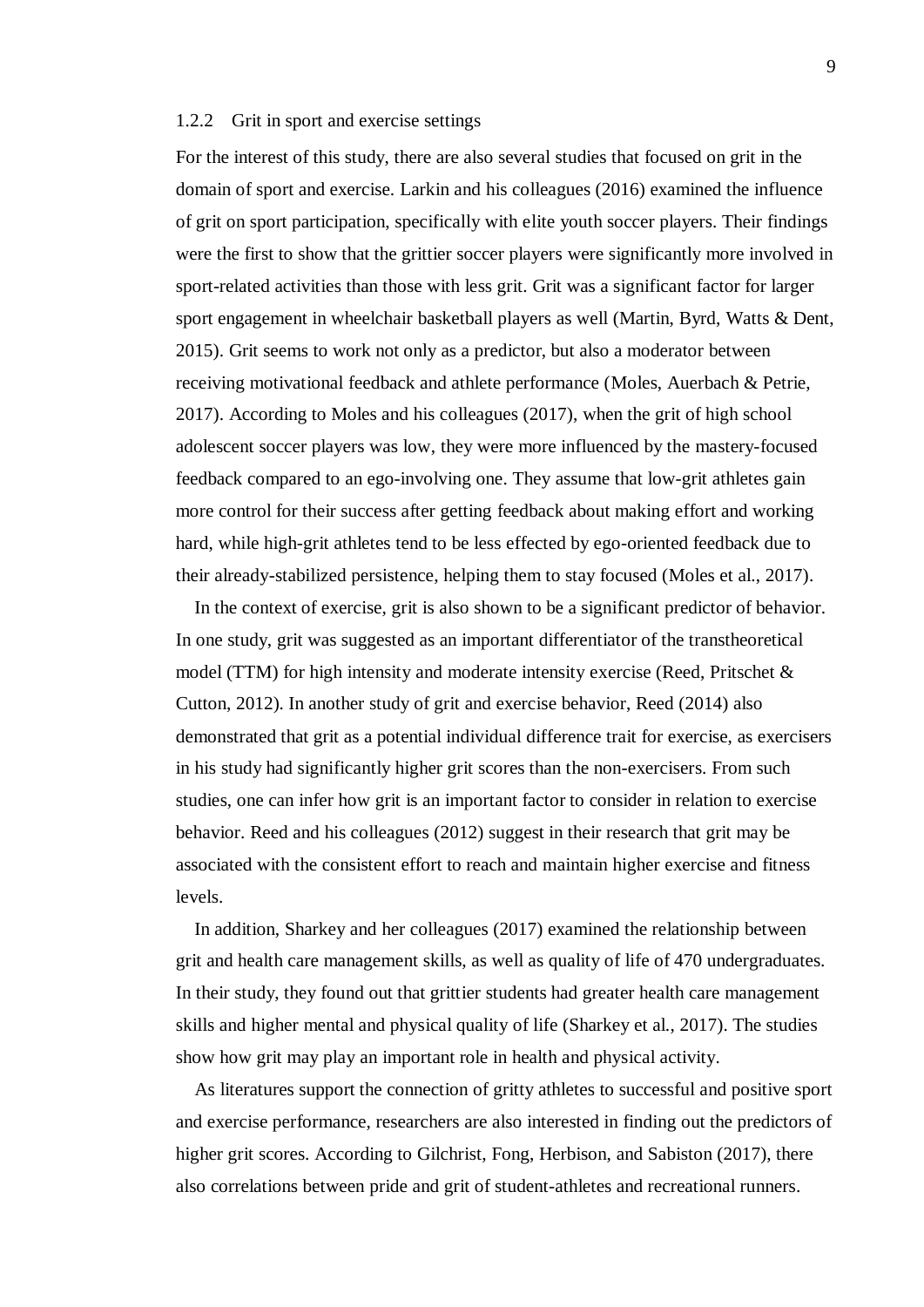They conclude that the authentic experiences of feeling pride may be necessary to increase the resilient and positive attitude, as well as grit in sport and exercise contexts (Gilchrist et al., 2017). Kitano and his colleagues (2018) associate participating in organized sport activities to grit, as they analyzed students in Japan and found out that support from significant others, engaging in intense physical activity, and good sleep quality may be important to facilitate grit.

 There were also few literatures that indicate that grit may not be an influential factor of achievement in sport and exercise settings, each with individual reasons for the findings. In her explorative economic experiment, Bessey (2018) found out that grit was not related to health behaviors such as drinking, smoking and physical activity, when analyzed with personality traits and other economic preference patterns. She indicated that it was an unexpected result, but give reasons to the small sample, and that previous findings of grit could have captured the effects of other personality traits that associates strongly to grit (Bessey, 2018). In another study about adolescents' physical fitness and academic performance, Cosgrove, Chen and Castelli (2018) also found a surprising result that grit did not predict health fitness. The authors suggested that the finding could be due to agency in academic performance that overrides that of health in low socio-economic status schools with different priorities and resources.

#### <span id="page-9-0"></span>1.2.3 Measuring Grit

Duckworth and her colleagues (2007) have created and validated a self-report questionnaire of 12 items, Grit Scale (Grit-O), hoping to find correlations with focused effort and interest over time and high accomplishments. Their results revealed that the individual differences in grit are a determining factor in the significant variances in the successful outcomes in diverse contexts. With such prominent results from Duckworth et al. (2007), the Short Grit Scale (Grit-S) of 8 items has been created for a more efficient measure of grit (Duckworth & Quinn, 2009). In their article, the Grit-S is presented as a more efficient measure, where the questionnaire is shorter in length with only 8 items, but also psychometrically more significant. Other studies also support the validity and reliability of 8-item Grit-S as a tool for measuring grit, more so than the 12 item Grit-O (Meyer, Markgraf & Gnacinski, 2017).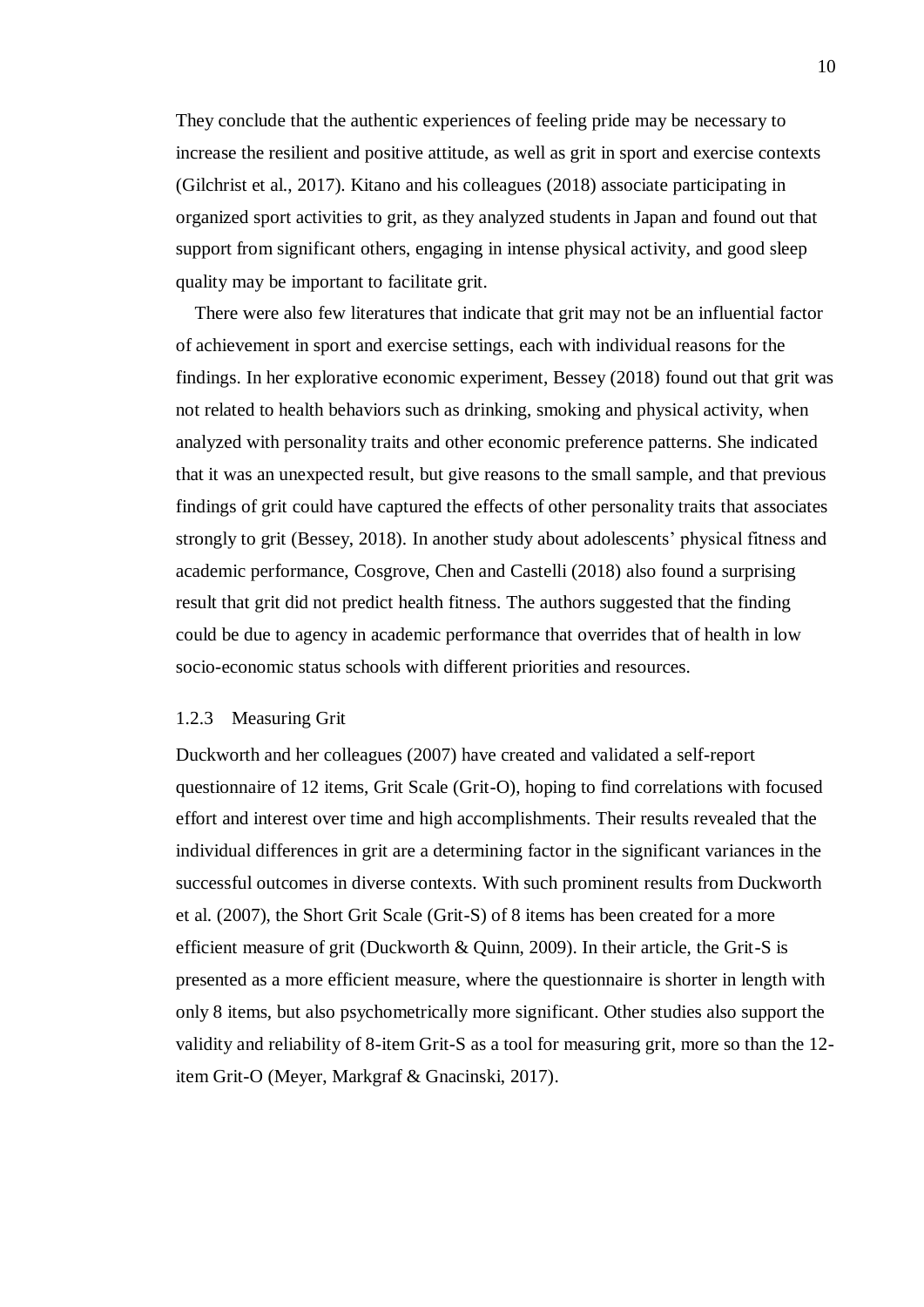#### <span id="page-10-0"></span>1.3 Habit

*Habit* was considered as a psychological construct by Verplanken and Orbell (2003), who describe it as an automatic behavior, or automaticity, that are manifested in response to particular cues, with a history of repetition. Verplanken and Aarts (1999) also explain that habit "are functional in obtaining certain goals or end-states." They limit the terminology to goal-directed behaviors, thus excluding compulsive or reflexive behaviors such as biting your nails (Verplanken & Aarts, 1999). Therefore, according to Verplanken and Aarts (1999), habit is not seen as a non-volitional trait, where there is no intention. In fact, the initiation of the behavior is quite intentional to achieve a certain goal, but the following execution and repetitiveness of the behavior may be unintentional.

This is another important trait of habit – that it is developed by repetition in a stable environment. Such repetition allows a flow of behaviour that may be executed subconsciously, thus freeing the mind for other thoughts at the same time (Verplanken & Orbell, 2003). This flow explains the 'efficiency' character of automaticity (habit) among the four characteristics of habit mentioned by Bargh (1994). Other than 'efficiency', there are also three other traits of automaticity: Awareness, intention, and control. With these four characteristics in mind, Verplanken and Orbell (2003) dictates that habit is featured as intentional, only somewhat controllable, manifested without one being aware, and efficient. They also create a questionnaire based on these four traits of habit, referred to as the 'Self-Report Habit Index' (Verplanken & Orbell, 2003). Measurement of habit will be discussed further in another following sub-section.

#### <span id="page-10-1"></span>1.3.1 Automaticity and Intention

Although habit is thought to be formed intentionally as mentioned previously, it is counterintuitive to think of automatic behavior as intentional (Ouellette & Wood, 1998). According to Ouellette and Wood (1998), the three reasons why habit may be considered as non-volitional are because: people are not aware consciously of their behaviour, intentions become simplified and general, and separate behaviour becomes a flow or "a chunk" of behaviour once habit is formed. Simply put, since habit takes our mind off details that could be intentionally paid attention to, we become unaware although it leads our behaviour in the moment. On the other hand, *intention* also directs behaviour by reflecting the attitude, subjective norms, and perceived behavioural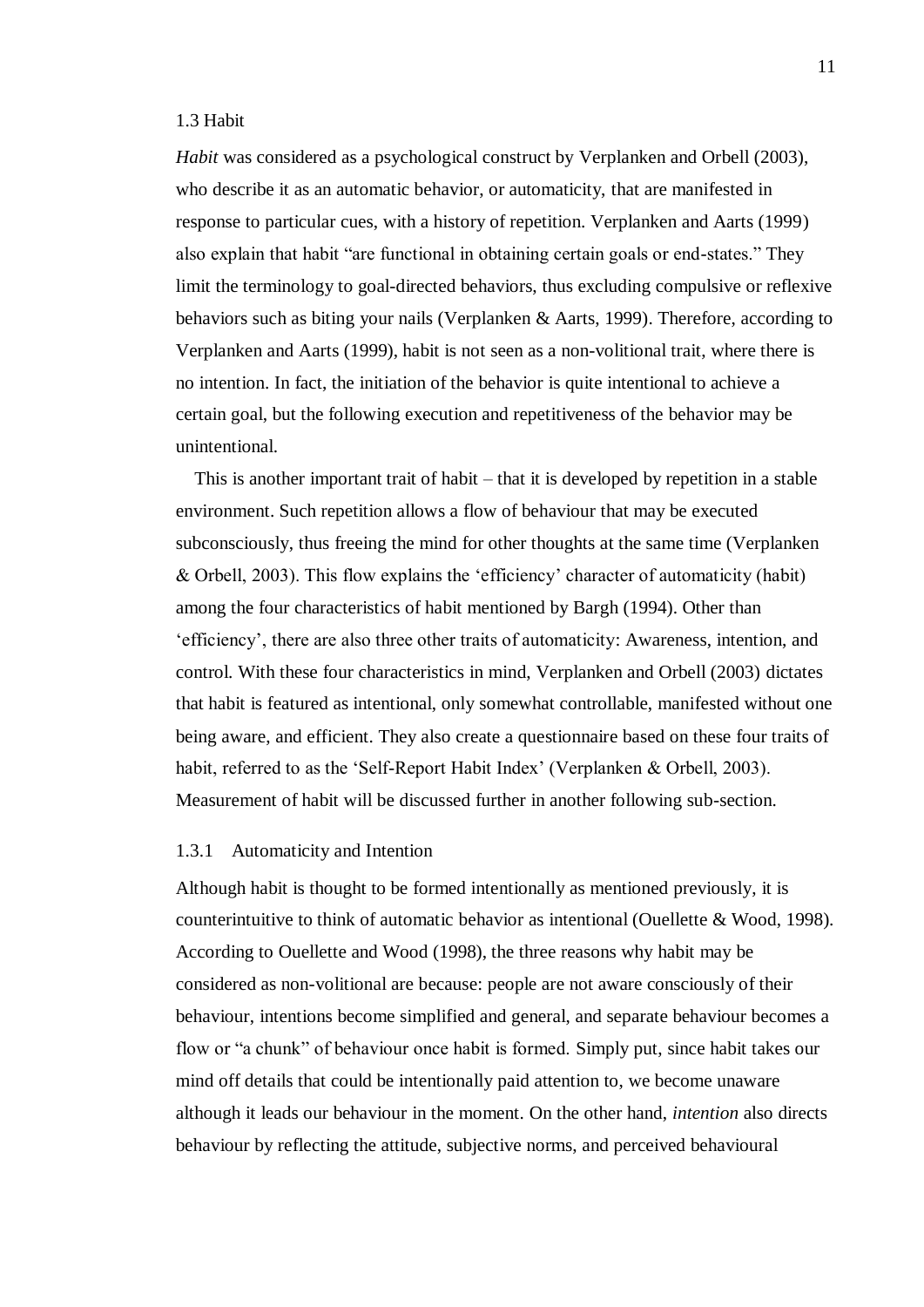control of an individual, which is explained in the theory of planned behaviour (Ajzen, 1985).

However, Strack and Deutsch (2004) claim social behaviour is an effect of both parallel systems, *impulsive* and *reflective*, and they highlight the importance of studying the influence of the impulsive system with constructs in the reflective system. With their *dual-process model*, they hope for additional insight to social behaviours that are not determined and cannot be explained by volitional variables (Strack & Deutsch, 2004). Presseau and his colleagues (2014) also tested the dual process model on behaviors of health professionals managing type-2 diabetes in primary care. They found evidence of both impulsive and reflective processes accounting for variability in the behavior of clinicians, and they emphasize the importance of understanding and creating an intervention aimed at both processes for predicting behavior (Presseau et al., 2014). Instead of generalizing intention and automaticity as two opposite poles that elicit behaviour, habit and intention can therefore be thought as co-influencing behaviour.

As coextensive both impulsive and reflective systems can be in manifesting behaviour, many literatures look at the direction of their effects, and how automaticity and intention influence behaviour. Many studies focus on habit mediating the intentionbehaviour relationship (de Bruijn, 2011; de Bruijn, Kremers, de Vet, de Nooijer, van Mechelen & Brug, 2007; de Bruijn & Rhodes, 2011; Gardner, de Bruijn & Lally, 2011; Rhodes, de Bruijn & Matheson, 2010), while some others talk about habit and intention as variables that independently affect behaviour (Allom, Mullan, Cowie & Hamilton, 2016; Hamilton, Kirkpatrick, Rebar & Hagger, 2017; Kaushal & Rhodes, 2015).

In a systematic review by Gardner and his colleagues (2011), they discuss habit as a moderator of intention and behavior in nutrition and physical activity, because their results show that intention effects behavior less when habit is stronger. De Bruijn (2011) points out that the intention-behavior gap is less with stronger habit in exercisers, as well as in fruit consumption of Dutch adults (de Bruijn et al., 2007), and that stronger habit to exercise makes the behavior less intentional (de Bruijn & Rhodes, 2011). The meta-analysis by Hagger, Polet, and Lintunen (2018) also supports that the influence of intention on behavior is likely to decrease when habit is included as a predictor into the reasoned action approach model. Chatzisarantis and Hagger (2007) also add that nonhabitual exercisers tend to translate their intention into their actions more than the habitual exercisers. Thus, it is important to make a behavior habitual for a successful volitional transition from intention to the behavior (Rhodes, de Bruijn & Matheson,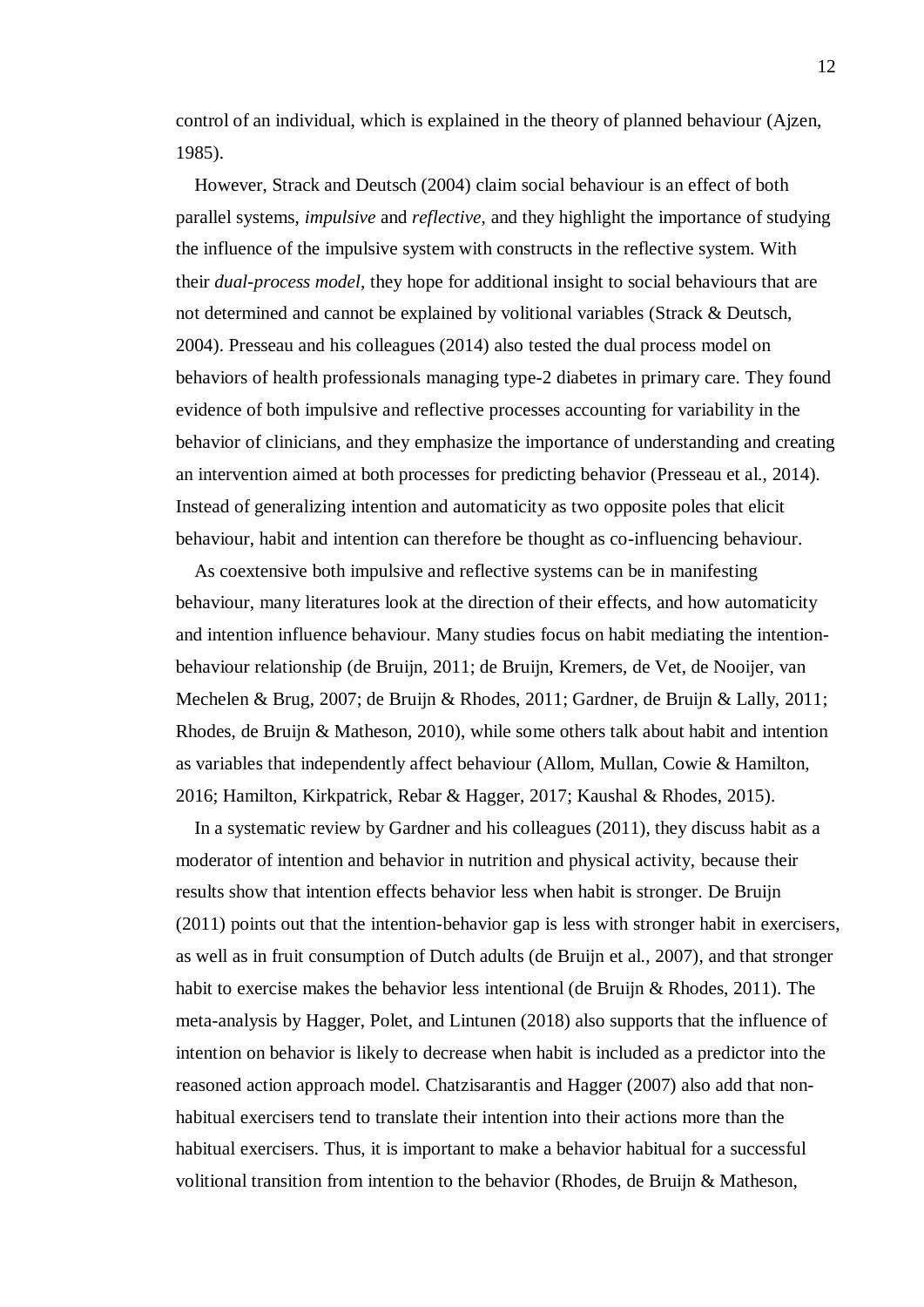2010). However, Allom and her colleagues (2016), as well as Hamilton and her colleagues (2017) claim that the effects of intention and habit are exerted independently on behavior, and in their case, physical activity.

#### <span id="page-12-0"></span>1.3.2 Physical activity (PA) and adolescent habit formation

According to Kaushal & Rhodes (2015), the minimum requirement to form a habit is four bouts a week for six weeks. However, adolescence may still be the stage of developing a habit of exercise and PA. In addition, Aarts, Paulussen, and Schaalma (1997) introduce how children's daily PA habits do not continue until adolescence and adulthood. As habit is reduced, intention starts to influence PA more (de Bruijn, 2011). It might at this stage of adolescence that we need to pay extra attention to in order to understand the impact of intention (cognitive-reflective) and habit (impulsive) on physical activity and its sustainable habit formation.

Researchers indicate how physical activity has an automatic component that should not be overlooked (Rhodes and de Bruijn, 2010; Rhodes, de Bruijn & Matheson, 2010). As the actual formation of habit, the habit antecedent model of Kaushal and Rhodes (2015) showed that consistency, low behavioral complexity, environment, and affective judgments influenced habit formation over 12 weeks. Their model also reveals that habit and intention are parallel predictors of physical activity. According to Rhodes and de Bruijn (2010), the intensity of physical activity also influences the effect of habit on the intention-behavior link.

#### <span id="page-12-1"></span>1.3.3 Measuring habit

While many can believe that habit can be measured simply by counting how many times the behaviour is manifested, Verplanken and Orbell (2003) introduced the variable "*habit*," representing a psychological construct of habitual behaviour strength, rather than simple frequency of behaviour. They recognize the behavioural frequency as only a proxy variable for measuring the habit strength for the behaviour, especially because simple frequency measure does not "tap the heart of the habit construct," which is automaticity. Verplanken and Melkevik (2008) also emphasizes that habit does not equal frequency but encompasses the character of automaticity within it as a variable. Instead of finding statistical correlations between past and future behaviour, habit is an interesting variable to look at if it is focused on the "mindset" and the impulsive cueresponse association (Verplanken & Aarts, 1999). With this, the twelve-item Self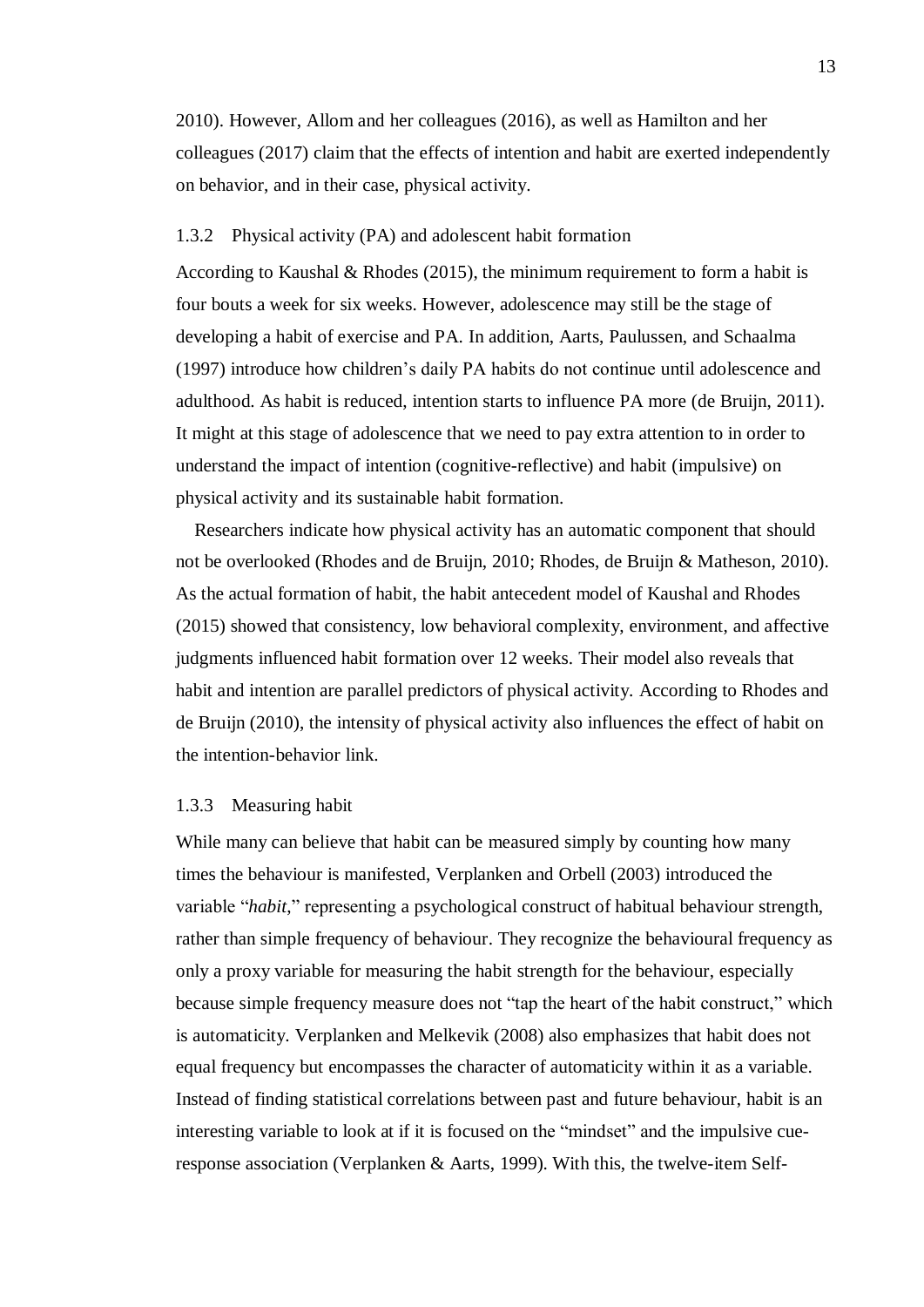Report Habit Index (SRHI) was developed, which proved to be useful in measuring habit strength of a certain behaviour (Verplanken & Orbell, 2003) and reliable (Verplanken & Melkevik, 2008).

After a few years, Gardner, Abraham, Lally, and de Bruijn (2012) slims the twelveitem questionnaire down to a four-item automaticity subscale, the Self-Report Behavioural Automaticity Index (SRBAI). After testing if this new automaticityspecific questionnaire would measure an individual's habit patterns, they conclude that SRBAI was indeed successful in capturing habitual behaviour patterns and predicting future behaviour (Gardner et al., 2012).

To my knowledge, there have been very few studies that clarifies grit and its effect on or interaction with different variables of autonomous motivation in physical activity and exercise. Many previous studies examined solely the direct relationship between grit and performance outcomes, primarily in the field of education. In addition, there is hardly any research on grit and its connection to adolescence physical activity and the motivational process for physical activity of adolescent students in schools. As for habit, there were relatively more studies on its relationship with autonomous motivation in the physical activity context. However, automaticity has not been researched with both grit and the constructs of the TPB at the same time, which can prove to be useful in finding interesting patterns and associations amongst the variables.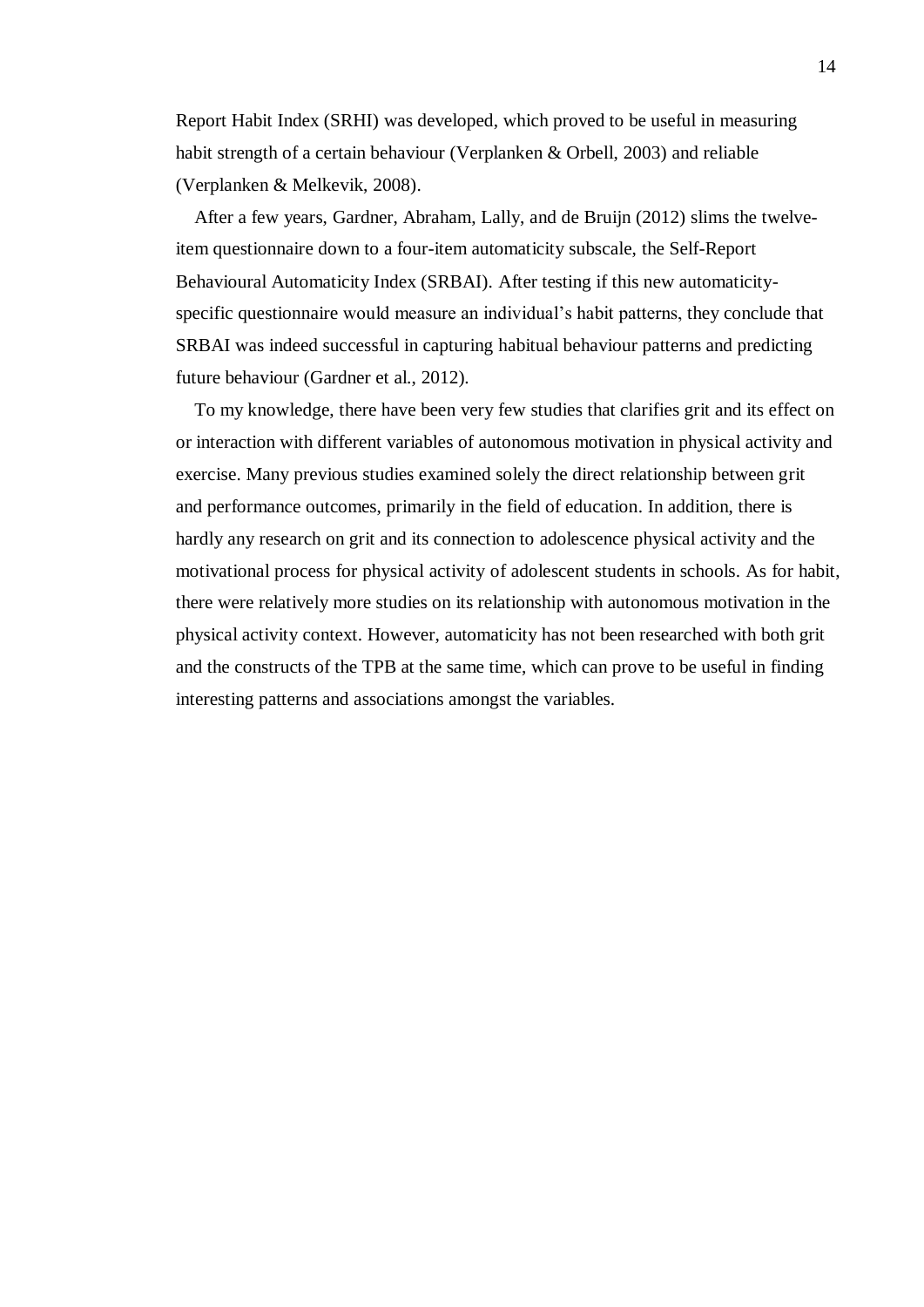#### <span id="page-14-0"></span>2 PUPOSE OF THE STUDY

The aim of the study is to examine the relationship between grit, habit, physical activity, and constructs of the theory of planned behavior (TPB). Furthermore, I intend to explore if individual differences in grit and habit can predict the intentions, attitudes, norms, control toward physical activity and physical activity behavior.

This study hopes to demonstrate and explain any significant cross-sectional and longitudinal associations of grit and habit on different elements in the theory of planned behavior in relation to physical activity. The following are several hypotheses that are in line with this aim.

#### **HYPOTHESES**

H1: Grit and habit correlate with the constructs of TPB and PA.

H2: Higher grit or habit scores are associated with being more physically active. H3: Individual differences in grit and habit can predict the difference in PA and the intention to be physically active.

Firstly, it is hypothesized that grit and habit scores will correlate with attitudes, subjective norms, and perceived behavioral control towards PA, as well as intention and actual PA behavior. (H1). Furthermore, those with higher grit and habit scores are expected to be more physically active in real life (H2). Finally, I hope to find such correlations showing a longitudinal effect, so that the changes in grit and habit will predict the changes in intention for PA and PA behavior (H3).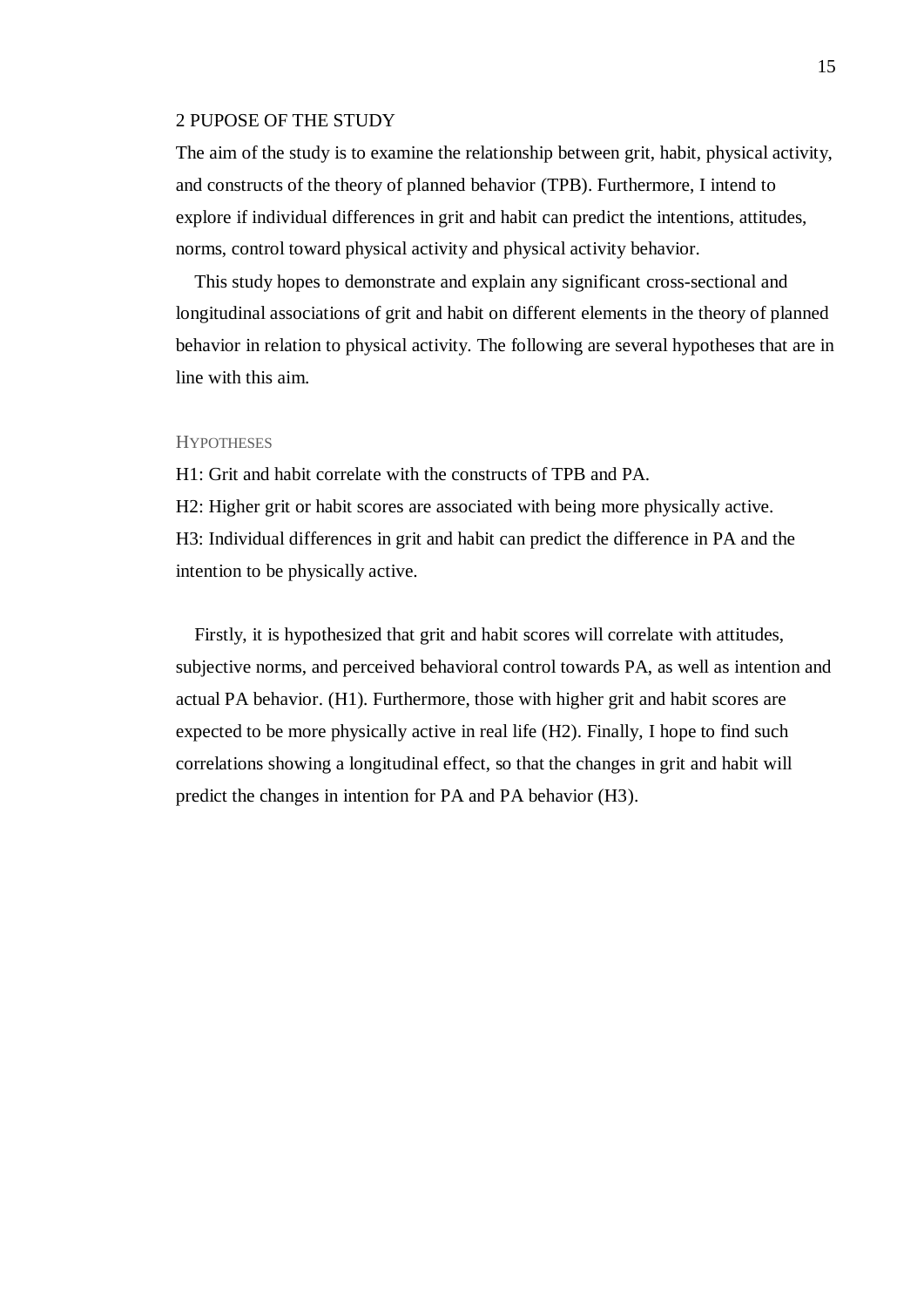#### <span id="page-15-0"></span>3 METHODS

The study was conducted as part of the Petals and IMPAct projects (led by Martin Hagger and Taru Lintunen – [https://www.fidiproimpact.com/\)](https://www.fidiproimpact.com/). The Petals project includes an intervention study in the PE classes to increase the students' motivation for physical activity. Data was collected from the participants with two questionnaires that were administered 5 weeks apart.

#### <span id="page-15-1"></span>3.1 Participants and procedure

The participants were Finnish secondary school students,  $7<sup>th</sup>$  to  $9<sup>th</sup>$  graders (n = 277, girls = 143, boys = 134,  $M_{\text{age}}$  = 13.68, SD = .914) from two schools in Kymenlaakso, South-East of Finland (School A,  $n = 144$ , and School B,  $n = 133$ ). Out of the 388 students in the beginning from both schools, 287 gave consent to participate, 61 denied participation, and 40 students did not explicitly deny participation. 277 students were matched with questionnaires at both Time 1 and 2.

The schools were contacted beforehand for participation by Finnish researchers in the project. The participation was voluntary, and the participants were informed that their data will be treated anonymously and exclusively for research purposes. The data collection took place two months after the beginning of the semester. The questionnaires were collected during normal school hours, and the questionnaire took about 15 to 20 minutes for the students to fill out, both at Time 1 and Time 2, 4 weeks later.

The researchers who went to the schools presented themselves to the participants that they were from the University of Jyväskylä. The students were explained about the study briefly, that it is about physical activity, that the participation was voluntary, and that they were able to withdraw at any time they wanted. They were told not to collaborate with their friends, and to ask for help if they don't understand.

#### <span id="page-15-2"></span>3.2 Measures

The questionnaires, originally in English, were translated into Finnish by the Finnish Doctoral degree students in the project. They were then back-translated into English by another Finnish researcher in the project, so as to compare with the original and ensure internal reliability. The original and back-translated questionnaire showed no significant difference in the meaning of sentences and words (See Appendices A and B for the original and translated questionnaire).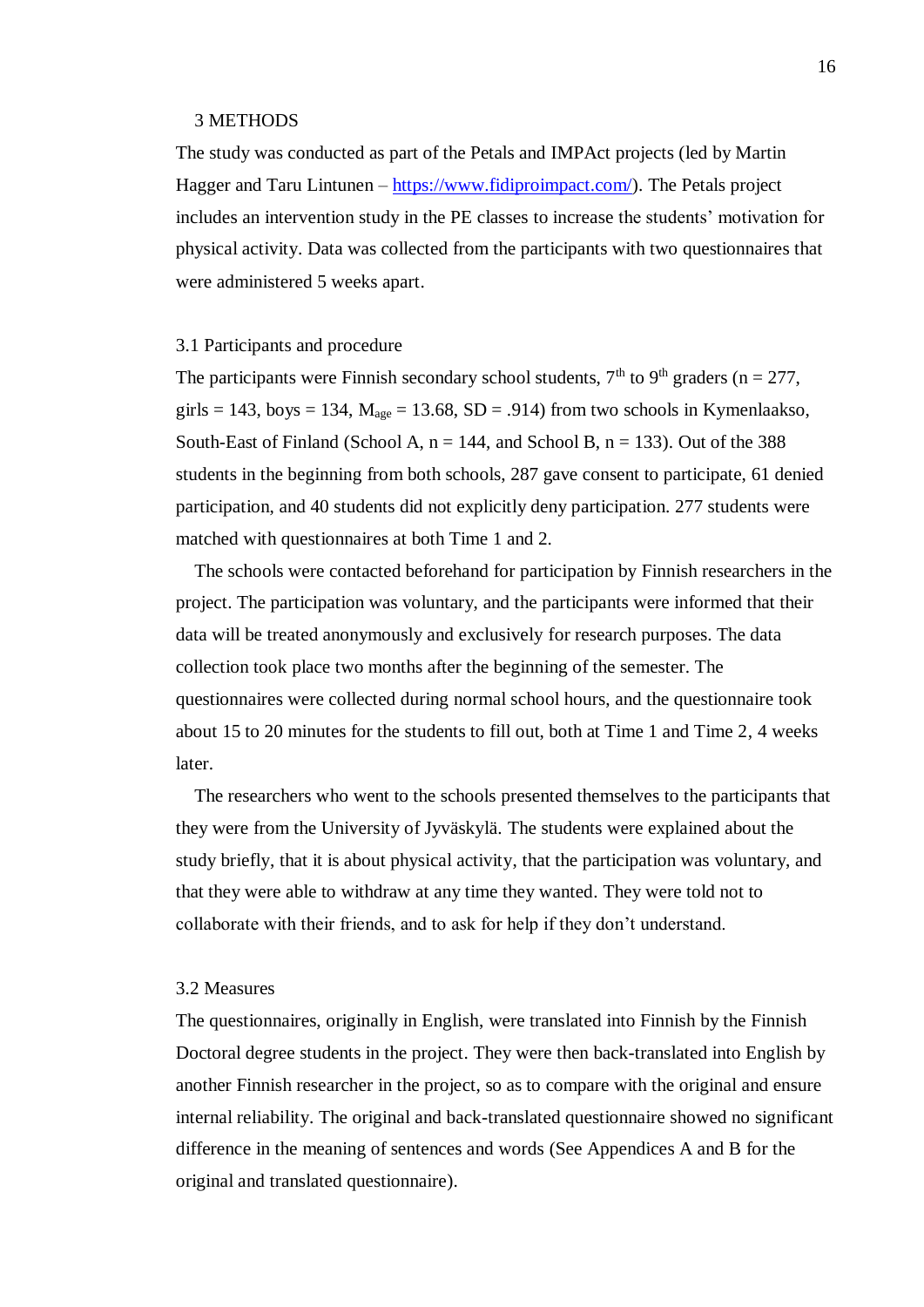The first questions were about basic demographic questions (age, gender, birthday, school, and class) as well as their PE teachers' names and their parents' profession.

*Measures of variables in the theory of planned behavior*: Ajzen's (1985) Theory of Planned Behavior Questionnaire (Appendix A, page 45) has been used in numerous studies in diverse areas of studies to measure attitude, subjective norms, perceived behavioral control, and intentions of an individual. These were all measured on 7-point Likert scales.

*Attitude* (Appendix A, first question) was measured with three items on a 7-point Osgood semantic differential scale, where 1 indicated a low level or degree and 7 indicated a high level or degree (unenjoyable-enjoyable, bad-good, useless-useful). The sentences started with a common stem: "Participating in active sports and/or vigorous physical activities during my leisure time in the next 5 weeks is…" The more positive their answers were, the higher score they had for their *attitude* in physical activity. The internal consistency for the scale of *attitude* was satisfactory for both Times 1 and 2 ( $\alpha$ )  $= .82, .88$  respectively).

The *subjective norms* (Appendix A, questions 6 and 7) component had two questions ("Most people who are important to me think I should do active sports and/or vigorous physical activities during my leisure time for the next 5 weeks" and "Most people important to me put pressure on me to do active sports and/or vigorous physical activities during my leisure time for the next 5 weeks") which measured the trait from strongly disagree (1) to strongly agree (7). The correlation between the two items were .71 for Time 1 and .74 for Time 2.

Another two statements assessed *perceived behavioral control* (Appendix A, questions 4 and 5), where one question ("I am confident I could do active sports and/or vigorous physical activities during my leisure time in the next 5 weeks") was rated from strongly disagree (1) to strongly agree (7), and another ("How much control do you have over doing active sports and/or vigorous physical activities in my leisure time in the next 5 weeks?") was rated from very little control (1) to complete control (7). The correlation between the two items were .53 for Time 1 and .68 for Time 2.

Finally, *intention* (Appendix A, questions 2 and 3) was assessed with answers from strongly disagree (1) to strongly agree (7) to two questions ("I intend to do active sports and/or vigorous physical activities during my leisure time in the next 5 weeks" and "I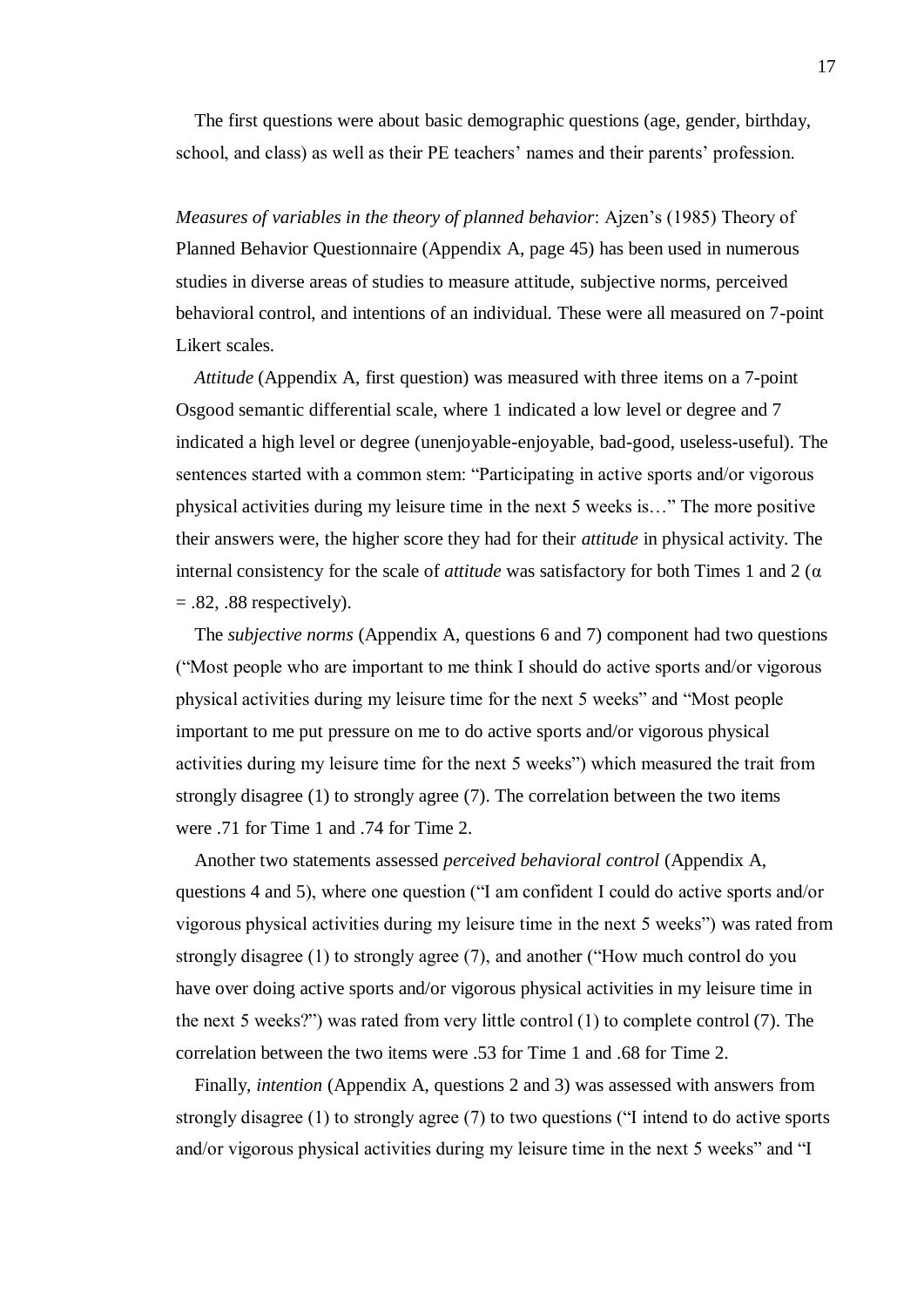plan to do active sports and/or vigorous physical activities during my leisure time in the next 5 weeks"). The correlation between the two items were .88 for both Times 1 and 2,

*Measure for grit:* Duckworth and her colleagues (2007) developed the Grit Scale (Appendix A, page 47) to measure an individual's sustainability of effort and consistency of interest, which constitutes the two dimensions of grit. For each dimension, the questionnaire had six questions, making up 12 questions for the entire scale. Six statements tap their sustainability of effort (ex. "I have overcome setbacks to conquer an important challenge"), where the other six items measured the consistency of interest (ex. "My interests change from year to year."). The answers of participating students were rated between 1 (not like me at all) to 4 (very much like me), and the consistency of interest items were reverse-scored (1 to 4, 2 to 3, 3 to 2, and 4 to 1). The calculated overall score, which is the addition of the 12 items, constituted the student's grit score. The reliability of the grit scale was satisfactory, as the Cronbach's Alpha for Time 1 was .72, and .76 for Time 2. (See the Appendix C for individual item's α.)

*Measure for automaticity of behavior:* To measure habitual exercise, the questionnaire contained the four questions from Gardner and his colleague's (2012) Self-Reported Behavioral Automaticity (Habit) Index (Appendix A, page 46). The adapted four-item scale asks the participants to rate the certainty on a 7-point Likert scale (from completely uncertain to completely certain) of the following statements: "Physical activity is something I do automatically," "Physical activity is something I do I do without having to consciously remember," "Physical activity is something I do without thinking," and "Physical activity is something I start doing before I realize I'm doing it." Higher scores on this scale meant that the students exercise more habitually, or automatically. The alpha coefficient for this scale was .91 for both Time 1 and 2. (See the Appendix D for individual item's  $\alpha$ .)

*Measure for physical activity:* To measure the participants' actual physical activity behavior, the questionnaire contained the two questions which ask the frequency of exercise during their leisure time (Appendix A, page 46; "In the course of the past five weeks, how often on average, have you participated in vigorous physical activities during your leisure time for at least 20 minutes at a time?", "How frequently did you have you participated in vigorous physical activities during your leisure time for at least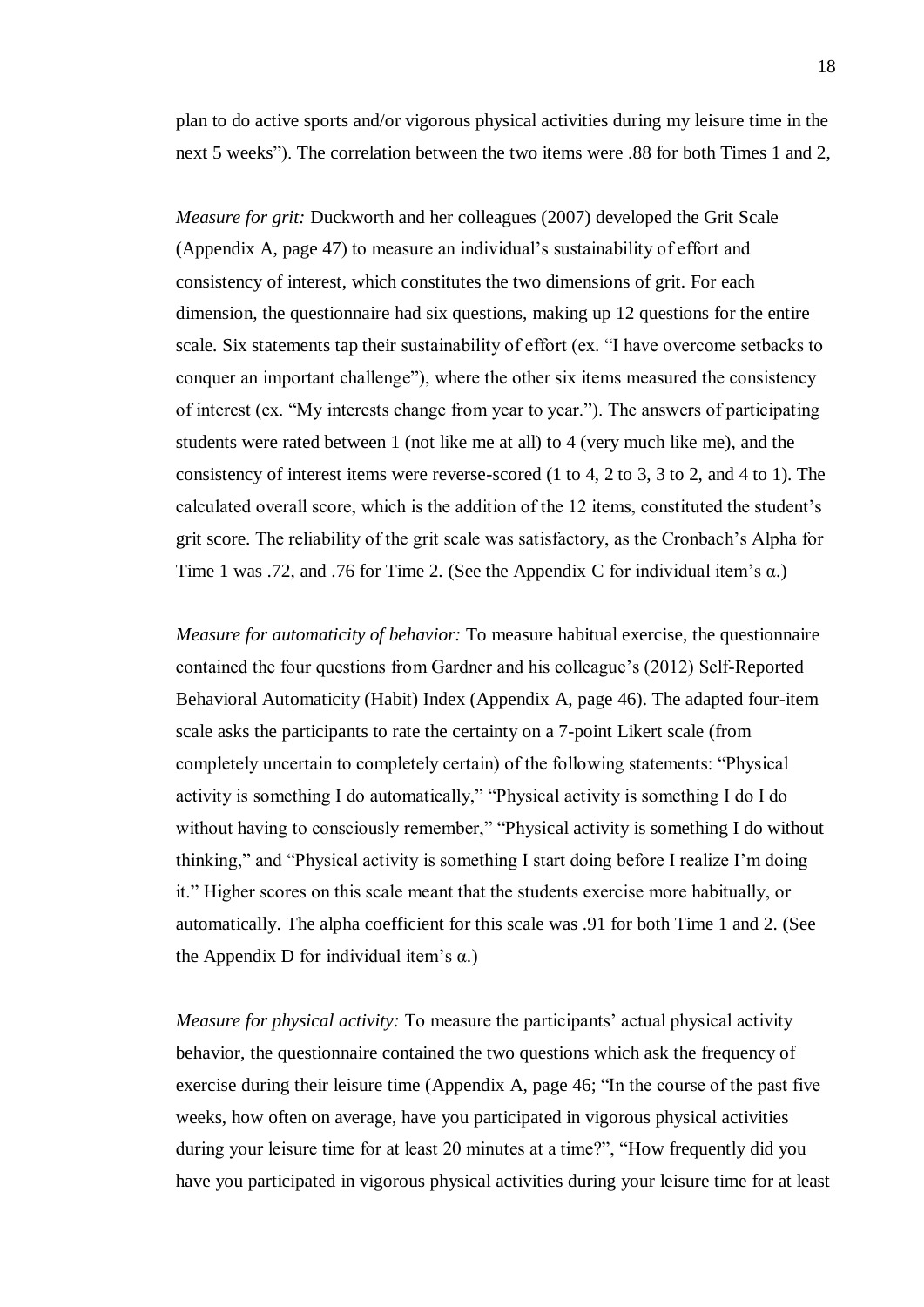20 minutes at a time?"). Their answers could be recorded between 1 to 6 for their exercise out of school. The correlation between the two items for both Time 1 and Time 2 were high  $(r = .88, .86$  consecutively).

#### <span id="page-18-0"></span>3.3 Ethical issues

The ethical permission for the study was granted by the ethical board of University of Jyväskylä.

Since the participants are underage, we required consent forms from the students' parents for their children to participate. The consent was asked in School A through paper form, while in School B, an online message system was used. The data was collected during normal school days, and for those  $(N = 61)$  who denied participation, alternative tasks were given.

It was decided to include those who did not explicitly deny participation into the data, as we believed that it would not do harm or violate the individual rights of the students if we were to include their answers on their physical activity.

#### <span id="page-18-1"></span>3.4 Data preparation and analysis

The collected data was analyzed with IBM SPSS Statistics. After inputting all the responses into an excel file, I and my student colleague imported the data onto the SPSS program. We went through the data preparation procedure, which included recoding the data (i.e. the reverse items in the grit scale), replacing missing values through linear interpolation (only 0.648% was missing), and computing the means of each variable. At this stage, we also created the *change variable* (a calculated difference between T2 and T1) to quantify the change between the two times. The descriptive, correlational, ANOVA and regression analysis was done of and between the variables of grit, habit, and the theory of planned behavior with the statistics program mentioned above.

#### <span id="page-18-2"></span>3.5 Validity of the measures

All the questionnaires are based on strong theoretical background and are used in various previous studies. The measures, therefore, are expected to be valid.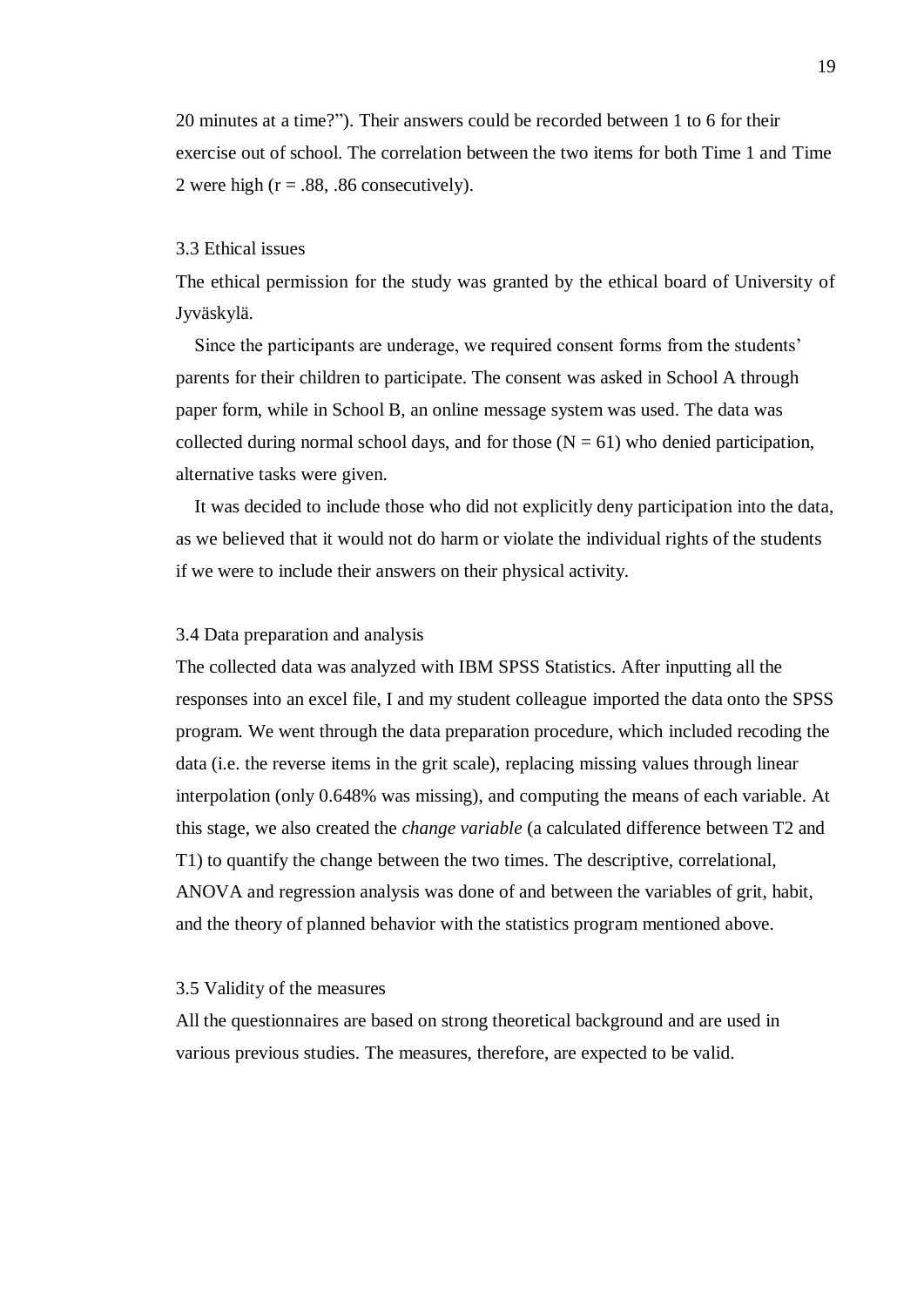#### <span id="page-19-0"></span>4 RESULTS

To explore the effect of grit and habit on physical activity and the motivational elements for physical activity in the Theory of Planned Behavior, *change variables* were created by calculating the difference between the mean score in T1 and T2. Thus, in addition to the individual variables at T1 and T2, the variables of change were added for separate analysis.

#### <span id="page-19-1"></span>4.1 Descriptive and correlational analysis

During the exploratory data analysis, the Kolmogorov-Smirnov test results showed that the variables were not normally distributed among the variables of change. In addition, the Test of Normality results also showed that all the variables except for *grit* in T1 and T2 were not normally distributed, and histograms show the distributions were skewed to the right. This was probably due to the high overall tendency to exercise in the Finnish adolescent sample. However, after comparing the correlational data between the Spearman's and Pearson's correlations, it could be concluded that the results are similar enough to use the Pearson's correlations.

The following tables show the results of basic descriptive and correlational statistics for the variables in T1 and T2, as well the change between the two times (Table 1, 2, and 3, consecutively). According to the T-tests, there were no gender differences.

|     | M |  |  | $SD$ Min Max 1 2 3 4 5 |  |  |  |
|-----|---|--|--|------------------------|--|--|--|
| 277 |   |  |  |                        |  |  |  |
|     |   |  |  |                        |  |  |  |

**Table 1**. Means, standard deviations, and correlations among variables at Time 1. ( $N =$ 

|                                                      |  |  | <i>M SD Min. Max.</i> 1 2 3 4                             |  | 5 <sup>5</sup> | - 6 | 7 |
|------------------------------------------------------|--|--|-----------------------------------------------------------|--|----------------|-----|---|
| 1. Attitude 5,92 1,19 1,00 7,00 1                    |  |  |                                                           |  |                |     |   |
| 2.SN $4,79$ 1,38 1,00 7,00 $,31**$ 1                 |  |  |                                                           |  |                |     |   |
| 3.PBC 6,01 1,00 1,50 7,00 $,49**$ $,31**$ 1          |  |  |                                                           |  |                |     |   |
| 4. Intention 5,34 1,54 1,00 7,00 ,54** ,40** ,60** 1 |  |  |                                                           |  |                |     |   |
| 5.PA                                                 |  |  | 4,50 1,24 1,00 6,00 ,60** ,38** ,51** ,78** 1             |  |                |     |   |
| 6.Grit                                               |  |  | 2,83 ,49 1,58 4,00 ,33** ,16** ,38** ,44**                |  | $,46**$ 1      |     |   |
| 7.Habit                                              |  |  | 5,08 1,49 1,00 7,00 ,50** ,29** ,45** ,63** ,67** ,44** 1 |  |                |     |   |
|                                                      |  |  |                                                           |  |                |     |   |

*Note*. SN = subjective norms, PBC = perceived behavioral control, and PA = physical activity.  $** = p < .01$  (2-tailed).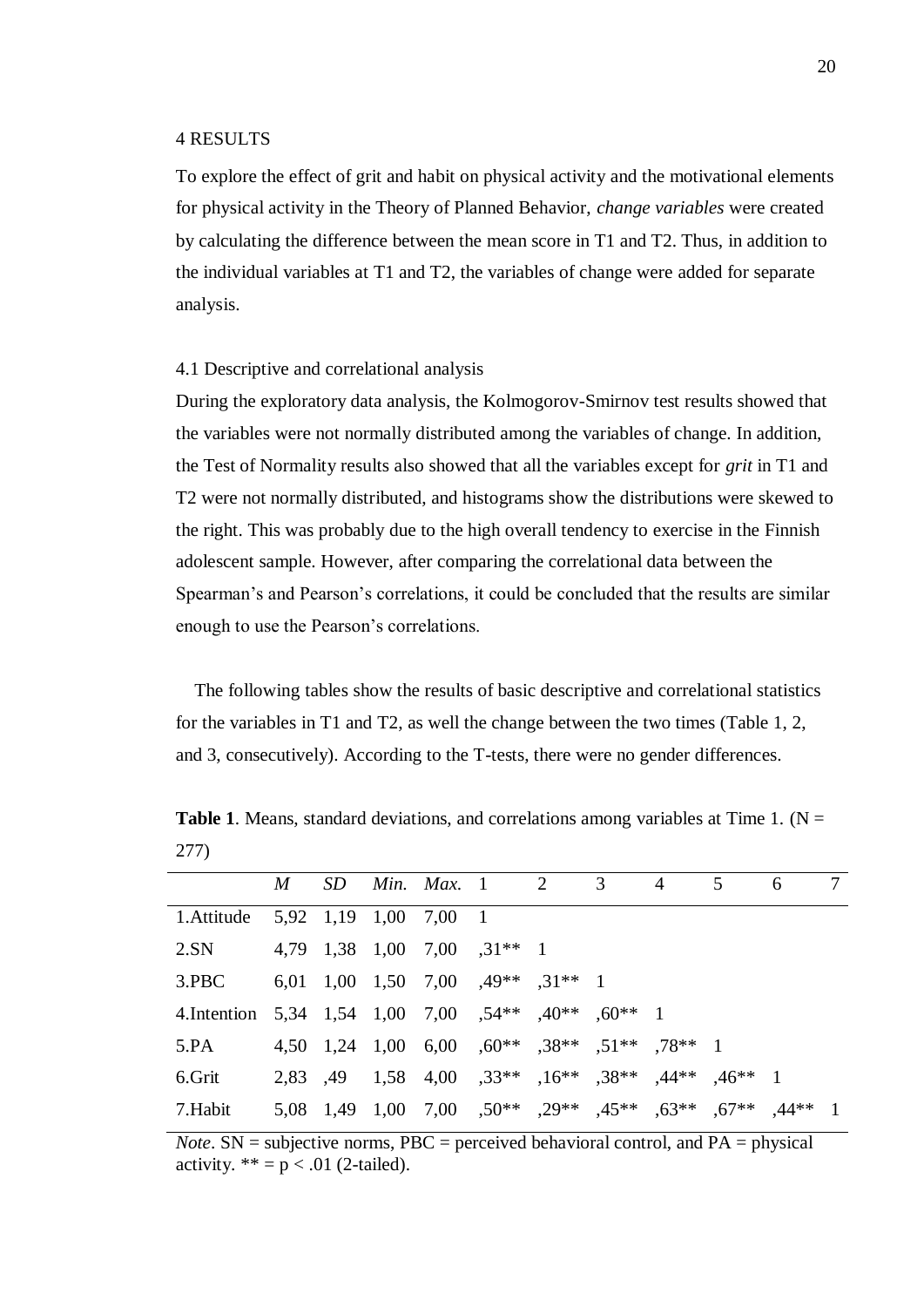|                                                     | $M_{\odot}$ |  | $SD$ Min. Max. 1 2                            | $\overline{3}$ | $\overline{4}$ | 5                                                  | 6         |  |
|-----------------------------------------------------|-------------|--|-----------------------------------------------|----------------|----------------|----------------------------------------------------|-----------|--|
| 1. Attitude 5,92 1,19 1,00 7,00 1                   |             |  |                                               |                |                |                                                    |           |  |
| 2.SN                                                |             |  | 4,75 1,38 1,00 7,00 ,38** 1                   |                |                |                                                    |           |  |
| 3.PBC                                               |             |  | 5,97 1,00 1,00 7,00 ,59** ,38** 1             |                |                |                                                    |           |  |
| 4. Intention 5,41 1,54 1,00 7,00 ,72** ,49** 62** 1 |             |  |                                               |                |                |                                                    |           |  |
| 5.PA                                                |             |  | 4,51 1,24 1,00 6,00 ,63** ,47** ,48** ,80** 1 |                |                |                                                    |           |  |
| 6.Grit                                              |             |  |                                               |                |                | 2,84 ,49 1,58 4,00 ,39** ,23** ,34** ,52** ,52** 1 |           |  |
| 7.Habit                                             |             |  | 5,17 1,49 1,00 7,00 57** 38** 53** 57**       |                |                | $,64***$                                           | $,46**$ 1 |  |

**Table 2.** Means, standard deviations, and correlations among variables at Time 2. (N = 277)

*Note*. SN = subjective norms, PBC = perceived behavioral control, and PA = physical activity.  $** = p < .01$  (2-tailed).

**Table 3**. Means, standard deviations, and correlations among change variables. ( $N =$ 277)

|              | M    | <i>SD</i>   |                      | Min. Max. 1      |                      | 2         | 3         | 4         | 5         | 6   | 7              |
|--------------|------|-------------|----------------------|------------------|----------------------|-----------|-----------|-----------|-----------|-----|----------------|
| 1. Attitude  | .00. | 1,19        |                      | $-6,00$ $6,00$ 1 |                      |           |           |           |           |     |                |
| 2.SN         |      | $-.04$ 1,38 | $-6,00 \quad 4,50$   |                  | .09                  |           |           |           |           |     |                |
| 3.PBC        |      | $-.04$ 1,00 | $-6,00$ 3,00         |                  | $,16***$             | $.28**$ 1 |           |           |           |     |                |
| 4. Intention | ,07  | 1,54        |                      |                  | $-3,00$ 3,00 $,26**$ | $,16***$  | $.24**$ 1 |           |           |     |                |
| 5.PA         | 0.02 | 1,24        | $-3,00$ 3,00 $,19**$ |                  |                      | ,10       | ,11       | $.28**$ 1 |           |     |                |
| 6.Grit       | ,00  | ,49         |                      |                  | $-0.75$ 1.46 $-0.03$ | $-0.04$   | ,08       | .06       | $,13^*$ 1 |     |                |
| 7.Habit      | ,09  | 1,49        |                      |                  | $-2,00$ 3,00 $,17**$ | $,16***$  | $,14*$    | $,26**$   | $0^{**}$  | .08 | $\overline{1}$ |

*Note*.  $SN =$  subjective norms,  $PBC =$  perceived behavioral control, and  $PA =$  physical activity.  $** = p < .01$  (2-tailed) and  $* = p < .05$  (2-tailed).

 The previous tables (1, 2, and 3) show the means, standard deviations, range (minimum and maximum), and correlations for variables in Time 1 and 2, and change variables. In all three graphs, *habit* has high correlations with *physical activity* (T1 *r* = ,67 and T2 *r* = ,64), as well as *intention* (T1 *r* = ,63, T2 *r* = ,67). This is reflected in the medium level of correlations found between change variables as well  $(r = 0.20)$ and ,26).

The tables also show similar results to previous studies in that *attitude* and *perceived behavioral control* were more strongly correlated with *physical activity* than *subjective norms*.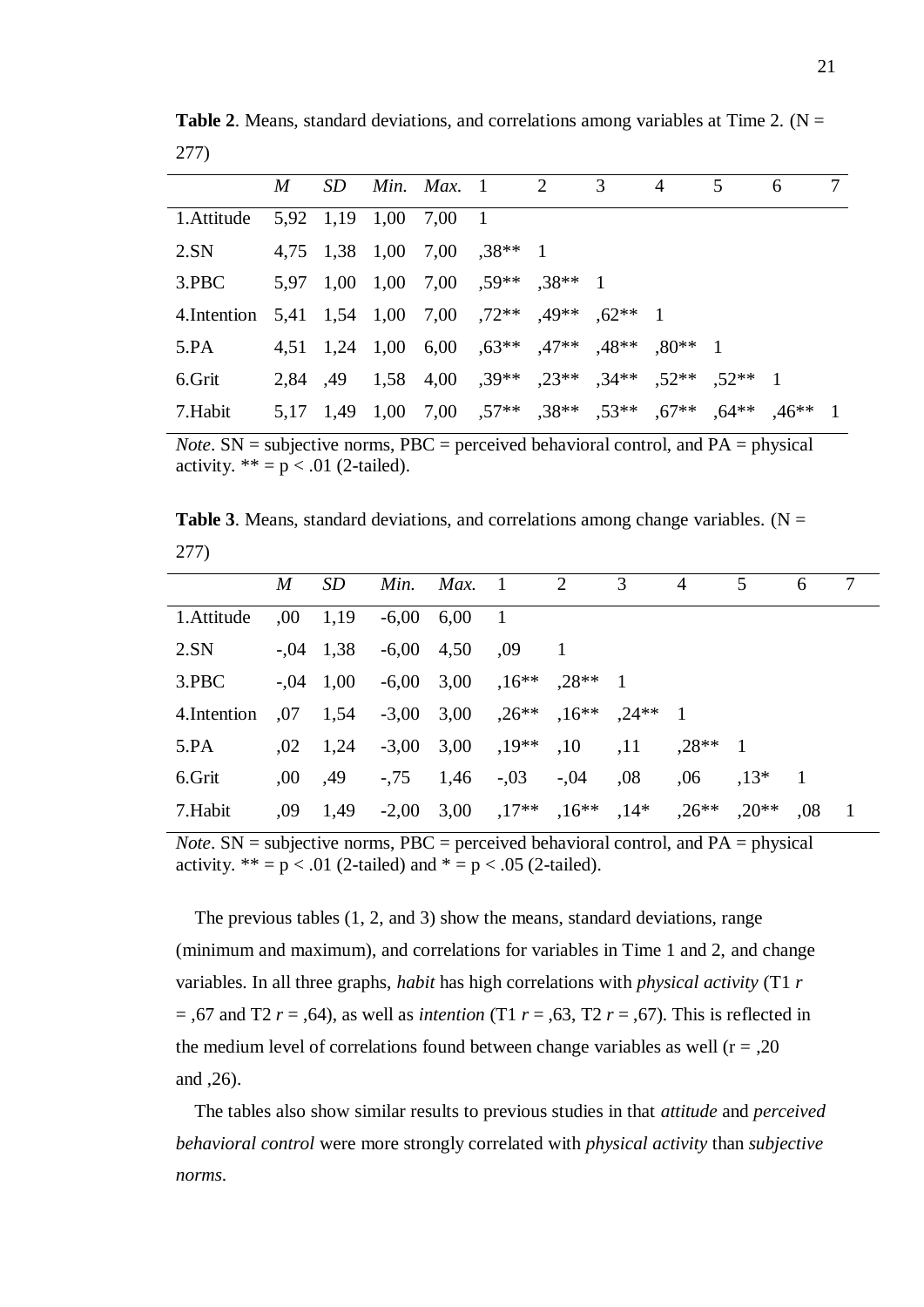The tables additionally demonstrate that *grit* has a recognizable correlation with physical activity. In Time 1, the correlation coefficient is ,46, and in Time2, ,53. Relationship is also reflected in the change variables, but a small correlation ( $r = 0.13$ , p < .05). The relationship between *grit*, *habit*, and *physical activity* will be examined further with the ANOVAs below.

#### **ANOVAs – comparing groups**

After analyzing the descriptive statistics, the sample was divided into low, medium, and high groups by calculating with two standard deviation points from the median (median ± SD). With low, medium, and high groups in *grit* and *habit*, one-way ANOVA was conducted to see the difference of physical activity between the three groups of the two variables. In addition, Univariate ANOVA was conducted to see the combined effects of both *grit* and *habit* on *physical activity*.

#### *Time 1 – One-way ANOVA for* grit *and* habit

In Time 1, there was a statistical difference between the three (low, medium, and high) groups of *grit* according to one-way ANOVA ( $F(2, 274) = 19,97$ ,  $p = 0,00$  for *physical activity*, and  $F(2, 274) = 15,18$ ,  $p = 0,00$  for *habit*). As the data did not meet the homogeneity of variances assumption ( $p = 0.00$  for *physical activity*, and  $p = 0.00$  for *habit*), the Games-Howell post hoc test was done.

The post hoc test revealed two things. Firstly, it showed that *physical activity* score was statistically significantly higher in the medium *grit* group (4,52  $\pm$  1,13, *p* = 0,00, N  $= 197$ ) and high *grit* group (5,32  $\pm$  0,94, *p* = 0,00, N = 37) compared to low *grit* group  $(3.69 \pm 1.44, N = 43)$ . There was also statistical difference between the medium and high *grit* group ( $p = 0.00$ ) of the *physical activity* score. Secondly, the post hoc test indicated that *habit* score was also statistically significantly higher in medium *grit* group (5,14  $\pm$  1,33,  $p = 0.01$ ) and high *grit* group (5,87  $\pm$  1,20,  $p = 0.00$ ) compared to the low *grit* group  $(4.15 \pm 1.88)$ . There was statistical difference between the medium and high *grit* group for *habit* as well ( $p = 0.00$ ). The following two figures demonstrate visually the score of *physical activity* and *habit* according to the three levels of *grit*.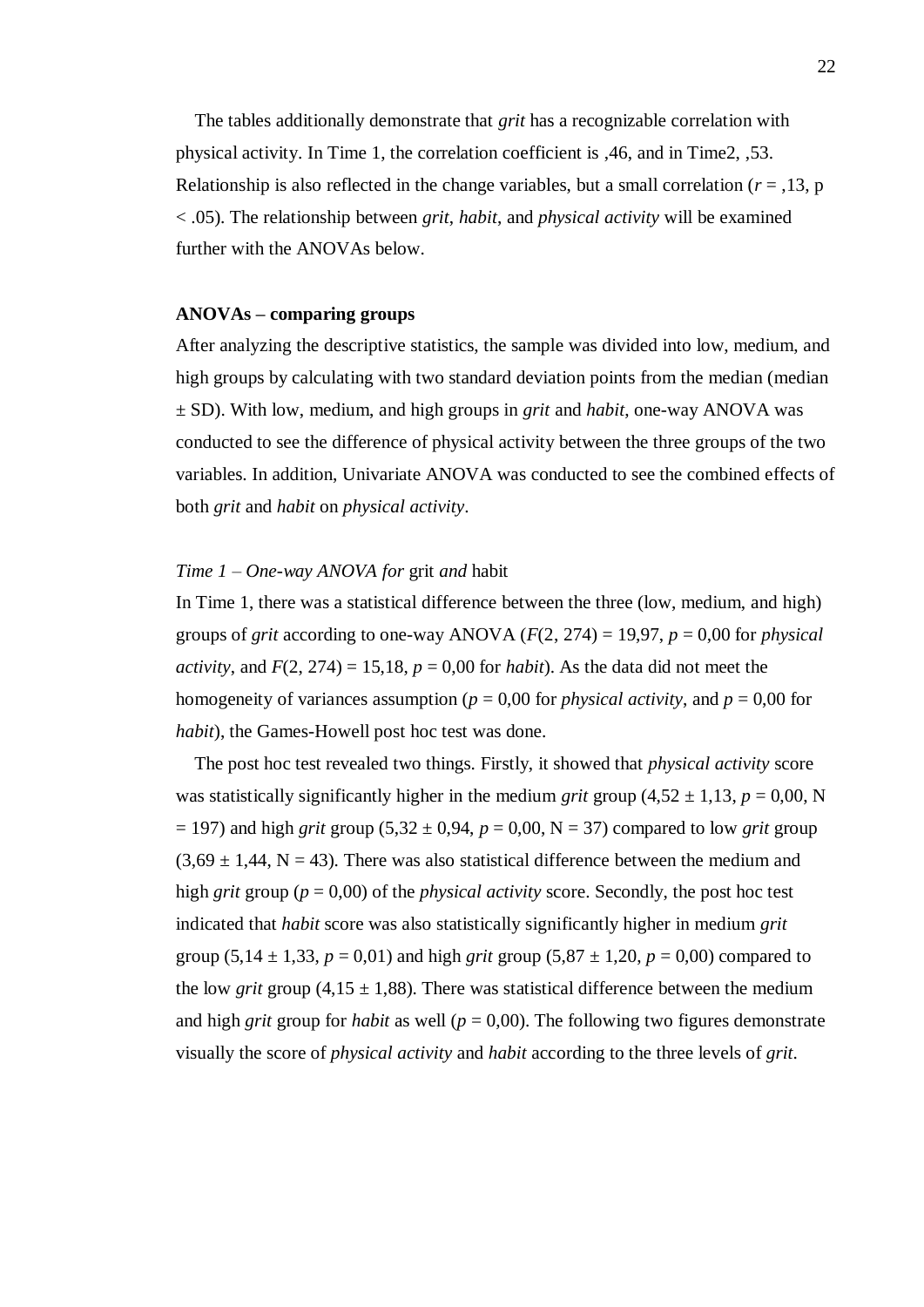

**Figure 1**. Means of *physical activity* for low, medium, and high *grit* students at T1.



**Figure 2**. Means of *habit* for low, medium, and high *grit* students at T1.

 Similarly, another one-way ANOVA test indicated a statistically significant difference between three (low, medium, and high) groups of *habit* ( $F(2, 274) = 64,14$ , *p*  $= 0,00$  for *physical activity* and  $F(2, 274) = 26,87$ ,  $p = 0,00$  for *grit*). The data for *physical activity* did not meet the homogeneity of variance assumption ( $p = 0.00$ ), while for grit, it could be concluded that the variances were equal  $(p = 0,15)$ , thus it was necessary to use different post hoc tests for each variable. Post hoc comparisons, using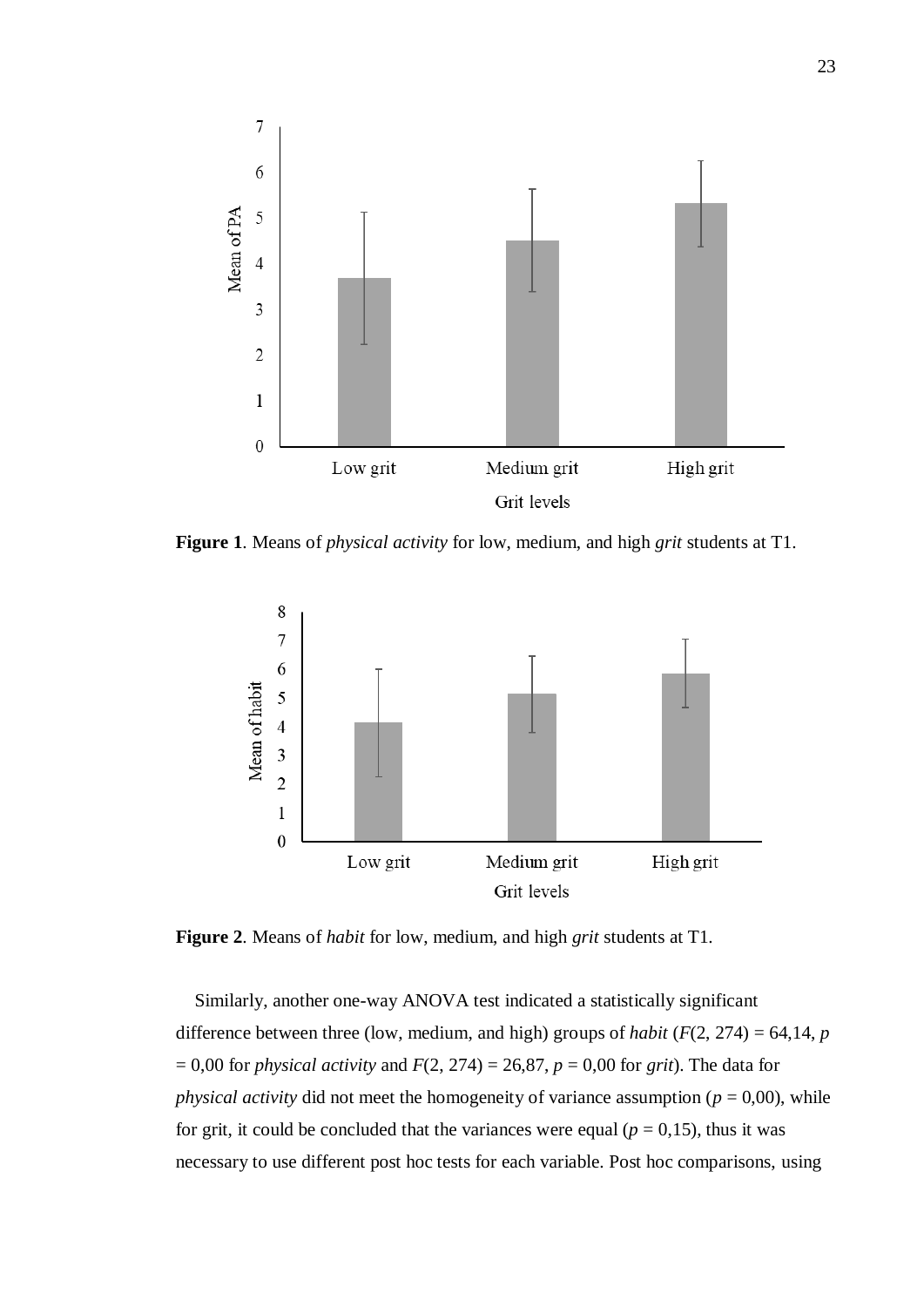Games-Howell for *physical activity* and Tukey HSD for *grit*, indicated that *physical activity* scores and *grit* scores were higher with the medium *habit* group  $(4.68 \pm 1.06, p)$  $= 0.00$  for *physical activity*; 2,87  $\pm$  0,37, *p* = 0,00 for *grit*, N = 172) and high *habit* group  $(5,43 \pm 0,80, p = 0,00$  for *physical activity*;  $3,05 \pm 0,45, p = 0,00$  for *grit*, N = 45) compared to the low *habit* group  $(3,28 \pm 1,08$  for *physical activity*;  $2,52 \pm 0,39$  for *grit,*  $N = 60$ ). There were also differences between medium and high *habit* groups ( $p = 0.00$ ) for *physical activity*;  $p = 0.02$  for *grit*). The two figures (3 and 4) below clearly shows the differences of *physical activity* and *grit* scores between low, medium, and high *habit*  groups.



**Figure 3**. Means of *physical activity* for low, medium, and high *habit* students at T1.



**Figure 4.** Means of *grit* for low, medium, and high *habit* students at T1.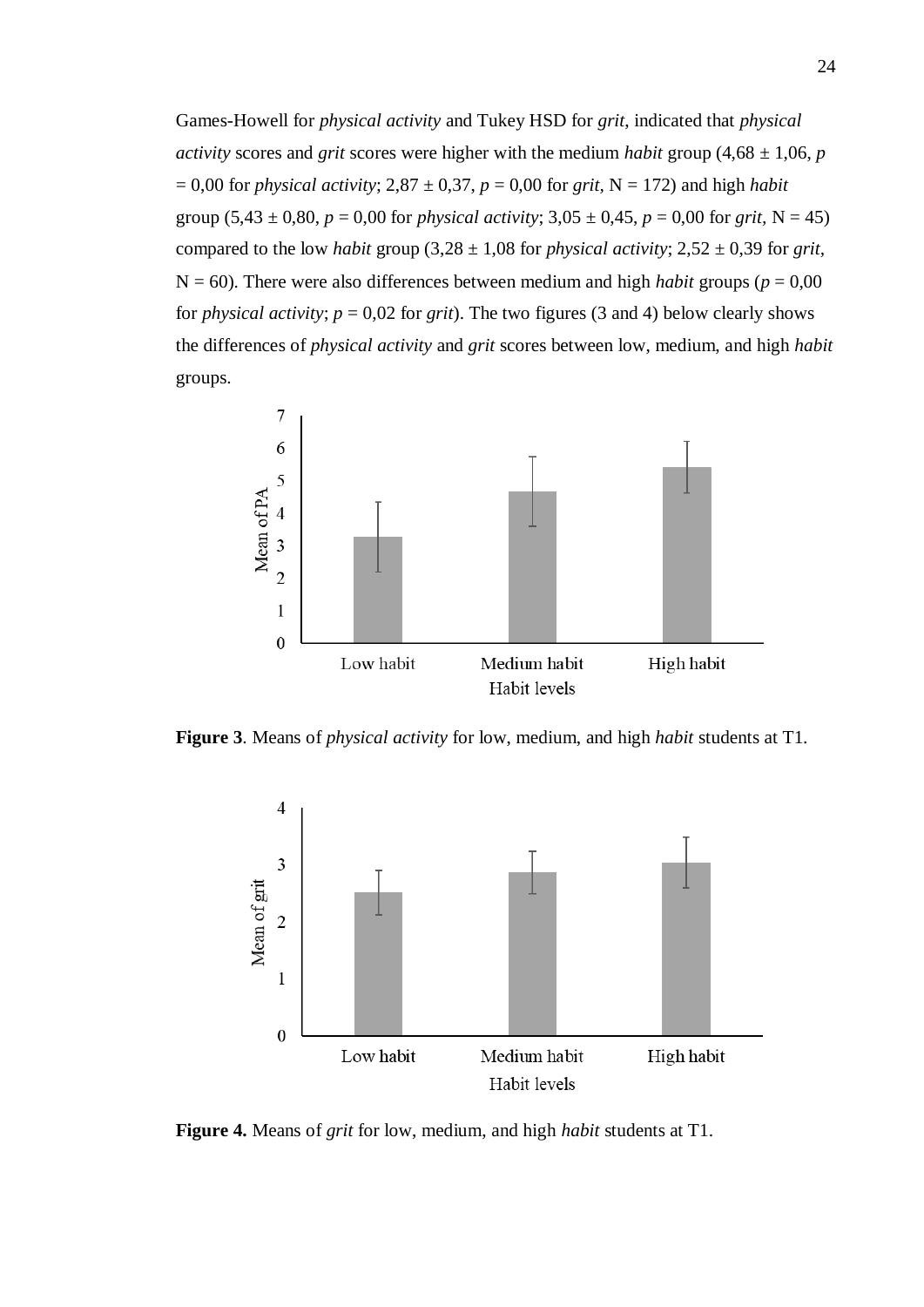Also, ANOVA results showed that there were significant differences in *intention* between the three groups of *habit* ( $F(2, 274) = 58,15$ ,  $p = 0,00$ ). The data did not meet the homogeneity of variances assumption ( $p = 0.01$ ), thus the Games-Howell post hoc test was done. Post hoc comparison tests revealed that *intention* was higher with the high *habit* group (6,40  $\pm$  1,29, *p* = 0,00), and the medium *habit* group (5,59  $\pm$  1,22, *p* = 0,00), compared to the low *habit* group  $(3,84 \pm 1,51, p = 0,00)$ . There were differences between high and medium *habit* groups as well (*p* = 0,00). Figure 5 below shows the means of *intention* for low, medium, and high *habit* students at T1.



**Figure 5**. Means of *intention* for low, medium, and high *habit* students at T1.

One-way ANOVA results at T2 showed identical patterns in cross-sectional results, thus it has been omitted to avoid repetition.

#### *One-way ANOVA of change variables*

 Regarding the *change variables*, the three groups could be divided into those who showed decrease in a certain trait, those who stayed the same, and those who showed increase in the trait over the 5 weeks. After the distinction of the three groups, ANOVA results revealed that significant differences could be found with *change in physical activity* between the three groups for *change in habit* ( $F(2, 274) = 5,20, p = 0,01$ ). However, c*hange in physical activity* was not significantly different among the three groups of *grit* ( $p = 0,32$ ).

Homogeneity of variances were assumed  $(p = 0.09)$  with *physical activity* scores, thus Tukey HSD was analyzed. The post hoc test indicated significant statistical differences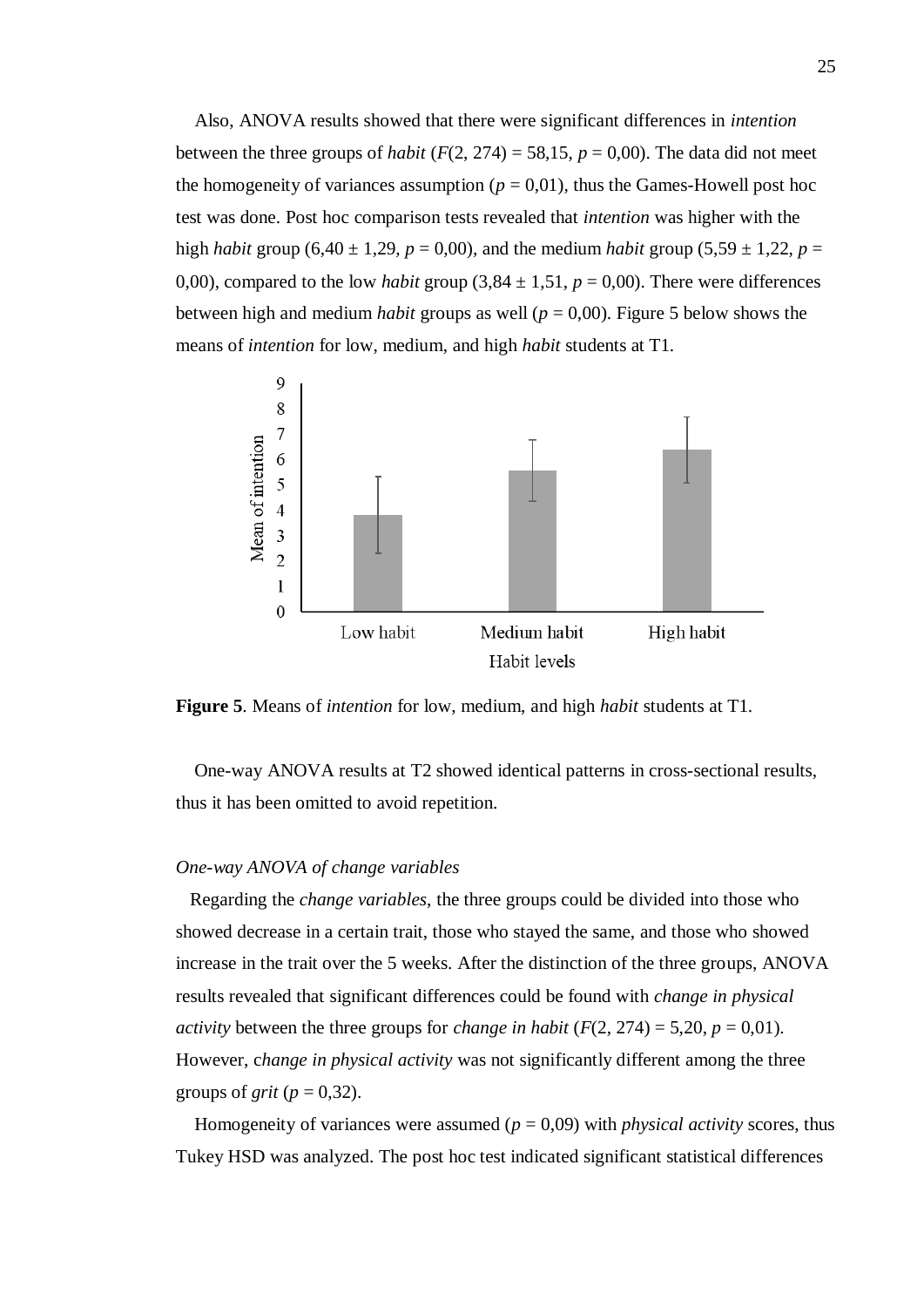in how much the *physical activity* scores have changed among those with increased *habit* scores  $(0,20 \pm 0.97, p = 0.00, N = 115)$  compared to those with decreased *habit* scores ( $-18 \pm -18$ , N = 110). However, there was no statistical difference in the change of *physical activity* scores between the groups of students whose *habit* scores stayed the same ( $N = 52$ ) and whose scores increased ( $p = 0.42$ ), or the students with decreased scores of *habit* (*p* = 0,39). Figure 6 shows the change in *physical activity* according to the three different changes in *habit* scores over time.



**Figure 6**. Means of *change in physical activity* for students who reported less, same, or more *habit* score over the 5 weeks.

Another ANOVA results showed that there was a difference in *change in intention* between groups  $(F(2, 274) = 4,28, p = 0,02)$ . Homogeneity of variances was assumed (*p*  $= 0.15$ ), and Tukey HSD was done. The post hoc test reveals the statistical difference between those who decreased in *habit* (-0,08  $\pm$  0,98, *p* = 0,01) compared to those who increased in *habit* (0,26  $\pm$  0,81). The middle group (0,01  $\pm$  0,86), whose *habit* stayed more or less the same, did not show any statistically significant differences between groups. Figure 7 below shows the mean *change in intention* for the three groups of different *changes in habit*.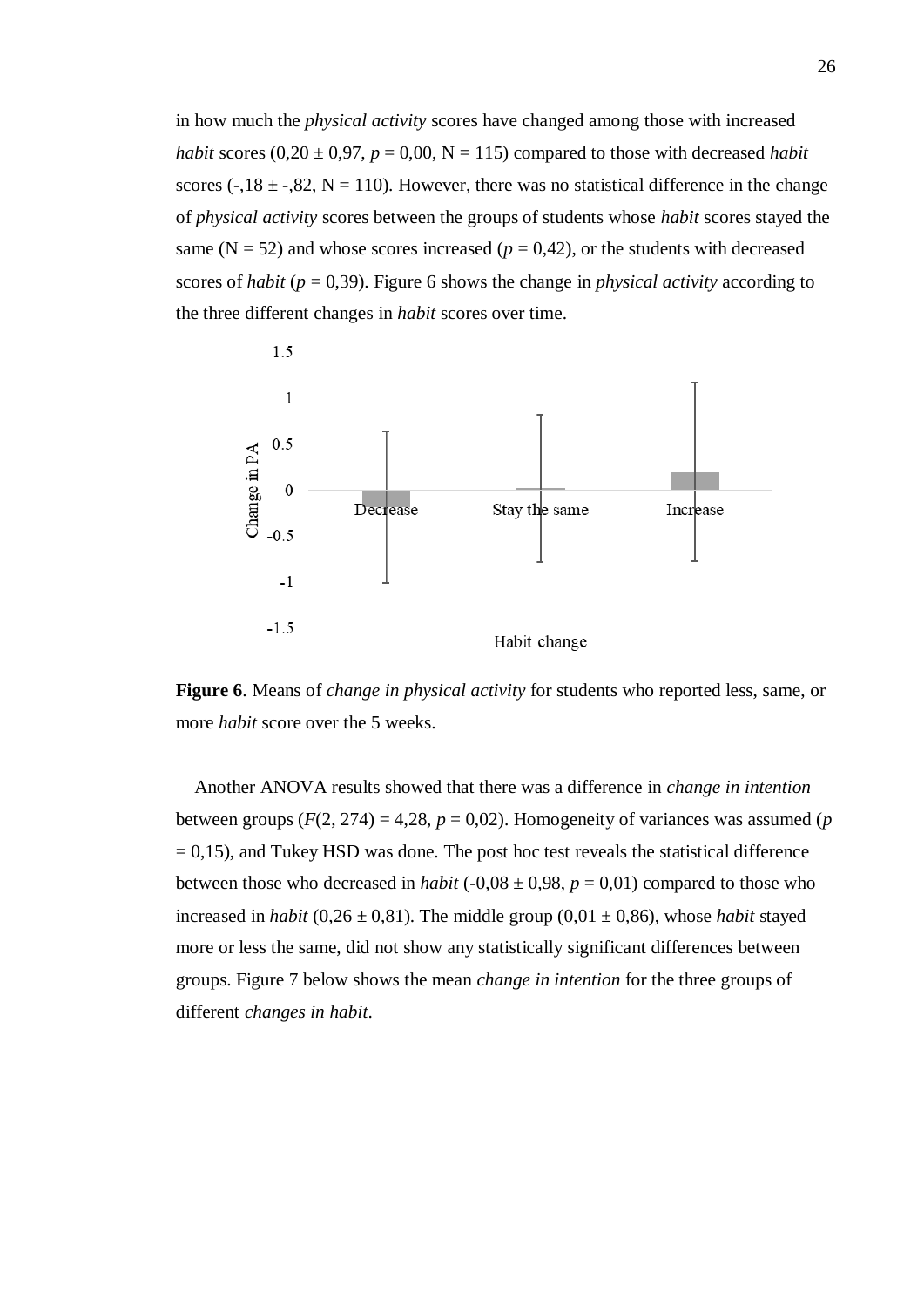

**Figure 7**. Means of *change in intention* for students who reported less, same, or more *habit* score over the 5 weeks.

The following table summarizes the different groups made in the ANOVA results analysis, including the number of students in the separated groups, and the mean and standard deviations of different variables of each groups.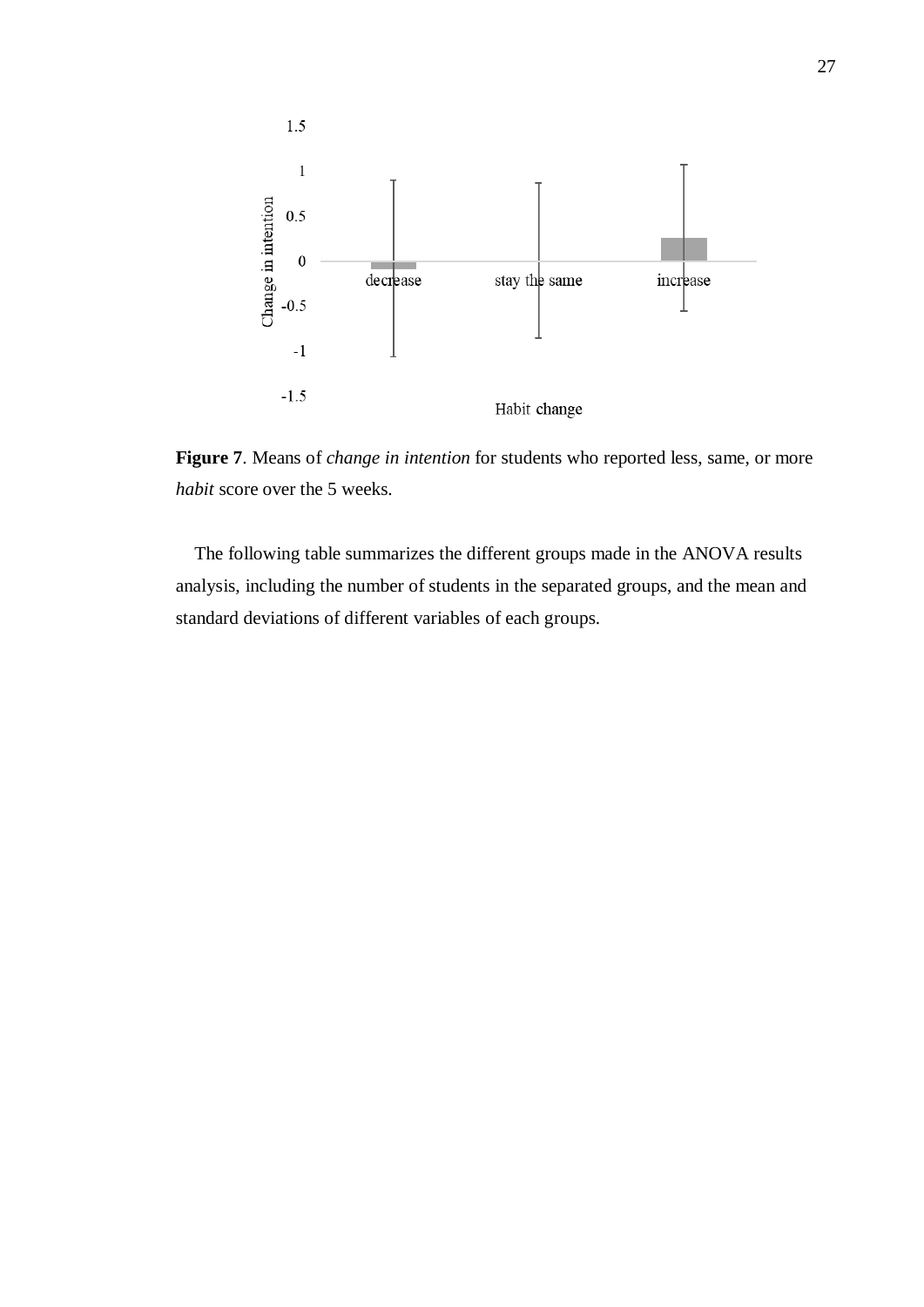| Groups                | $\overline{N}$ | Variable         | $\boldsymbol{M}$ | <b>SD</b> |
|-----------------------|----------------|------------------|------------------|-----------|
| Low grit              | 43             | Habit            | 4,15             | 1,88      |
|                       |                | PA               | 3,96             | 1,44      |
| Medium grit           | 197            | Habit            | 5,14             | 1,33      |
|                       |                | PA               | 4,52             | 1,13      |
| High grit             | 37             | Habit            | 5,87             | 1,20      |
|                       |                | PA               | 5,32             | ,94       |
| Low habit             | 60             | Grit             | 2,52             | 0,39      |
|                       |                | PA               | 3,28             | 1,08      |
|                       |                | Intention        | 3,84             | 1.51      |
| Medium habit          | 172            | Grit             | 2,87             | 0,37      |
|                       |                | PA               | 4,68             | 1,06      |
|                       |                | Intention        | 5.59             | 1,22      |
| High habit            | 45             | Grit             | 3,05             | 0,45      |
|                       |                | PA               | 5,43             | ,79       |
|                       |                | Intention        | 6,40             | 1,29      |
| Decreased grit        | 118            | Habit change     | $-.03$           | ,87       |
|                       |                | PA change        | $-.06$           | ,83       |
| Grit stayed the same  | 33             | Habit change     | ,15              | ,92       |
|                       |                | PA change        | ,08              | ,79       |
| Increased grit        | 126            | Habit change     | ,18              | ,89       |
|                       |                | PA change        | ,08              | ,98       |
| Decreased habit       | 110            | Grit change      | $-.03$           | ,29       |
|                       |                | PA change        | $-18$            | ,82       |
|                       |                | Intention change | $-.08$           | ,98       |
| Habit stayed the same | 52             | Grit change      | ,01              | ,30       |
|                       |                | PA change        | ,02              | ,80       |
|                       |                | Intention change | ,01              | ,86       |
| Increased habit       | 115            | Grit change      | ,03              | ,30       |
|                       |                | PA change        | ,20              | ,97       |
|                       |                | Intention change | ,26              | ,81       |
| Total                 | 227            |                  |                  |           |

**Table 4**. Summary of the number of students in separate groups and their mean and standard deviation value from ANOVA results

#### *Univariate ANOVA*

Univariate ANOVA was conducted to find out if there are any combined effects of *grit* and *habit* on *physical activity*. However, the results indicated that there were not any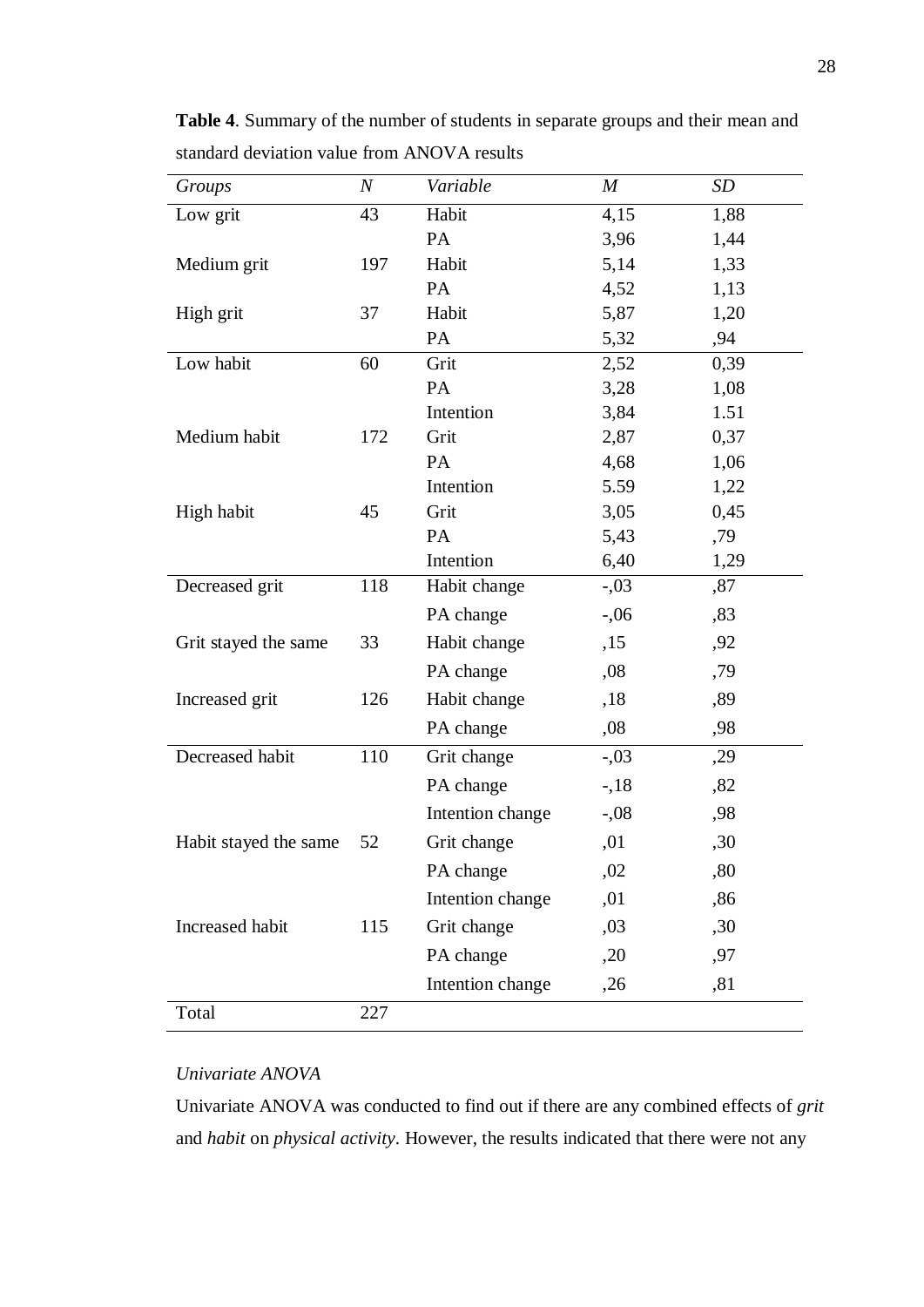combined effects of *grit* and *habit* on *physical activity* in Time 1 ( $p = 0.08$ ), Time 2 ( $p =$ 0,58), or as change variables ( $p = 0.74$ ).

#### <span id="page-28-0"></span>4.2 Regression results

In order to see the effect of *grit* or *habit* on *physical activity* with the dynamics of the other variables in the theory of planned behavior (*attitude*, *subjective norms*, *perceived behavioral control*, and *intention*), regression analysis was conducted after the descriptive and correlational analyses. The following sections report the results of regression analyses for *grit* and *habit* on *physical activity*, first with the variable *intention*, followed by full regression analyses along with the other three constructs of the theory of planned behavior in Time 1 and 2, and as change variables to examine their longitudinal effect.

First, *grit*, *habit*, and *intention* were assumed as predictors for *physical activity*, the dependent variable. By analyzing the results, it was possible to carefully deduct the direction and order of effect of variables of *grit* and *habit* on *physical activity* with the theory of planned behavior in mind.

#### *Grit* **as a predictor for** *physical activity* **along with** *intention*

| Model            | $\boldsymbol{R}$ | $R^2$ | Sig. | Independent variables | $\beta$ | Sig. |
|------------------|------------------|-------|------|-----------------------|---------|------|
| Time 1           | ,789             | ,623  | ,000 | Intention             | ,718    | ,000 |
|                  |                  |       |      | Grit                  | ,139    | ,001 |
| Time 2           | ,810             | ,656  | ,000 | Intention             | ,718    | ,000 |
|                  |                  |       |      | Grit                  | ,152    | ,000 |
| Change variables | ,298             | ,089  | ,000 | Intention             | ,268    | ,000 |
|                  |                  |       |      | Grit                  | ,114    | ,049 |

**Table 5**. Regression results for *grit* and *intention* on *physical activity* on Time 1, 2, and as change variables.

The results shown from the table above indicate that *intention* may work as a mediating variable between *grit* and *physical activity* in Times 1 and 2, as *intention*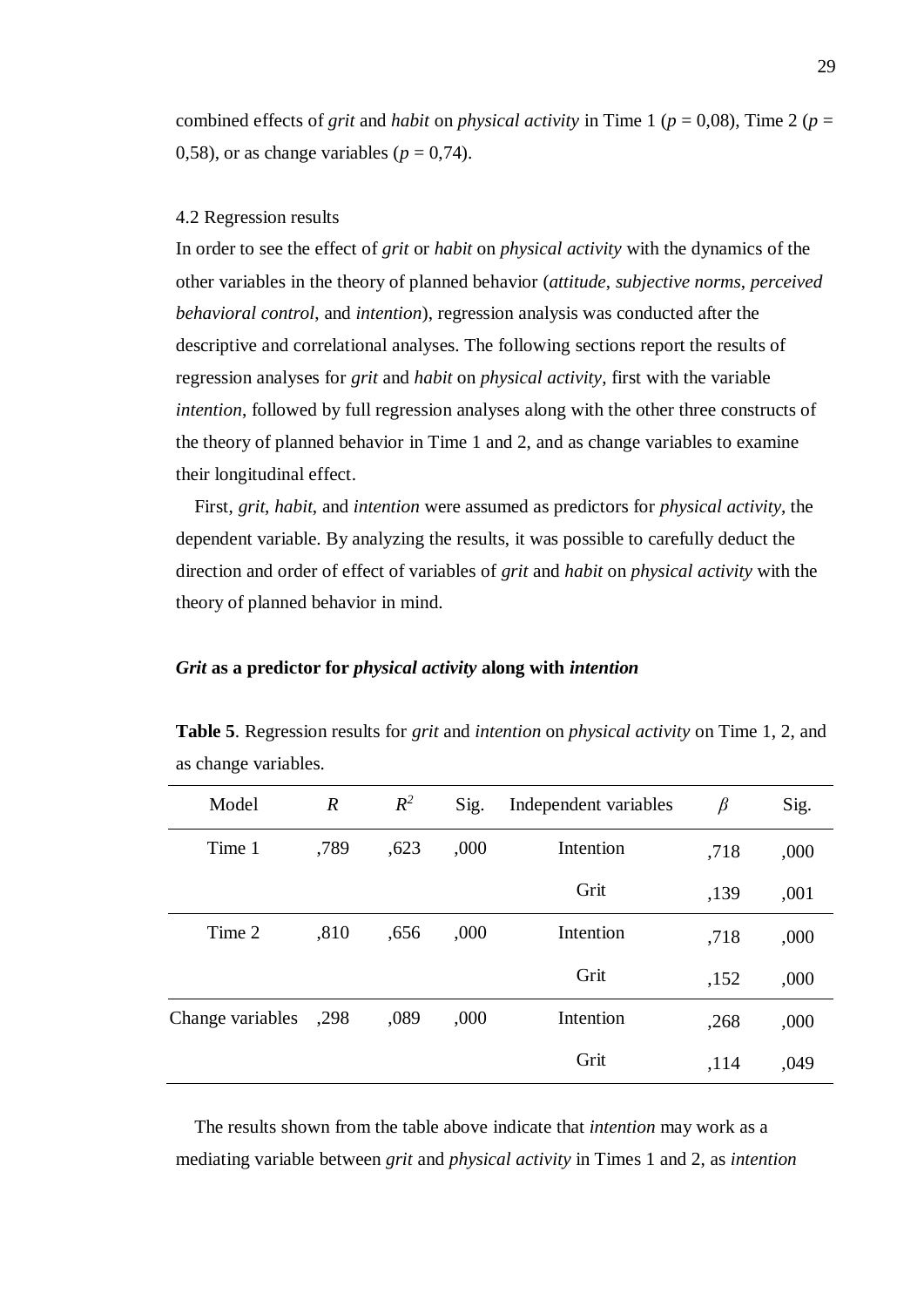shows a considerable amount of effect ( $\beta$  = ,72,  $p$  = 0,00;  $\beta$  = ,72,  $p$  = 0,00, for Times 1 and 2, respectively) on *physical activity* while taking *grit* into account. The last part of table 5, which shows the change variables regression results, also demonstrates the effect of *intention* and *grit* together on *physical activity* as change variables. This means that the changes in *intention* and *grit* between Time 1 and 2 predict the change of *physical activity* between Time 1 and 2 ( $R = 0.30$ ,  $p = 0.00$ ). The results indicate crosssectional and longitudinal effects of *grit* on *physical activity* through *intention*.

#### *Habit* **as a predictor for** *physical activity* **with/through** *intention*

The following table shows the regression analysis results of *habit* on *physical activity* consecutively in Time 1, 2, and as change variables.

| Model            | $\boldsymbol{R}$ | $R^2$ | Sig. | Independent variables | $\beta$ | Sig. |
|------------------|------------------|-------|------|-----------------------|---------|------|
| Time 1           | ,814             | ,663  | ,000 | Intention             | ,591    | ,000 |
|                  |                  |       |      | Habit                 | ,302    | ,000 |
| Time 2           | ,813             | ,661  | ,000 | Intention             | ,669    | ,000 |
|                  |                  |       |      | Habit                 | ,196    | ,000 |
| Change variables | ,305             | ,093  | ,000 | Intention             | ,240    | ,000 |
|                  |                  |       |      | Habit                 | ,136    | ,023 |

**Table 6**. Regression of *habit* and *intention* on *physical activity* on Time 1, 2, and as change variables.

 It can be inferred again that *intention* may be a mediator for *habit* to predict *physical activity* of the students, as it has higher effect size on *physical activity* then *habit* (see Table 6). Similar to the previous table of *grit*, the end of table 11, showing the change variable regression results, also demonstrates the longitudinal effect of *habit* on *physical activity* through intention.

# **Effect of** *grit***,** *habit***, and the variables of theory of planned behavior on** *physical activity*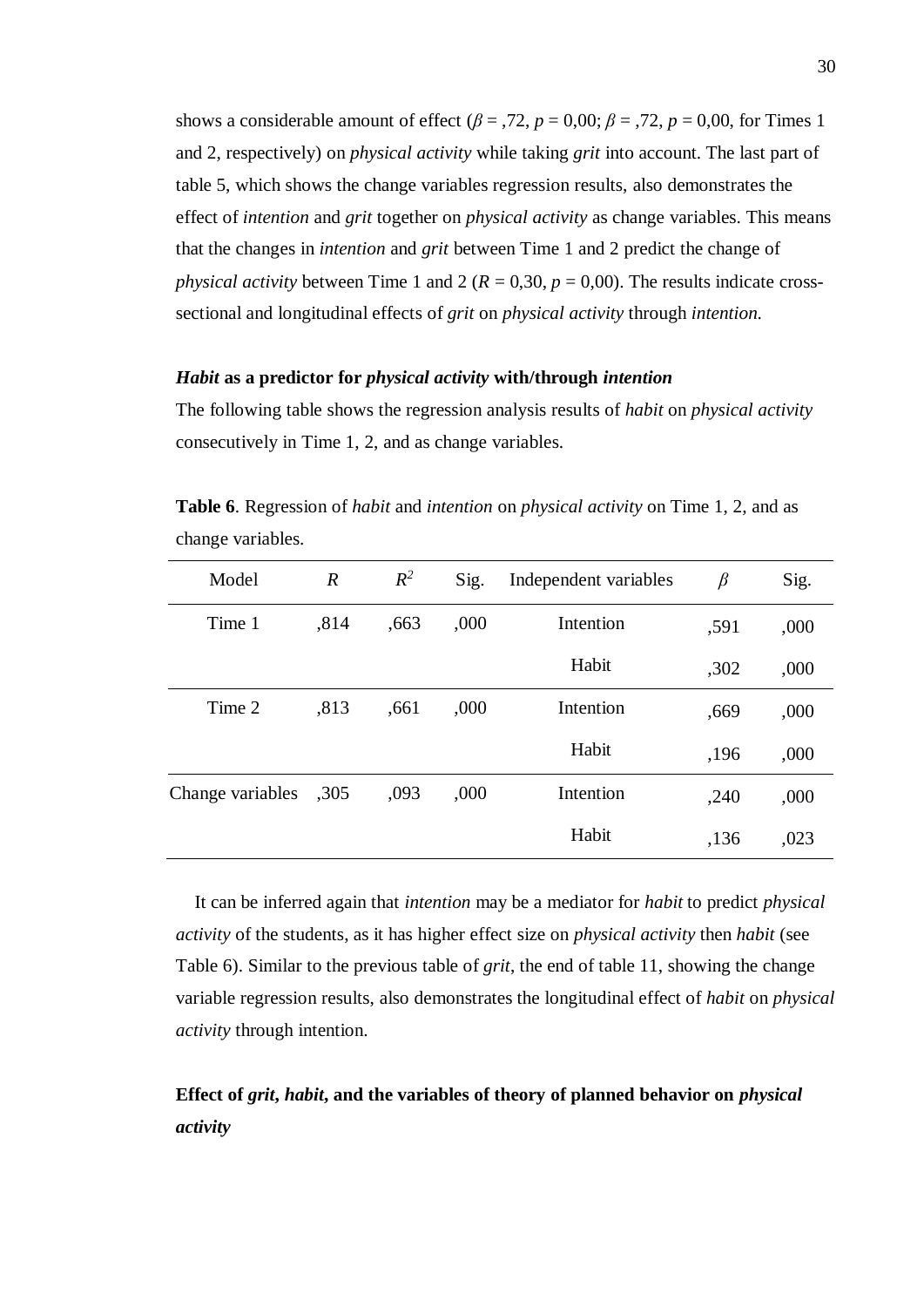The following tables of regression results show how the variables in the theory of planned behavior, *grit*, and *habit* effect and predict *physical activity* in Time 1 and 2, as well as in *change variables*.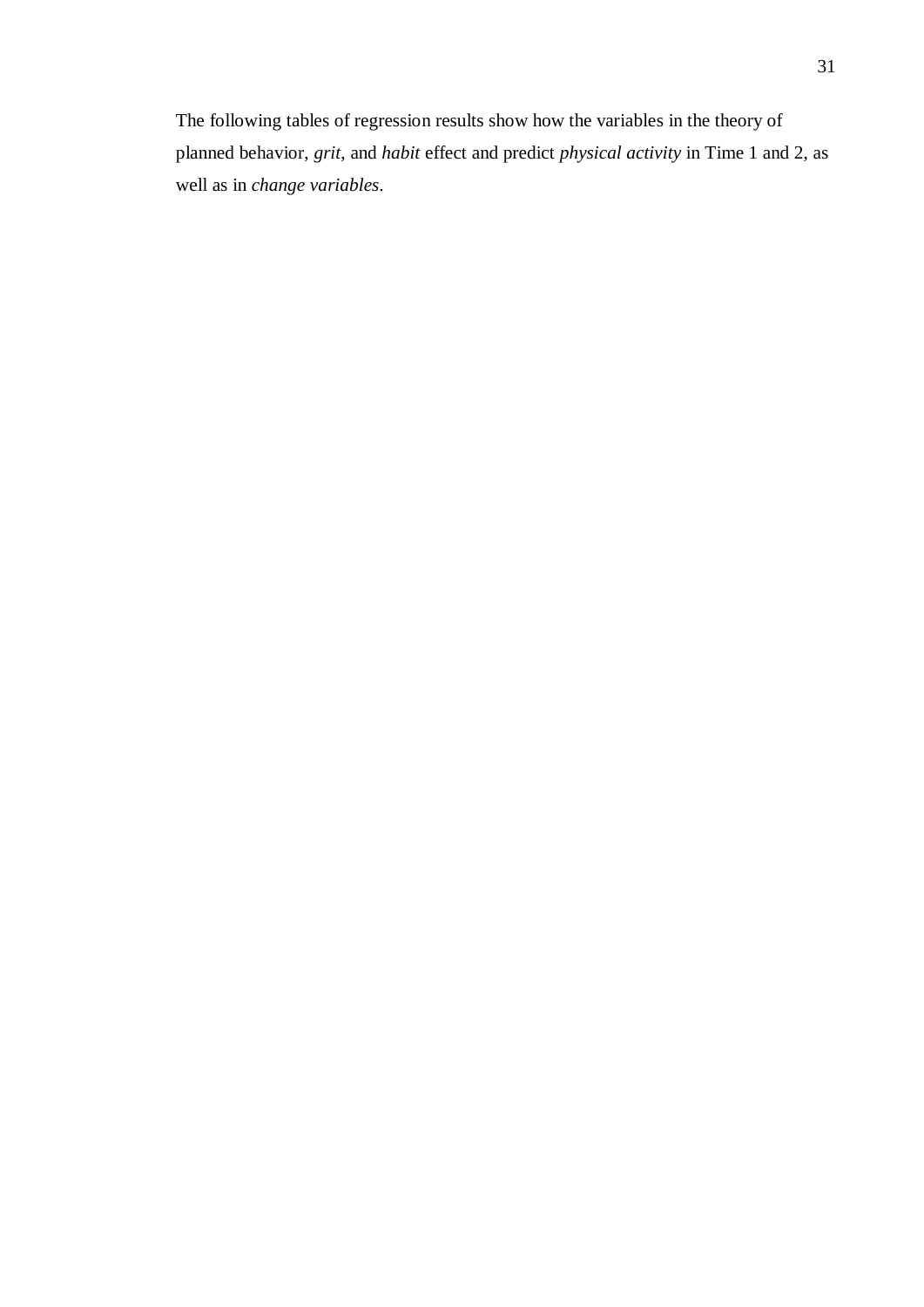| Model          | $\boldsymbol{R}$ | $R^2$ | Sig. | Independent variables           | $\beta$ | Sig. |
|----------------|------------------|-------|------|---------------------------------|---------|------|
| $\mathbf{1}$   | ,809             | ,654  | ,000 | Attitude                        | ,244    | ,000 |
|                |                  |       |      | Subjective norm                 | ,046    | ,158 |
|                |                  |       |      | Perceived behavioral<br>control | $-.009$ | ,851 |
|                |                  |       |      | Intention                       | ,630    | ,000 |
| $\overline{2}$ | ,816             | ,666  | ,000 | Attitude                        | ,234    | ,000 |
|                |                  |       |      | Subjective norm                 | ,061    | ,117 |
|                |                  |       |      | Perceived behavioral<br>control | $-.028$ | ,544 |
|                |                  |       |      | Grit                            | ,120    | ,003 |
|                |                  |       |      | Intention                       | ,592    | ,000 |
| 3              | ,831             | ,690  | ,000 | Attitude                        | ,191    | ,000 |
|                |                  |       |      | Subjective norm                 | ,051    | ,168 |
|                |                  |       |      | Perceived behavioral<br>control | $-.024$ | ,583 |
|                |                  |       |      | Habit                           | ,250    | ,000 |
|                |                  |       |      | Intention                       | ,514    | ,000 |
| $\overline{4}$ | ,833             | ,695  | ,000 | Attitude                        | ,188    | ,000 |
|                |                  |       |      | Subjective norm                 | ,055    | ,137 |
|                |                  |       |      | Perceived behavioral<br>control | $-.036$ | ,416 |
|                |                  |       |      | Habit                           | ,231    | ,000 |
|                |                  |       |      | Grit                            | ,080    | ,041 |
|                |                  |       |      | Intention                       | ,497    | ,000 |

**Table 7**. Regression results of different sets of independent variables on *physical activity* in Time 1.

*Note.* Model  $1 = TPB$  variables, Model  $2 = TPB$  and *grit* variables, Model  $3 = TPB$  and *habit* variables, Model 4 = TPB, *grit*, and *habit* variables.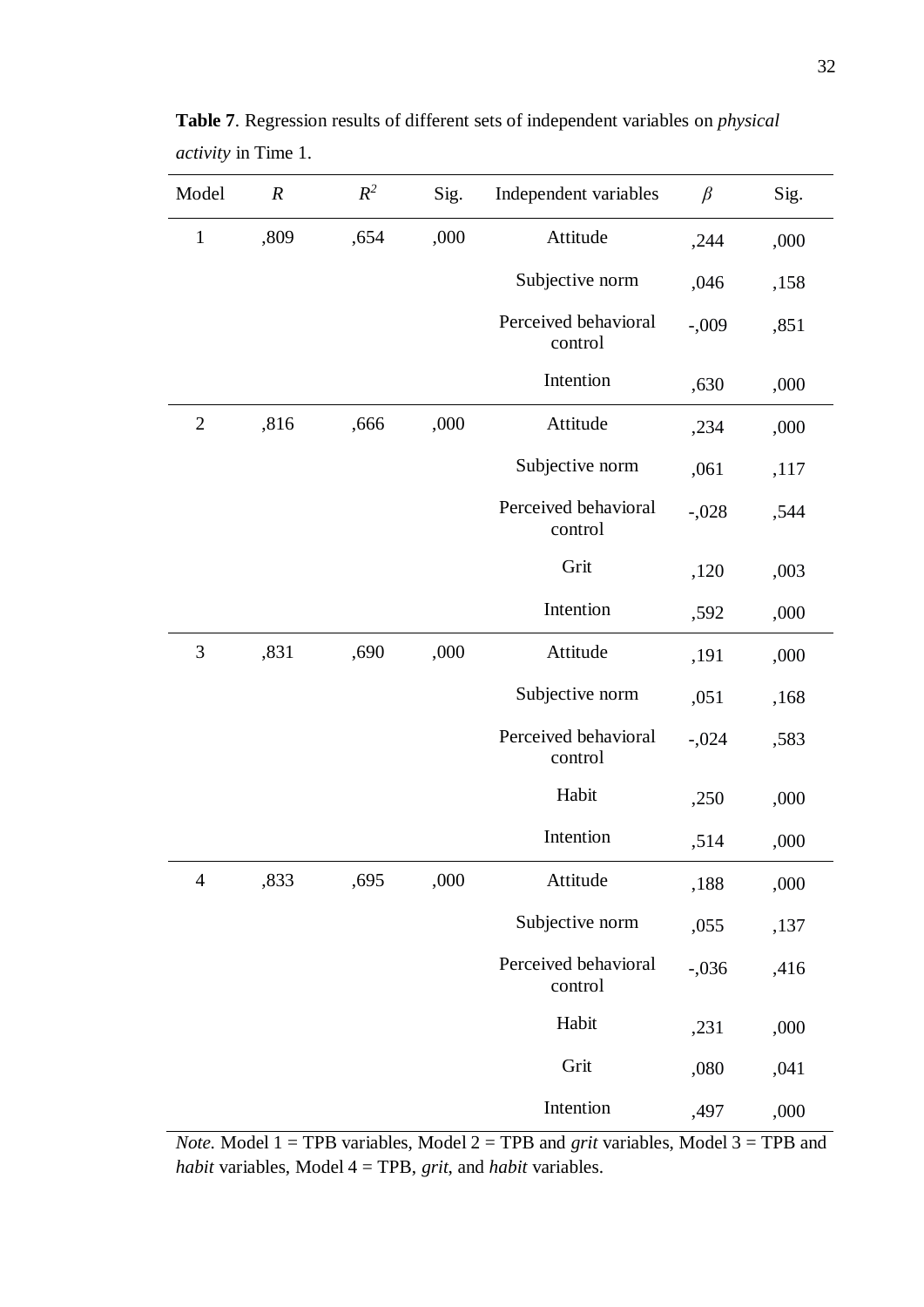| Model          | $\boldsymbol{R}$ | $R^2$ | Sig. | Independent variables           | $\beta$ | Sig. |
|----------------|------------------|-------|------|---------------------------------|---------|------|
| $\mathbf{1}$   | ,809             | ,654  | ,000 | Attitude                        | ,112    | ,038 |
|                |                  |       |      | Subjective norm                 | ,105    | ,011 |
|                |                  |       |      | Perceived behavioral<br>control | $-.055$ | ,245 |
|                |                  |       |      | Intention                       | ,702    | ,000 |
| $\overline{2}$ | ,819             | ,670  | ,000 | Attitude                        | ,109    | ,039 |
|                |                  |       |      | Subjective norm                 | ,110    | ,007 |
|                |                  |       |      | Perceived behavioral<br>control | $-.058$ | ,212 |
|                |                  |       |      | Grit                            | ,150    | ,000 |
|                |                  |       |      | Intention                       | ,625    | ,000 |
| 3              | ,820             | ,673  | ,000 | Attitude                        | ,084    | ,110 |
|                |                  |       |      | Subjective norm                 | ,096    | ,018 |
|                |                  |       |      | Perceived behavioral<br>control | $-.083$ | ,078 |
|                |                  |       |      | Habit                           | ,190    | ,000 |
|                |                  |       |      | Intention                       | ,616    | ,000 |
| $\overline{4}$ | ,827             | ,684  | ,000 | Attitude                        | ,086    | ,100 |
|                |                  |       |      | Subjective norm                 | ,101    | ,011 |
|                |                  |       |      | Perceived behavioral<br>control | $-.081$ | ,079 |
|                |                  |       |      | Habit                           | ,163    | ,001 |
|                |                  |       |      | Grit                            | ,124    | ,003 |
|                |                  |       |      | Intention                       | ,564    | ,000 |

**Table 8**. Regression results of different sets of independent variables on *physical activity* in Time 2.

*Note.* Model 1 = TPB variables, Model 2 = TPB and *grit* variables, Model 3 = TPB and *habit* variables, Model 4 = TPB, *grit*, and *habit* variables.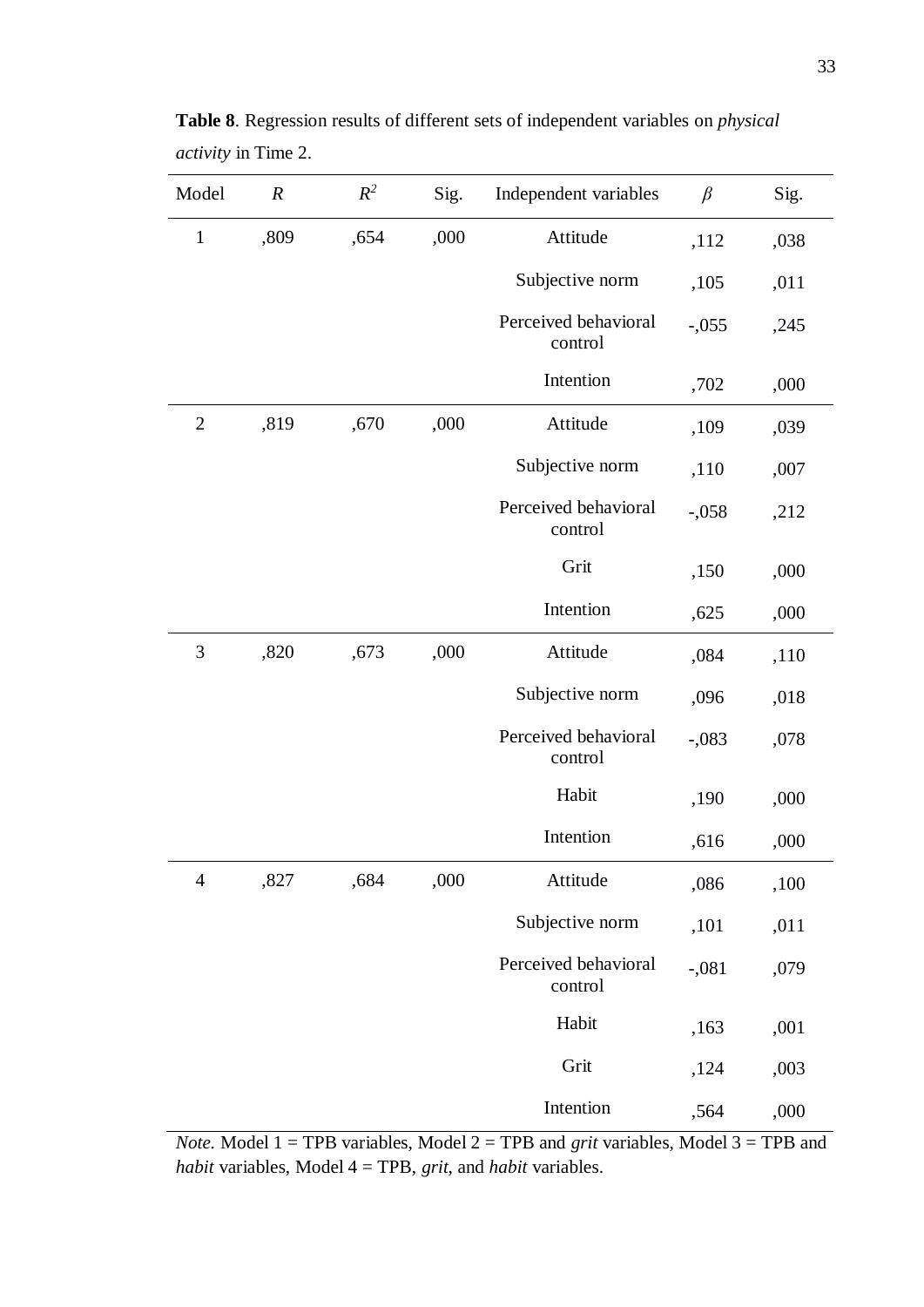| Model          | $\boldsymbol{R}$ | $R^2$ | Sig. | Independent variables           | $\beta$ | Sig. |
|----------------|------------------|-------|------|---------------------------------|---------|------|
| $\mathbf{1}$   | ,305             | ,093  | ,000 | Attitude                        | ,112    | ,043 |
|                |                  |       |      | Subjective norm                 | ,042    | ,486 |
|                |                  |       |      | Perceived behavioral<br>control | ,018    | ,771 |
|                |                  |       |      | Intention                       | ,232    | ,000 |
| $\overline{2}$ | ,329             | ,108  | ,000 | Attitude                        | ,130    | ,031 |
|                |                  |       |      | Subjective norm                 | ,051    | ,398 |
|                |                  |       |      | Perceived behavioral<br>control | ,006    | ,921 |
|                |                  |       |      | Grit                            | ,123    | ,035 |
|                |                  |       |      | Intention                       | ,224    | ,000 |
| 3              | ,326             | ,106  | ,000 | Attitude                        | ,111    | ,065 |
|                |                  |       |      | Subjective norm                 | ,030    | ,617 |
|                |                  |       |      | Perceived behavioral<br>control | ,012    | ,840 |
|                |                  |       |      | Habit                           | ,120    | ,048 |
|                |                  |       |      | Intention                       | ,207    | ,001 |
| $\overline{4}$ | ,345             | ,119  | ,000 | Attitude                        | ,119    | ,048 |
|                |                  |       |      | Subjective norm                 | ,039    | ,514 |
|                |                  |       |      | Perceived behavioral<br>control | ,002    | ,976 |
|                |                  |       |      | Habit                           | ,110    | ,068 |
|                |                  |       |      | Grit                            | ,114    | ,049 |
|                |                  |       |      | Intention                       | ,201    | ,001 |

**Table 9**. Regression results of different sets of independent variables on *change in physical activity.*

*Note.* Model  $1 = TPB$  variables, Model  $2 = TPB$  and *grit* variables, Model  $3 = TPB$  and *habit* variables, Model 4 = TPB, *grit*, and *habit* variables.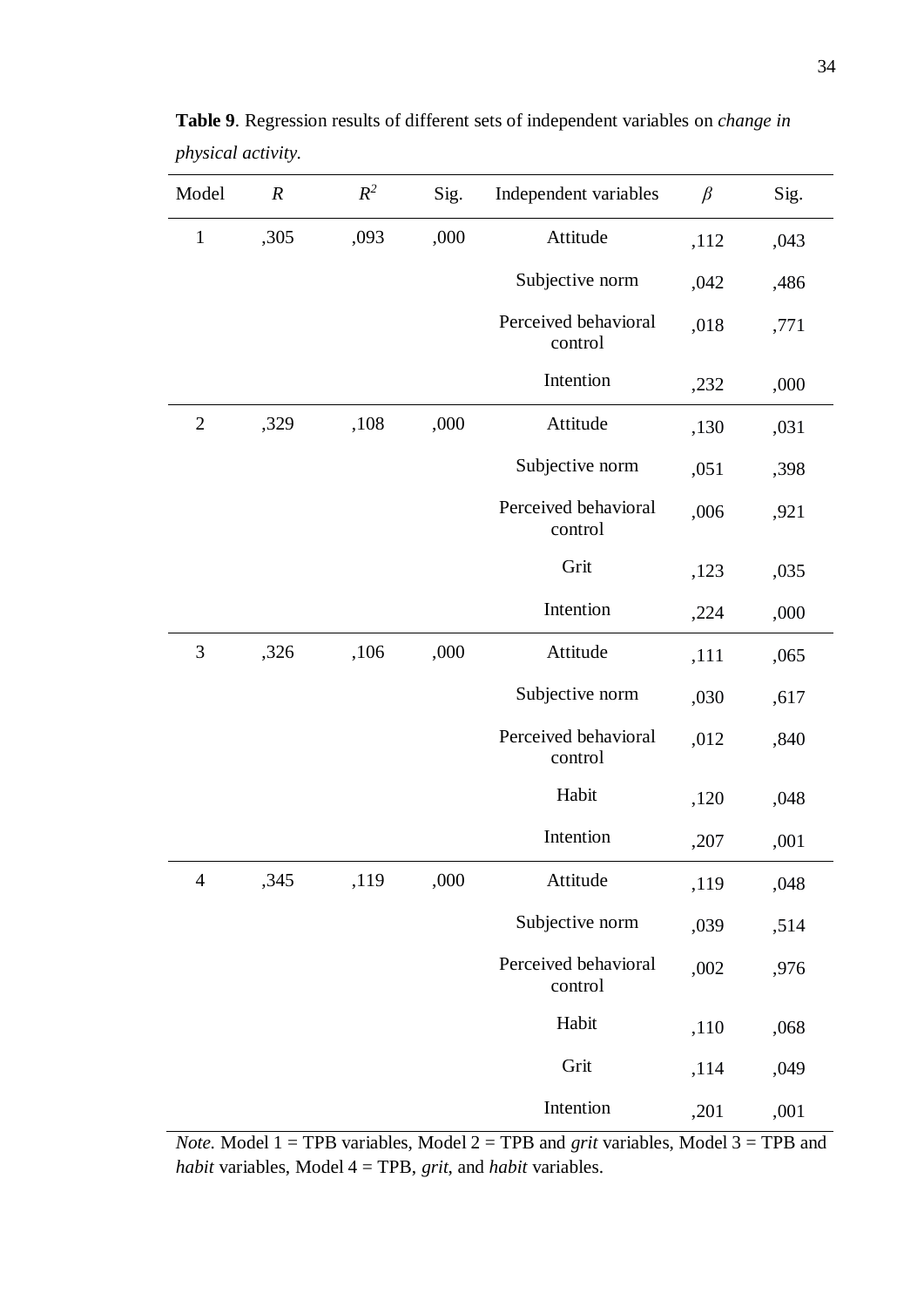It can be seen from Table 7 that in Time 1, *attitude*, *grit*, *habit*, and *intention* have significantly influenced *physical activity* compared to other variables. *Intention*, especially, seemed to have the largest effect size  $(\beta)$  out of the group of variables, which can be interpreted as *intention* being as a mediator between *physical activity* and the other variables.

According to Table 8, it seems that *subjective norms*, *grit*, *habit*, and *intention* had significant effect on *physical activity* in Time 2. Similar to Time 1, *intention* was the predictor with the largest effect size  $(\beta)$  among all the other variables, and the previous inference of *intention* being the mediating variable can be made again with these regression results.

The table of regression results on the variables of change (Table 9) shows that *attitude*, *grit*, and *habit* predict somewhat significantly. However, it is demonstrated that *intention* is the most direct and influential variable that predicts *physical activity* longitudinally.

To summarize the three tables of regression results, *grit* and *habit* seemed to be statistically significant predictors of *physical activity*, sometimes more than or similar to the three constructs of the theory of planned behavior, which are *attitude*, *subjective norms*, and *perceived behavioral control*. More importantly, however, *intention* was shown to be the most direct predictor (and thus a mediating variable for other independent variables) of *physical activity*, cross-sectionally and longitudinally.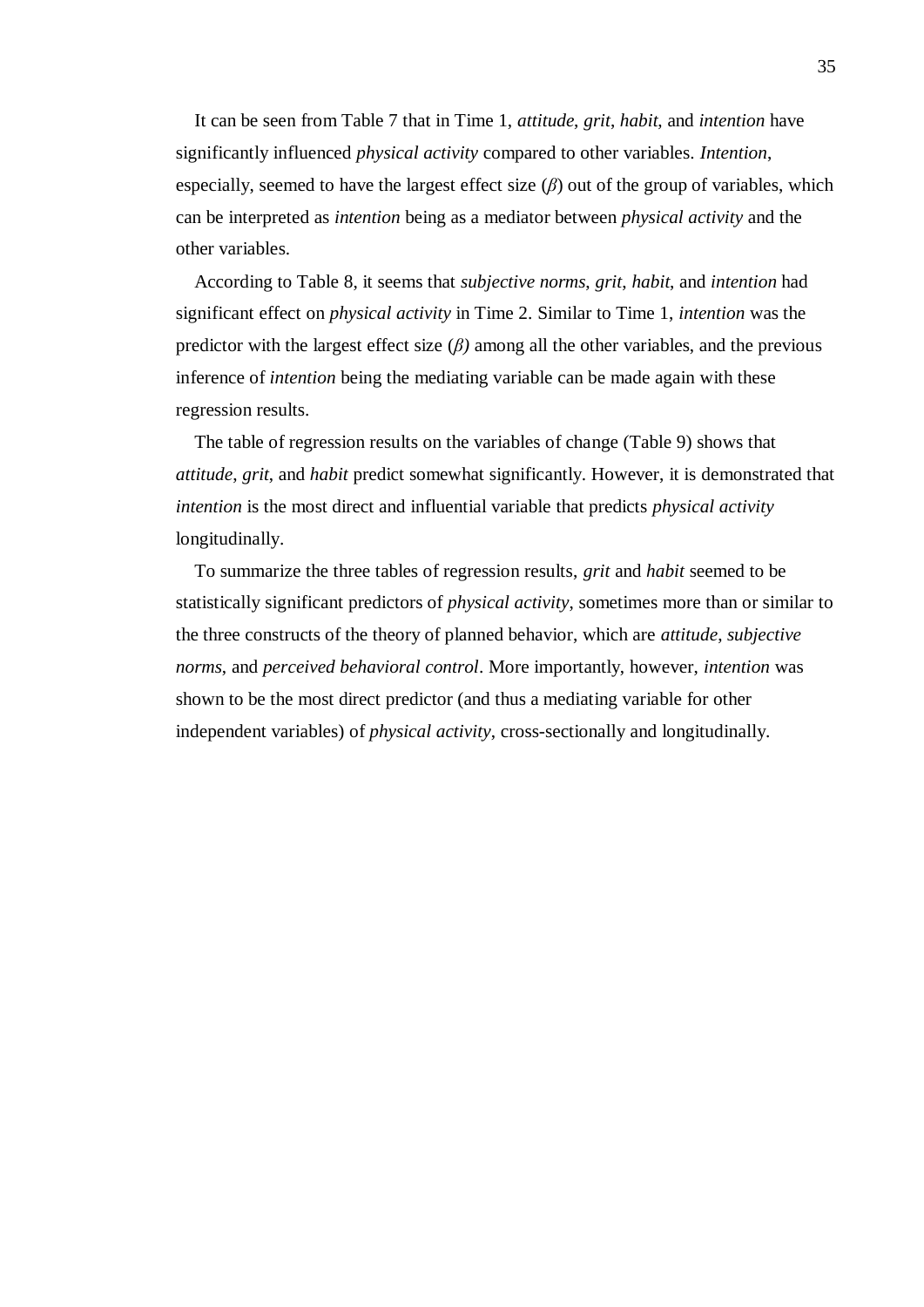#### <span id="page-35-0"></span>5 DISCUSSION

The aim of this study was to examine the relationship between grit, habit, the motivational variables of the theory of planned behaviour (TPB) and physical activity (PA). Furthermore, it purports to explore grit and habit as predicting variables for PA. The three hypotheses in the beginning of the study stood positively. Correlational results indicate that grit and habit are correlated cross-sectionally and somewhat longitudinally to the constructs of TPB and PA (H1). Furthermore, ANOVA results indicate that students with higher grit or habit scores are more physically active (H2). Finally, regression results indicate that grit and habit change predict change in PA through the intention to be physically active (H3). As the results supported the TPB (Ajzen, 1985) where attitude, subjective norms, perceived behavioural control predict PA mediated by intention, the analyses of the descriptive, correlational, and regression results also corroborates the previous literature (Chatzisarantis & Hagger, 2007; De Bruijn, 2011; González‐Cutre et al., 2014; Hagger et al., 2002; 2003; 2005; 2006; 2012; Hamilton et al., 2017; Wallhead et al., 2010) that intention is ultimately the strongest predictor of PA. This was followed by habit, attitude, and grit. Attitude was the strongest predictor of intention, followed by perceived behavioural control, with subjective norms as the weakest predictor. In the study, however, attitude also seemed to correlate longitudinally with physical activity. Several reasons for this finding, such as age (adolescents) and culture (Finnish students), can be discussed.

It is important to note, however, that results indicated habit to be the second strongest predictor of PA. Habit is indeed not only a construct measuring past behaviour, but the measure of habit strength, characterized by its goal-directedness and automaticity. Bearing this in mind, the results validate that habit, or automaticity, is an important variable that determines future PA. From the regression models of both times 1 and 2, as well as of change variables, it can be seen that adding the habit variable into the models increases the effect size on PA.

While previous studies only focused on grit or habit respectively with TPB variables in studying their effect on physical activity behaviour, this study was able to fill the gap and produce new information on both grit and habit as variables that influence physical behaviour, as all three hypotheses stand. Grit and habit are both quite interesting variables in this study. While they seem to independently predict PA with preliminary analysis, the regression analysis with other variables such as intention can be interpreted quite differently. Although it could be concluded that grit and habit effect PA mediated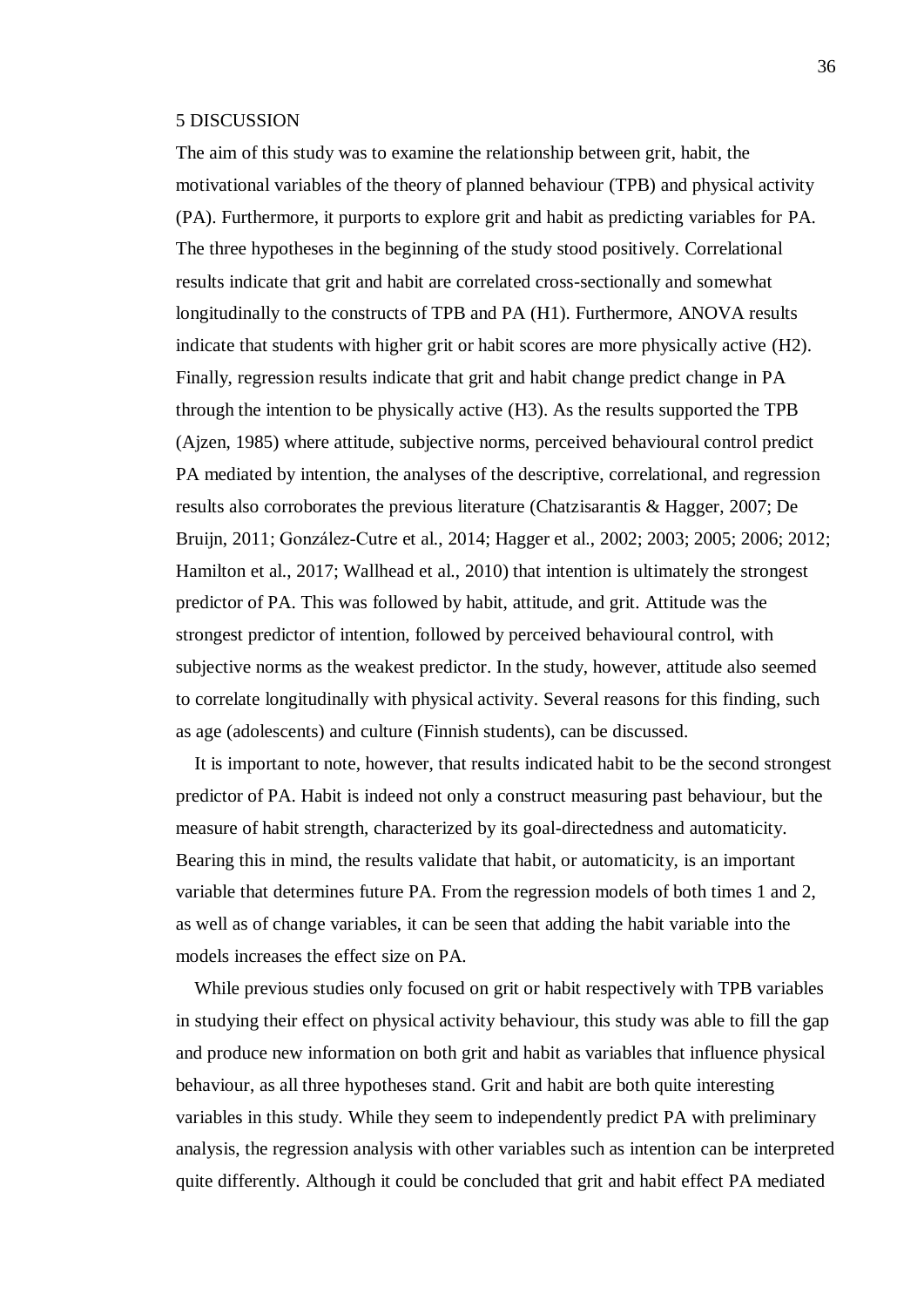by intention, there seems to be another aspect missing that should be taken account, which may be self-control.

This idea arose with reading literature on self-control related to grit and habit. Galla and Duckworth (2015) suggests that beneficial habits are important in associating selfcontrol with positive outcomes in life, where higher self-control leads to beneficial habits with positive results. They also indicate that it is possible for beneficial habits to foster self-control, predicting positive life outcomes. Not only with habit, but also with grit, I could find a crossing-point with self-control. Duckworth and Gross (2014) discuss self-control, which they define as "the capacity to regulate attention, emotion, and behavior in the presence of temptation," as a key determinant for success along with grit. Although grit and self-control both require an individual to prioritize and align intentional actions, the authors claim that the two operate distinctively over a different time scope.

This may be true, as Smallets, Townsend, and Stephens (2016) also point out that when people do not have control over the task, grit is not associated with its engagement or performance. What could be derived from the literature to refer to this study is that grit and habit implies building consistency. Self-control could be the fruits of such consistent behavior over time, which in turn may lead to successful performance in the sport and exercise context. Therefore, although there could be some vague reasons to how the associations work that could be clarified, grit and habit seem to be important predictors to physical activity of adolescents, and they are suitable targets for intervention.

#### **Limitations and further studies**

 There are inevitably some limitations to this study. One is the fact that self-report questionnaires were used for data collection, which may result in recall bias (Prince et al., 2008). For future studies, and specifically for the following steps of the larger research which this study is a part of, an actual measurement of PA behavior would be necessary for the development of an intervention program.

Another limitation that should be considered is the skewed distribution of the data. As the distribution of the data is quite influential, appropriate tests and measures had to be taken during the analysis process with SPSS. All the cross-sectional data with the exception of grit variable were generally skewed to the right, indicating that the students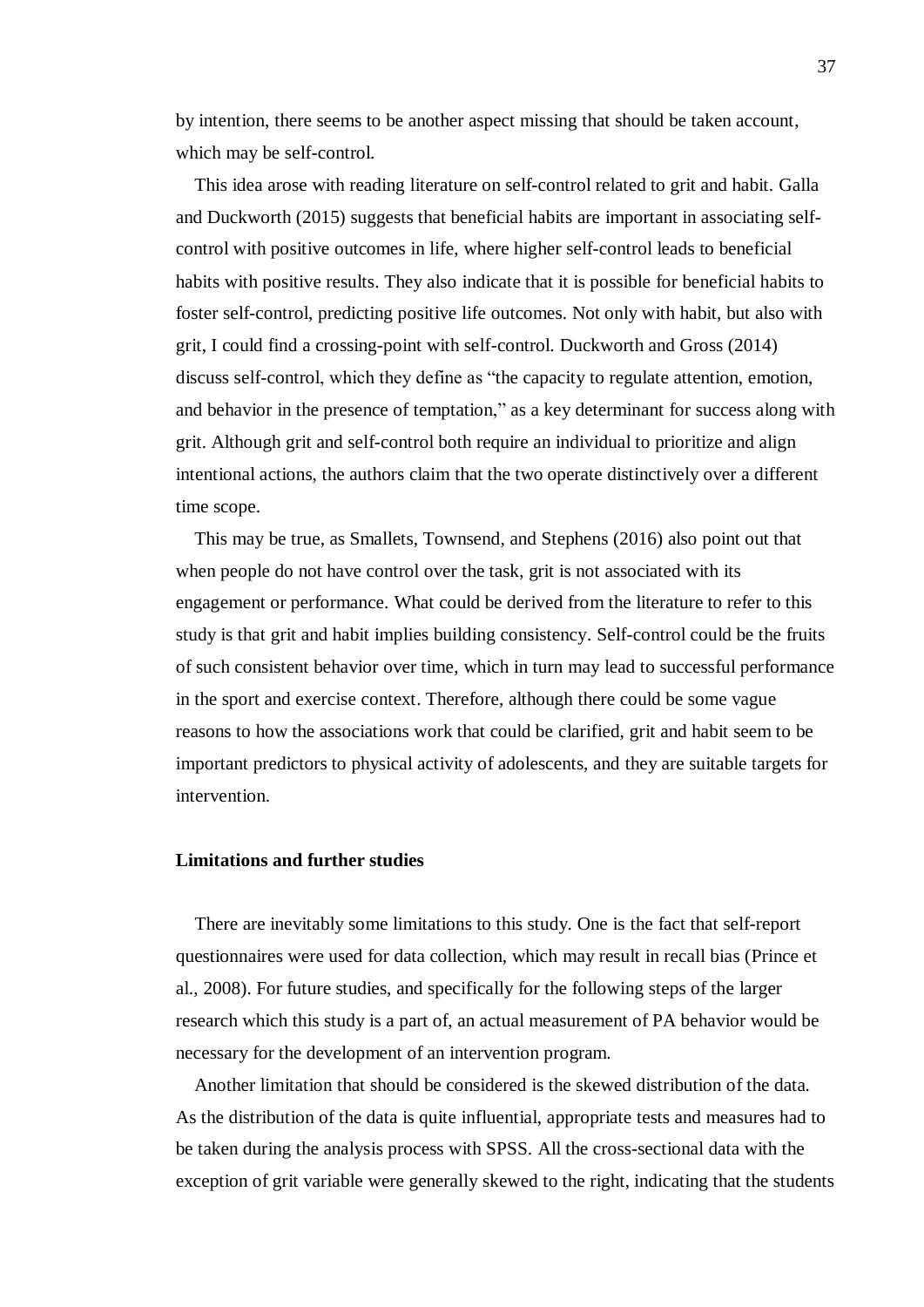had high level of PA and PA-related traits. This may be perchance due to the cultural background, where Finnish adolescents are exposed to a physically-active environment with smaller differences in social classes and with the government supporting child and youth sports financially (as discussed in Kantomaa, Tammelin, Näyhä & Taanila, 2007). For further studies, one can extend the study to different cultures and contexts (i.e. different samples of diverse sports or distinctive ages, or an intercultural study between different nation samples), so that the results could be analyzed for global validity.

Further limitation to discuss is the duration of this study. One can debate how "longitudinal" a study can be, in which this study started out proposing that 4 weeks indeed shows longitudinal results. However, the variables in the TPB, as well as grit and habit are relatively quite stable throughout time, and the question had to be asked, "Are there enough changes between week 1 and 5 to analyze any longitudinal effects?" Unfortunately, the means of change variables range from -0.04 to 0.09. Although some participants may have dramatic changes (which could be observed by looking at the minimum and maximum of change variables in table 3), the change variables stayed very close to 0. Especially with the grit variable, the mean was 0.00, while even the standard deviation was a mere 0.49. Four weeks may not be enough time to observe significant changes over time for such consistent individual traits such as grit and habit.

For future longitudinal research, it would be recommended to conduct the study for a longer period of time. For deeper analysis into the relationship between variables, a mixed-method approach, encompassing both quantitative and qualitative analysis, is also recommended to bring up more interesting and potential important points of discussion to the research. Adding a qualitative study may allow for a more holistic view on the motivation to exercise among adolescents. Also, as Verplanken and Aarts (1999) mentioned, it would be important to focus on the research on habit (with grit and other variables), not as statistical correlations between behavior change over time, but as a characteristic mindset to explore the underlying cue-response link of an individual. A separate analysis of the two different facets of grit could be done in future research in response to the comparatively low Cronbach's alpha of the Grit Scale ( $\alpha$  = .72 and .76, each at Time 1 and 2). As the review Credé and his colleagues (2017) suggests, the perseverance of effort facet may have stronger validity than the consistency of interest facet. Future research could focus separately on these two different facets of grit.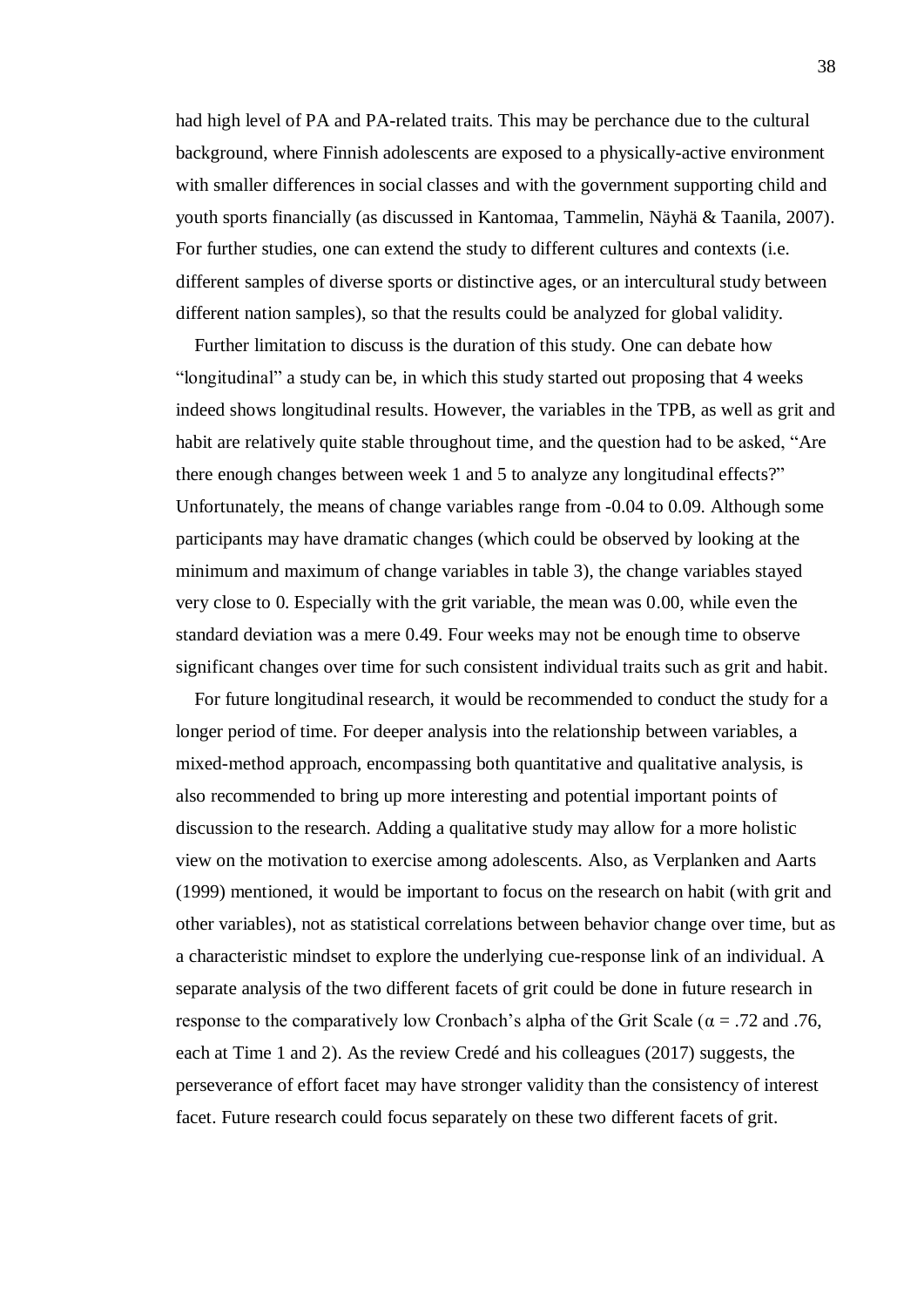- <span id="page-38-0"></span>Aarts, H., Paulussen, T., & Schaalma, H. (1997). Physical exercise habit: on the conceptualization and formation of habitual health behaviours. *Health education research*, *12*(3), 363-374.
- Ajzen, I. (1985). From intentions to actions: A theory of planned behavior. In *Action control* (pp. 11-39). Springer Berlin Heidelberg.
- Allom, V., Mullan, B., Cowie, E., & Hamilton, K. (2016). Physical activity and transitioning to college: The importance of intentions and habits. American journal of health behavior, 40(2), 280-290.
- Bargh, J. A. (1994). The four horsemen of automaticity: Awareness, intention, efficiency, and control in social cognition. Handbook of social cognition, 1, 1-40.
- Bessey, D. (2018). Preferences, personality and health behaviors: results from an explorative economic experiment. *International journal of health economics and management*, 1-20.
- Blalock, D. V., Young, K. C., & Kleiman, E. M. (2015). Stability amidst turmoil: Grit buffers the effects of negative life events on suicidal ideation. *Psychiatry research*, *228*(3), 781-784.
- Chatzisarantis, N. L., & Hagger, M. S. (2007). Mindfulness and the intention-behavior relationship within the theory of planned behavior. Personality and Social Psychology Bulletin, 33(5), 663-676.
- Chatzisarantis, N. L., & Hagger, M. S. (2009). Effects of an intervention based on selfdetermination theory on self-reported leisure-time physical activity participation. *Psychology and Health*, *24*(1), 29-48.
- Cosgrove, J. M., Chen, Y. T., & Castelli, D. M. (2018). Physical Fitness, Grit, School Attendance, and Academic Performance among Adolescents. *BioMed Research International*, *2018*.
- Credé, M., Tynan, M. C., & Harms, P. D. (2017). Much ado about grit: A meta-analytic synthesis of the grit literature. *Journal of Personality and Social Psychology*, *113*(3), 492.
- De Bruijn, G. J. (2011). Exercise habit strength, planning and the theory of planned behaviour: An action control approach. Psychology of Sport and Exercise, 12(2), 106-114.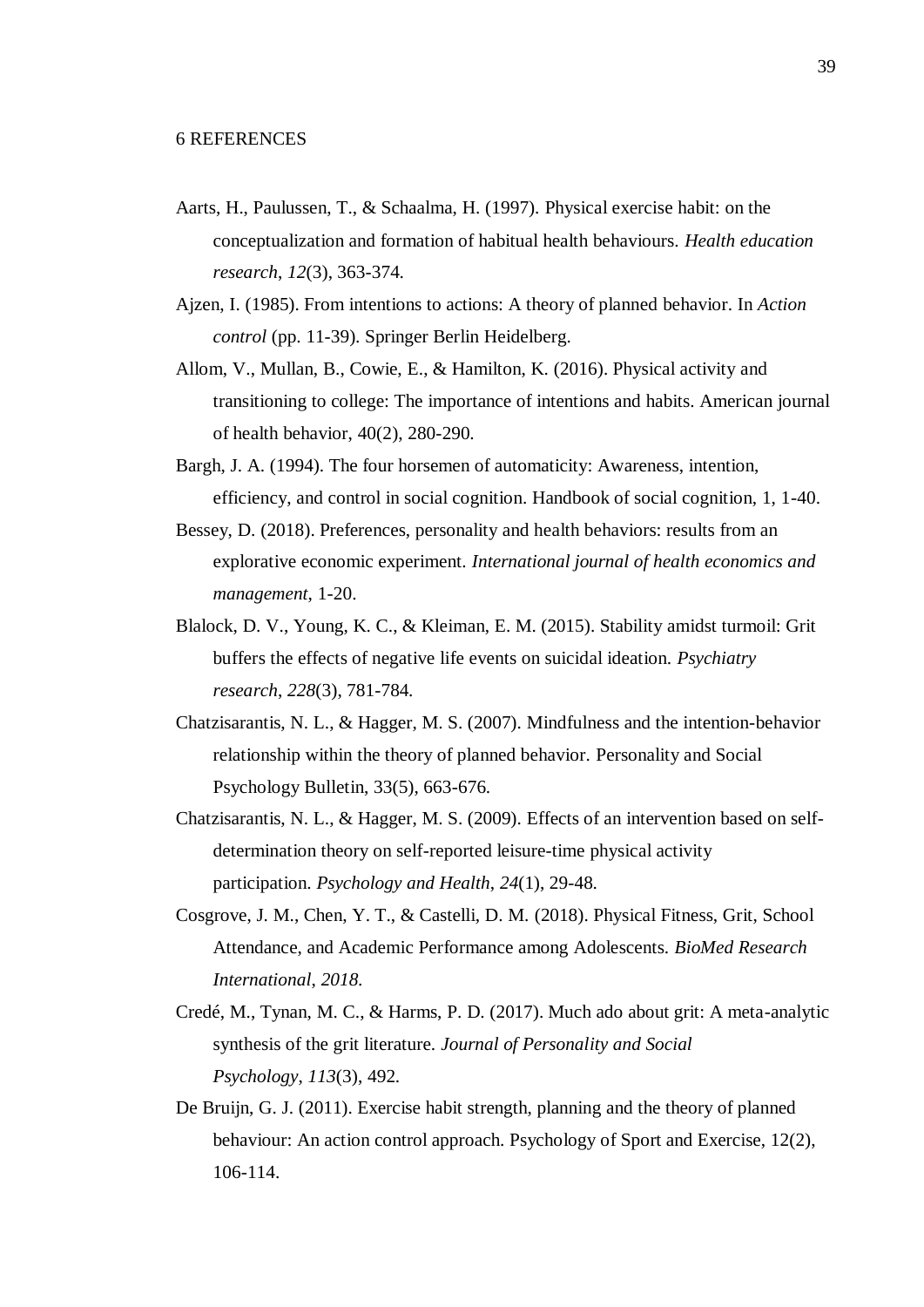- De Bruijn, G. J., Kremers, S. P., De Vet, E., De Nooijer, J., Van Mechelen, W., & Brug, J. (2007). Does habit strength moderate the intention–behaviour relationship in the Theory of Planned Behaviour? The case of fruit consumption. Psychology and Health, 22(8), 899-916.
- De Bruijn, G. J., & Rhodes, R. E. (2011). Exploring exercise behavior, intention and habit strength relationships. Scandinavian journal of medicine & science in sports, 21(3), 482-491.
- Deci, E. L., & Ryan, R. M. (1985). Intrinsic motivation and self-determination in human behavior. *Plenum Press*.
- Deci, E. L., & Ryan, R. M. (2008). Self-determination theory: A macrotheory of human motivation, development, and health. *Canadian psychology/Psychologie canadienne*, *49*(3), 182.
- Duckworth, A. L., & Gross, J. J. (2014). Self-control and grit: Related but separable determinants of success. *Current Directions in Psychological Science*, *23*(5), 319- 325.
- Duckworth, A. L., Peterson, C., Matthews, M. D., & Kelly, D. R. (2007). Grit: perseverance and passion for long-term goals. Journal of personality and social psychology, 92(6), 1087-1101.
- Duckworth, A. L., & Quinn, P. D. (2009). Development and validation of the Short Grit Scale (Grit–S). *Journal of Personality Assessment*, *91*(2), 166-174. doi: 10.1080/00223890802634290
- Duckworth, A. L., Quinn, P. D., & Seligman, M. E. (2009). Positive predictors of teacher effectiveness. *The Journal of Positive Psychology*, *4*(6), 540-547.
- Duckworth, A. L., Weir, D. R., Tsukayama, E., & Kwok, D. (2012). Who does well in life? Conscientious adults excel in both objective and subjective success. *Frontiers in psychology*, *3*, 356.
- Eskreis-Winkler, L., Duckworth, A. L., Shulman, E. P., & Beal, S. (2014). The grit effect: Predicting retention in the military, the workplace, school and marriage. *Frontiers in psychology*, *5*, 36.
- Gaeta, T., Dam, A., Perera, T., Jones, M., Dulani, T., & Manhasset, N. Y. (2017). 3 A Multicenter Study of Grit And its Relationship to Burnout. *Western Journal of Emergency Medicine: Integrating Emergency Care with Population Health*, *18*(5.1).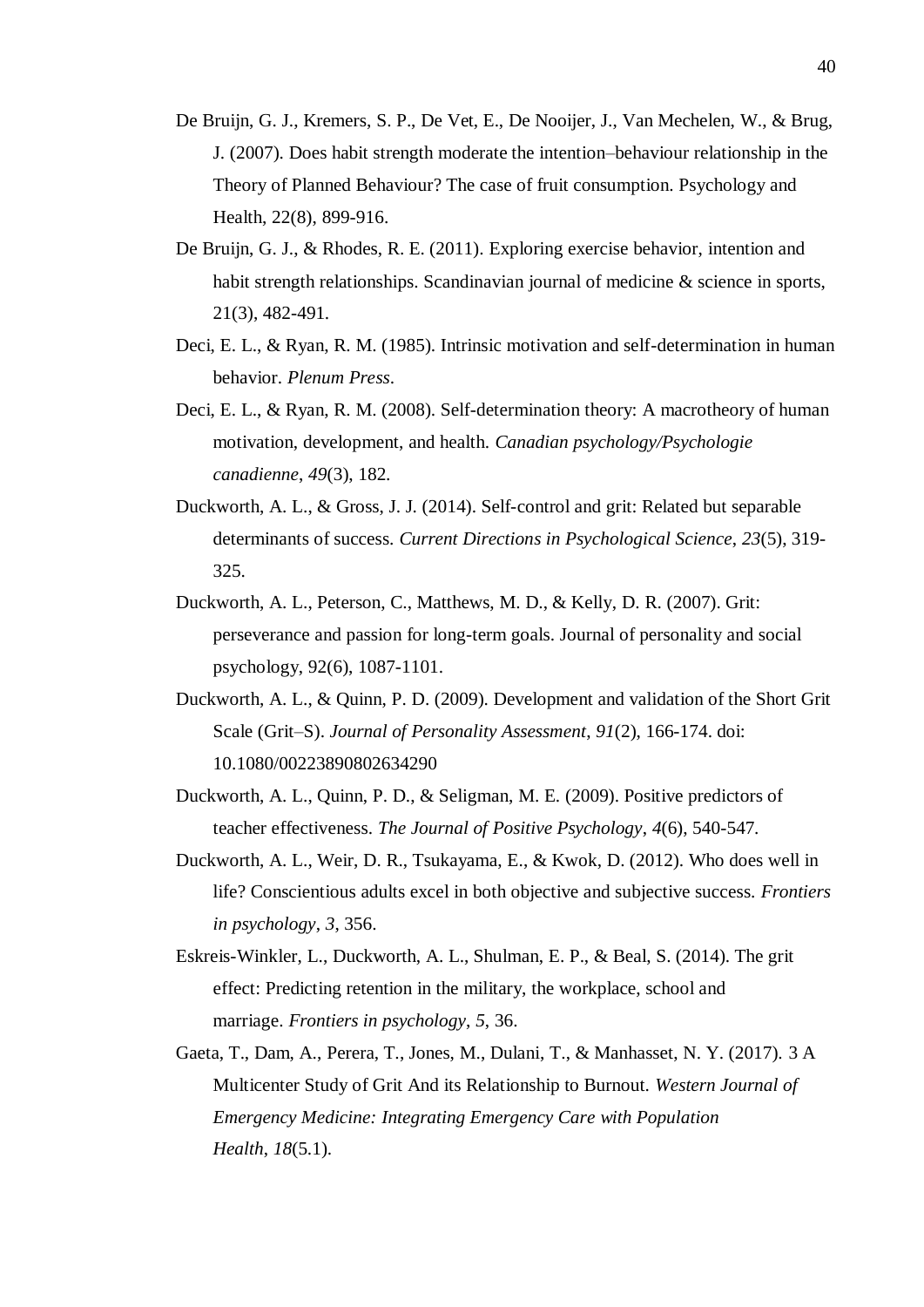- Galla, B. M., & Duckworth, A. L. (2015). More than resisting temptation: Beneficial habits mediate the relationship between self-control and positive life outcomes. *Journal of Personality and Social Psychology*, *109*(3), 508.
- Gardner, B., Abraham, C., Lally, P., & de Bruijn, G. J. (2012). Towards parsimony in habit measurement: Testing the convergent and predictive validity of an automaticity subscale of the Self-Report Habit Index. *International Journal of Behavioral Nutrition and Physical Activity*, *9*(1), 102. doi: 10.1186/1479-5868-9- 102
- Gardner, B., de Bruijn, G.-J., & Lally, P. (2011). A systematic review and meta-analysis of applications of the self-report habit index to nutrition and physical activity behaviours. *Annals of Behavioral Medicine, 42*(2), 174–187. doi: 10.1007/s12160- 011-9282-0
- Gilchrist, J. D., Fong, A. J., Herbison, J. D., & Sabiston, C. M. (2017). Feelings of pride are associated with grit in student-athletes and recreational runners. *Psychology of Sport and Exercise*.
- González‐Cutre, D., Sicilia, A., Beas‐Jiménez, M., & Hagger, M. S. (2014). Broadening the trans‐contextual model of motivation: A study with Spanish adolescents. *Scandinavian journal of medicine & science in sports*, *24*(4), e306 e319.
- Hagger, M. (2014). The trans-contextual model of motivation: An integrated multitheory model to explain the processes of motivational transfer across context. (Ph.D. thesis).
- Hagger, M., & Chatzisarantis, N. (2008). Self-determination theory and the psychology of exercise. *International review of sport and exercise psychology*, *1*(1), 79-103.
- Hagger, M. S., & Chatzisarantis, N. L. (2016). The trans-contextual model of autonomous motivation in education: Conceptual and empirical issues and metaanalysis. *Review of educational research*, *86*(2), 360-407.
- Hagger, M. S., Chatzisarantis, N. L., Barkoukis, V., Wang, C. K. J., & Baranowski, J. (2005). Perceived autonomy support in physical education and leisure-time physical activity: a cross-cultural evaluation of the trans-contextual model. *Journal of Educational Psychology*, *97*(3), 376.
- Hagger, M. S., Chatzisarantis, N. L., & Biddle, S. J. (2002). A meta-analytic review of the theories of reasoned action and planned behavior in physical activity: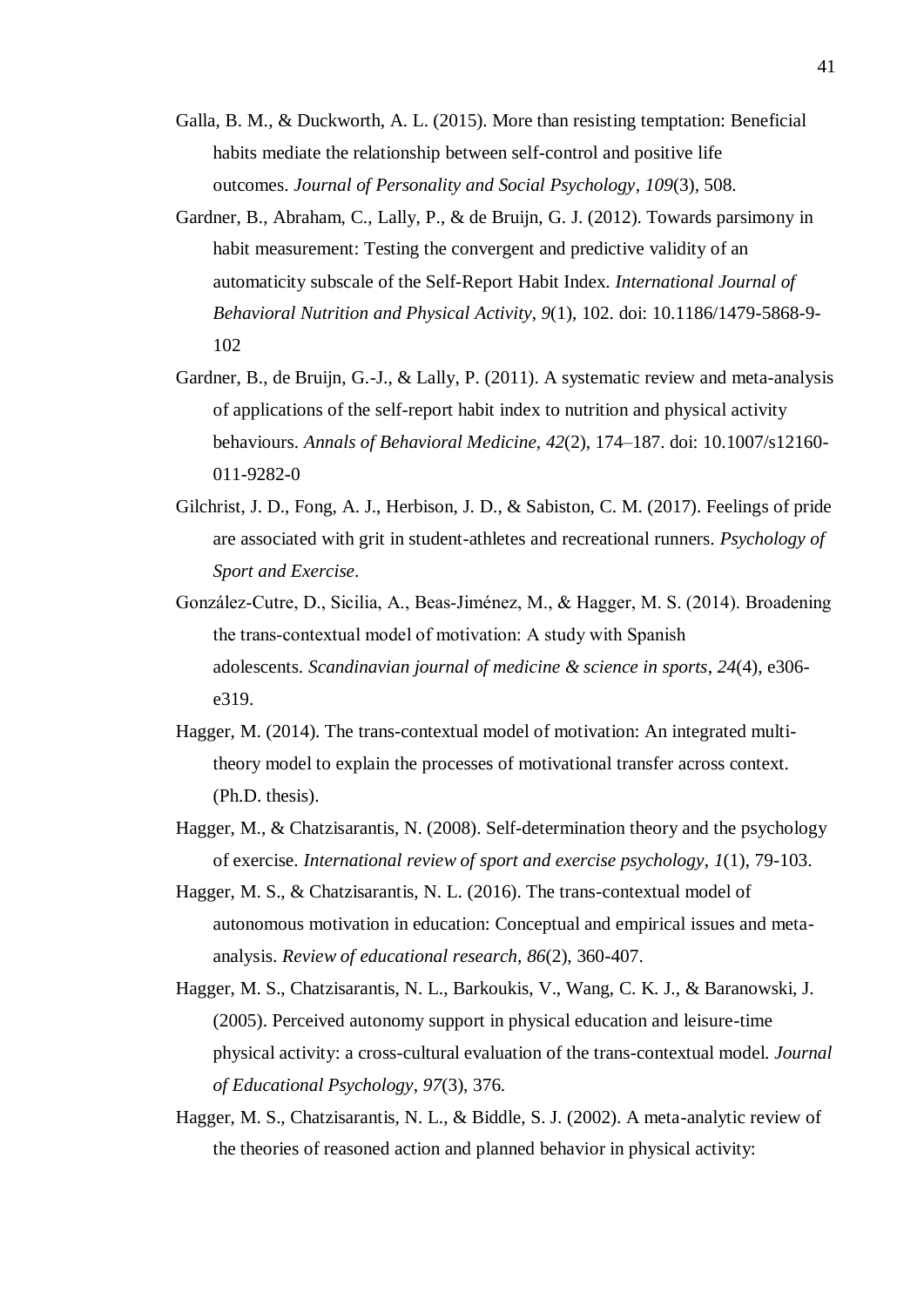Predictive validity and the contribution of additional variables. Journal of sport and exercise psychology, 24(1), 3-32.

- Hagger, M. S., Chatzisarantis, N. L., & Biddle, S. J. (2002). The influence of autonomous and controlling motives on physical activity intentions within the Theory of Planned Behaviour. *British journal of health psychology*, *7*(3), 283-297.
- Hagger, M. S., Chatzisarantis, N. L., Culverhouse, T., & Biddle, S. J. (2003). The processes by which perceived autonomy support in physical education promotes leisure-time physical activity intentions and behavior: a trans-contextual model. *Journal of Educational Psychology*, *95*(4), 784.
- Hagger, M. S., Chatzisarantis, N. L., & Harris, J. (2006). The process by which relative autonomous motivation affects intentional behavior: Comparing effects across dieting and exercise behaviors. *Motivation and Emotion*, *30*(4), 306.
- Hagger, M., Chatzisarantis, N. L., Hein, V., Soos, I., Karsai, I., Lintunen, T., & Leemans, S. (2009). Teacher, peer and parent autonomy support in physical education and leisure-time physical activity: A trans-contextual model of motivation in four nations. *Psychology and Health*, *24*(6), 689-711.
- Hagger, M. S., Polet, J., & Lintunen, T. (2018). The reasoned action approach applied to health behavior: Role of past behavior and tests of some key moderators using meta-analytic structural equation modeling. *Social Science & Medicine*, *213*, 85- 94.
- Hamilton, K., Kirkpatrick, A., Rebar, A., & Hagger, M. S. (2017). Child sun safety: Application of an Integrated Behavior Change model. Health Psychology, 36(9), 916.
- Jin, J. I., & Kim, N. C. (2017). Grit, Academic Resilience, and Psychological Wellbeing in Nursing Students. *Journal of Korean Academic Society of Nursing Education*, *23*(2), 175-183.
- Kantomaa, M. T., Tammelin, T. H., Näyhä, S., & Taanila, A. M. (2007). Adolescents' physical activity in relation to family income and parents' education. *Preventive medicine*, *44*(5), 410-415.
- Kaushal, N., & Rhodes, R. E. (2015). Exercise habit formation in new gym members: a longitudinal study. Journal of Behavioral Medicine, 38(4), 652-663.
- Kelly, D.R, Matthews, M.D., Bartone, P.T. (2014). Grit and hardiness as predictors of performance among West Point cadets. *Military Psychology*, *26*(6), 327-342.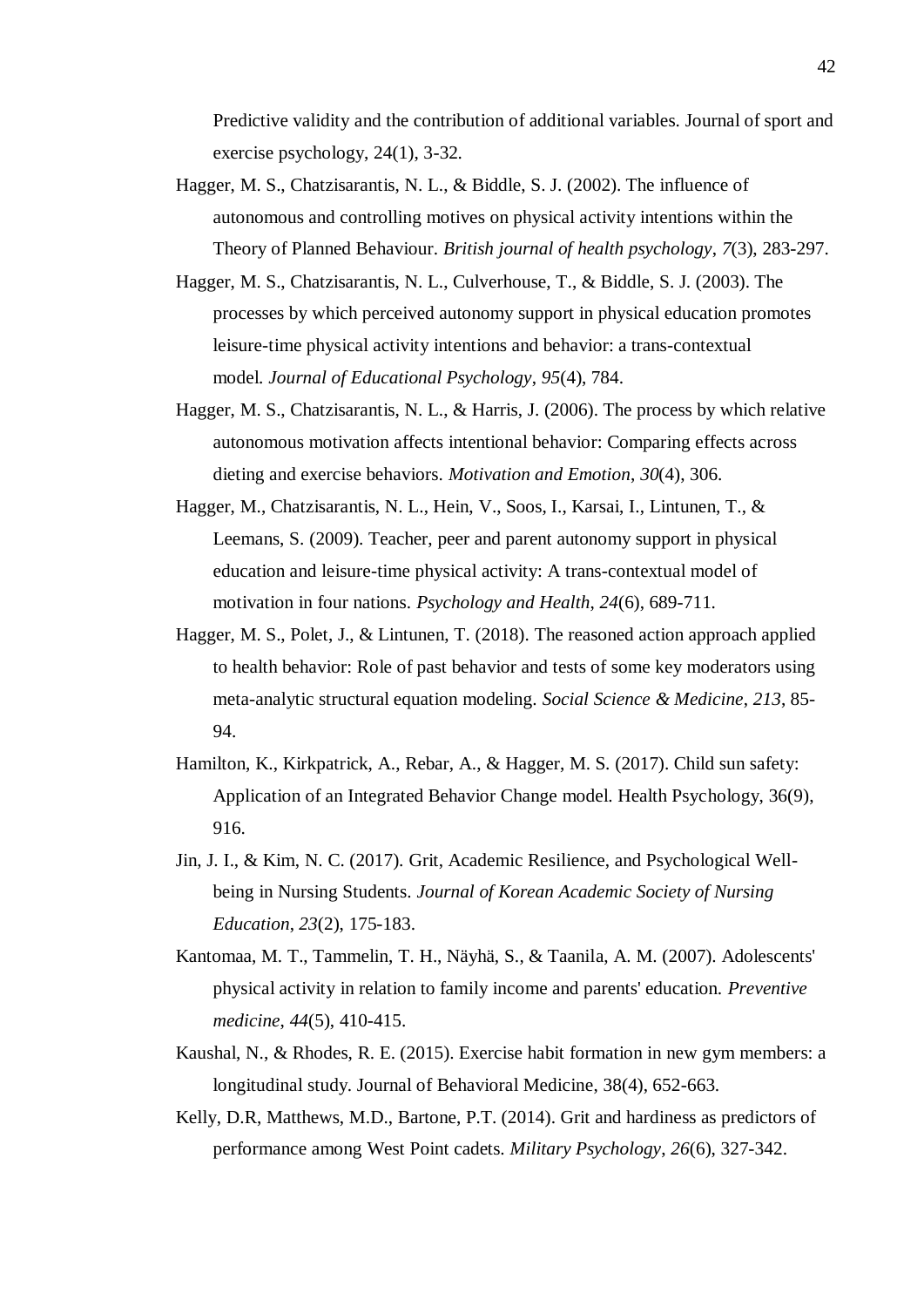- Kitano, N., Jindo, T., Nakahara-Gondoh, Y., Sakamoto, S., Gushiken, T., Suzukawa, K., & Nagamatsu, T. (2018). Building Grit in Japanese Male High-School Students: Examining the Role of Belonging to an Organized Sports Activity. *Journal of Adolescent Health*, *62*(2), S123-S124.
- Larkin, P., O'Connor, D., & Williams, M. (2016). Does grit influence sport-specific engagement and perceptual-cognitive expertise in elite youth soccer? *Journal of Applied Sport Psychology*, *28*(2). doi:10.1080/10413200.2015.1085922
- Lim, B. C., & Wang, C. J. (2009). Perceived autonomy support, behavioural regulations in physical education and physical activity intention. *Psychology of Sport and Exercise*, *10*(1), 52-60.
- Lucas, G. M., Gratch, J., Cheng, L., & Marsella, S. (2015). When the going gets tough: Grit predicts costly perseverance. *Journal of Research in Personality*, *59*, 15-22.
- Martin, J. J., Byrd, B., Watts, M. L., & Dent, M. (2015). Gritty, hardy, and resilient: predictors of sport engagement and life satisfaction in wheelchair basketball players. *Journal of Clinical Sport Psychology*, *9*(4), 345-359.
- Meriac, J. P., Slifka, J. S., & LaBat, L. R. (2015). Work ethic and grit: An examination of empirical redundancy. *Personality and Individual Differences*, *86*, 401-405.
- Meyer, B. B., Markgraf, K. M., & Gnacinski, S. L. (2017). Examining the Merit of Grit in Women's Soccer: Questions of Theory, Measurement, and Application. *Journal of Applied Sport Psychology*, *29*(3), 353-366.
- Moles, T. A., Auerbach, A. D., & Petrie, T. A. (2017). Grit happens: Moderating effects on motivational feedback and sport performance. *Journal of Applied Sport Psychology*, *29*(4), 418-433.
- Ntoumanis, N., & Biddle, S. J. (1999). A review of motivational climate in physical activity. *Journal of sports sciences*, *17*(8), 643-665.
- Ouellette, J. A., & Wood, W. (1998). Habit and intention in everyday life: The multiple processes by which past behavior predicts future behavior. Psychological bulletin, 124(1), 54.
- Presseau, J., Johnston, M., Heponiemi, T., Elovainio, M., Francis, J. J., Eccles, M. P., ... & Hawthorne, G. (2014). Reflective and automatic processes in health care professional behaviour: a dual process model tested across multiple behaviours. Annals of Behavioral Medicine, 48(3), 347-358.
- Prince, S. A., Adamo, K. B., Hamel, M. E., Hardt, J., Gorber, S. C., & Tremblay, M. (2008). A comparison of direct versus self-report measures for assessing physical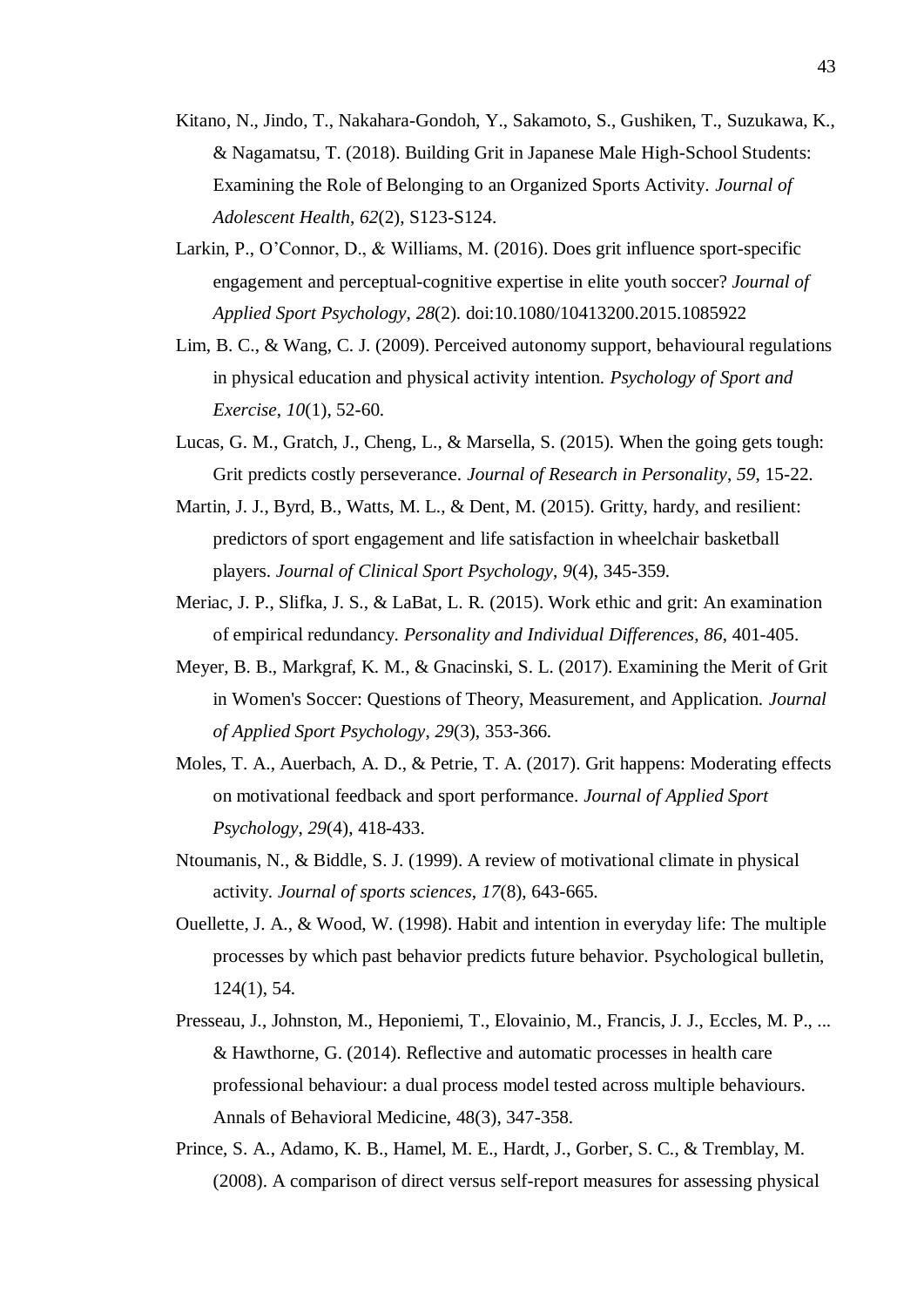activity in adults: a systematic review. *International Journal of Behavioral Nutrition and Physical Activity*, *5*(1), 56.

- Reed, J. (2014). A survey of grit and exercise behavior. *Journal of Sport Behavior*, *37*(4), 390-406.
- Reed, J., Pritschet, B.L., & Cutton, D.M. (2012). Grit, conscientiousness, and the transtheoretical model of change for exercise behaviour. *Journal of Health Psychology*, *18*(5), 612-619. doi: 10.1177/1359105312451866
- Rhodes, E., Devlin, K. N., Steinberg, L., & Giovannetti, T. (2017). Grit in adolescence is protective of late-life cognition: non-cognitive factors and cognitive reserve. *Aging, Neuropsychology, and Cognition*, *24*(3), 321-332.
- Rhodes, R. E., & De Bruijn, G. J. (2010). Automatic and motivational correlates of physical activity: Does intensity moderate the relationship? *Behavioral Medicine*, *36*(2), 44-52.
- Rhodes, R. E., de Bruijn, G. J., & Matheson, D. H. (2010). Habit in the physical activity domain: Integration with intention temporal stability and action control. *Journal of Sport and Exercise Psycholog*y, *32*(1), 84-98.
- Robertson-Kraft, C., & Duckworth, A. L. (2014). True grit: Trait-level perseverance and passion for long-term goals predicts effectiveness and retention among novice teachers. *Teachers College record (1970)*, *116*(3).
- Ryan, R. M., & Deci, E. L. (2000). Self-determination theory and the facilitation of intrinsic motivation, social development, and well-being. *American psychologist*, *55*(1), 68.
- Salles, A., Cohen, G. L., & Mueller, C. M. (2014). The relationship between grit and resident well-being. *The American Journal of Surgery*, *207*(2), 251-254.
- Sharkey, C.M., Bakula, D.M., Gamwell, K.L., Mullins, A.J., Chaney, J.M., Mullins, L.L. (2017). The role of grit in college student health care management skills and health-related quality of life, *Journal of Pediatric Psychology*, *42*(9), 952–961.
- Silvia, P. J., Eddington, K. M., Beaty, R. E., Nusbaum, E. C., & Kwapil, T. R. (2013). Gritty people try harder: Grit and effort-related cardiac autonomic activity during an active coping challenge. *International Journal of Psychophysiology*, *88*(2), 200- 205.
- Skinner, E. A., & Belmont, M. J. (1993). Motivation in the classroom: Reciprocal effects of teacher behavior and student engagement across the school year. *Journal of educational psychology*, *85*(4), 571.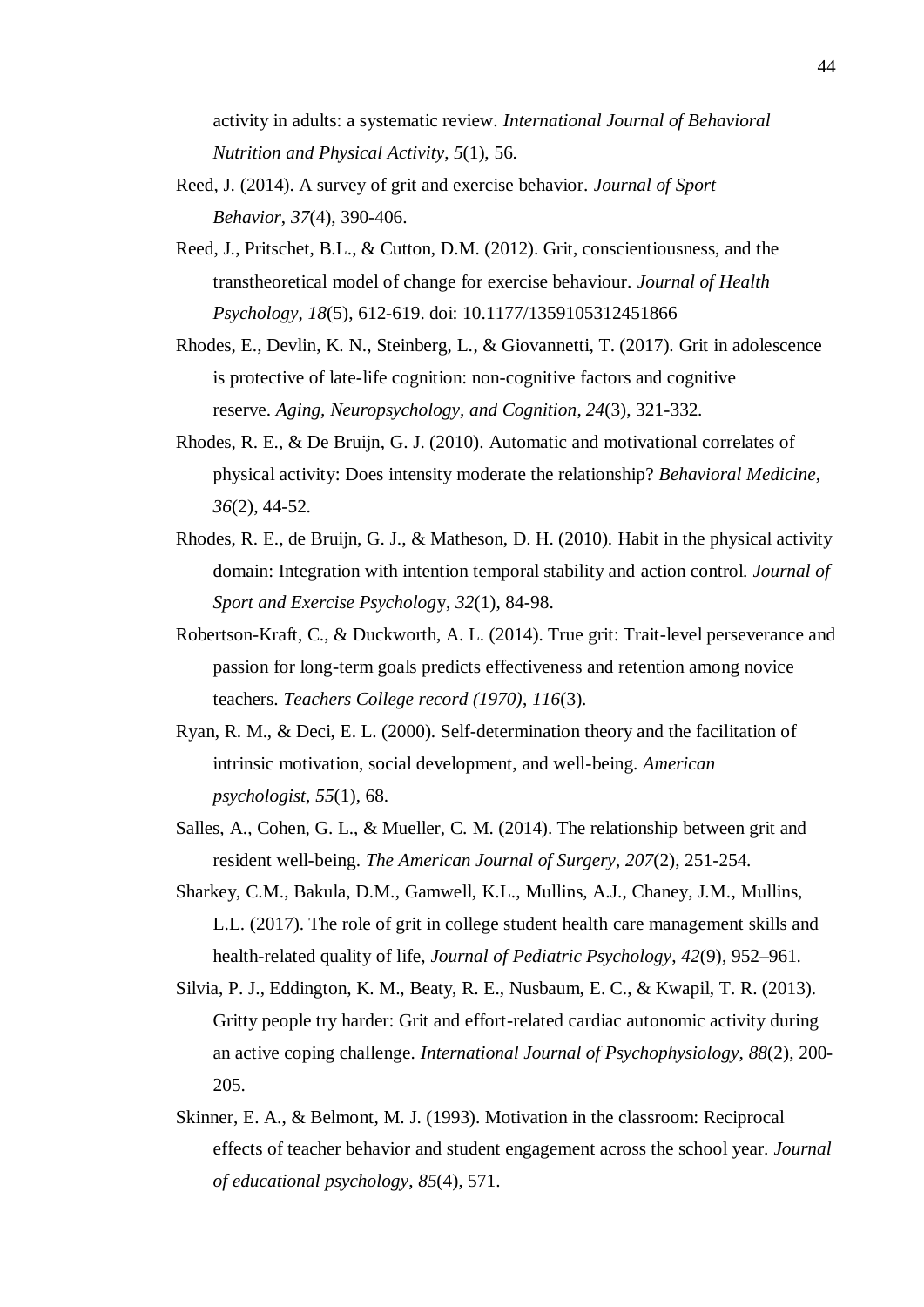- Smallets, S., Townsend, S. S., & Stephens, N. M. (2016). Is Grit Enough? Personal Control is Necessary for Grit to Produce Increased Engagement and Performance.
- Standage, M., Sebire, S. J., & Loney, T. (2008). Does exercise motivation predict engagement in objectively assessed bouts of moderate-intensity exercise?: A selfdetermination theory perspective. *Journal of Sport and exercise Psychology*, *30*(4), 337-352.
- Strack, F., & Deutsch, R. (2004). Reflective and impulsive determinants of social behavior. *Personality and social psychology review*, *8*(3), 220-247.
- Suzuki, Y., Tamesue, D., Asahi, K., & Ishikawa, Y. (2015). Grit and work engagement: A cross-sectional study. *PloS one*, *10*(9), e0137501.
- Triandis, H. C. (1977). *Interpersonal behavior*. Monterey, CA: Brooks/Cole Publishing Company.
- Triandis, H. C. (1979). Values, attitudes, and interpersonal behavior. In *Nebraska symposium on motivation*. University of Nebraska Press.
- Verplanken, B., & Aarts, H. (1999). Habit, attitude, and planned behaviour: is habit an empty construct or an interesting case of goal-directed automaticity?. European review of social psychology, 10(1), 101-134.
- Verplanken, B., & Melkevik, O. (2008). Predicting habit: The case of physical exercise. *Psychology of sport and exercise*, *9*(1), 15-26.
- Verplanken, B., & Orbell, S. (2003). Reflections on past behavior: A self‐report index of habit strength. Journal of applied social psychology, 33(6), 1313-1330.
- Von Culin, K. R., Tsukayama, E., & Duckworth, A. L. (2014). Unpacking grit: Motivational correlates of perseverance and passion for long-term goals. *The Journal of Positive Psychology*, *9*(4), 306-312.
- Wallhead, T. L., Hagger, M., & Smith, D. T. (2010). Sport education and extracurricular sport participation: An examination using the trans-contextual model of motivation. *Research Quarterly for Exercise and Sport*, *81*(4), 442-455.
- Wolters, C. A., & Hussain, M. (2015). Investigating grit and its relations with college students' self-regulated learning and academic achievement. *Metacognition and Learning*, *10*(3), 293-311.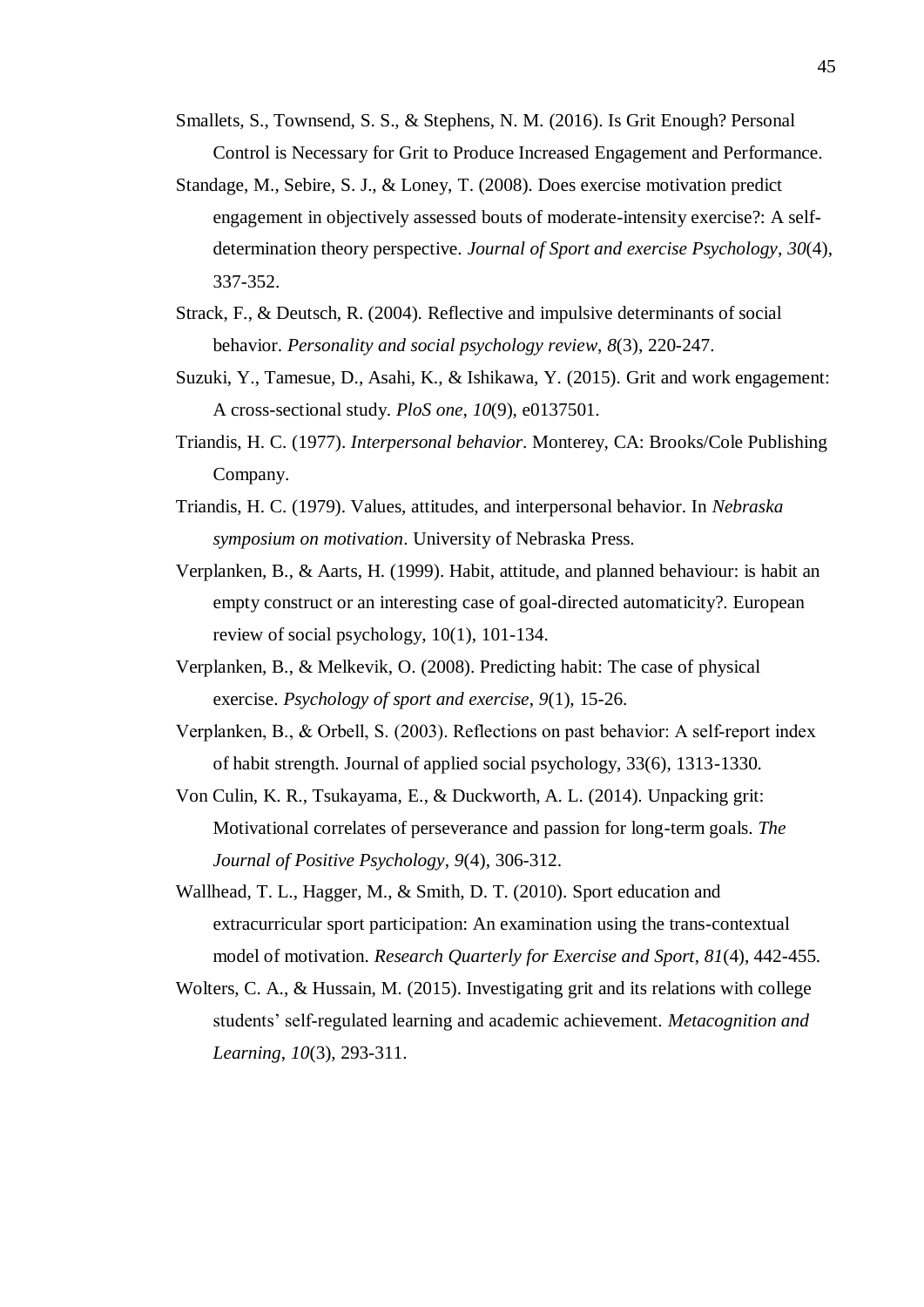#### APPENDICES

#### Appendix A – Questionnaire in English

*Participating in active sports and/or vigorous physical activities during my leisure time in the next 5 weeks is…* (Circle the number that best describes your answer and circle ONE number on EACH line).

| Unenjoyable $1 \t 2 \t 3 \t 4 \t 5 \t 6 \t 7$ Enjoyable |  |                        |  |  |
|---------------------------------------------------------|--|------------------------|--|--|
|                                                         |  | Bad 1 2 3 4 5 6 7 Good |  |  |
| Useless 1 2 3 4 5 6 7 Useful                            |  |                        |  |  |

*I intend to do active sports and/or vigorous physical activities during my leisure time in the next 5 weeks*. (Circle the number that best describes your answer)

| Strongly |  |  |  | 7 Strongly |
|----------|--|--|--|------------|
| disagree |  |  |  | agree      |

I plan to do active sports and/or vigorous physical activities during my leisure time in the next 5 weeks. *(Tick the box that best describes your answer)*

| Strongly |  |  |  | Strongly |
|----------|--|--|--|----------|
| disagree |  |  |  | agree    |

*How much control do you have over doing active sports and/or vigorous physical activities in my leisure time in the next 5 weeks? (*Circle the number that best describes your answer*)*

| Very little $1$ |  |  |  |  | 2 3 4 5 6 7 Comple |
|-----------------|--|--|--|--|--------------------|
| control         |  |  |  |  | control            |

*I am confident I could do active sports and/or vigorous physical activities during my leisure time in the next 5 weeks.* (Circle the number that best describes your answer) Strongly disagree 1 2 3 4 5 6 7 Strongly agree

Most people who are important to me think I should do active sports and/or vigorous physical activities during my leisure time for the next 5 weeks. *(*Circle the number that best describes your answer*)*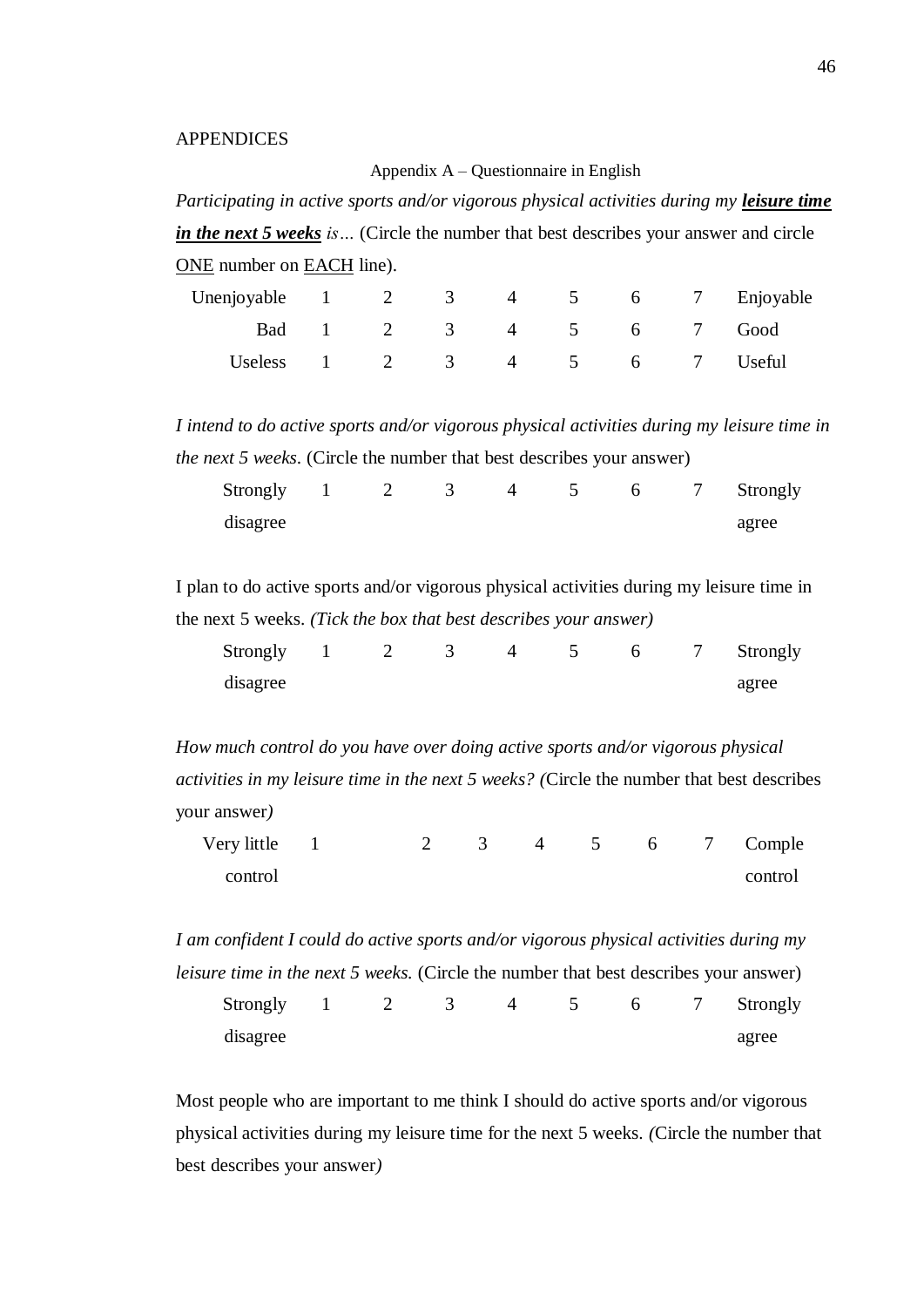| <b>Strongly</b> | <sup>2</sup> |  |  | Strongly |
|-----------------|--------------|--|--|----------|
| disagree        |              |  |  | agree    |

*Most people important to me put pressure on me to do active sports and/or vigorous physical activities during my leisure time for the next 5 weeks. (*Circle the number that best describes your answer*)*

| Strongly | $\perp$ |  |  |  | 7 Strongly |
|----------|---------|--|--|--|------------|
| disagree |         |  |  |  | agree      |

**In the course of the past five weeks**, how often on average, have you participated in vigorous physical activities **during your leisure time** for at least 20 minutes at a time? *(*Circle the number that best describes your answer*)*

|       | Not at all Once or A few times Several Most of the Most days |       |               |       |
|-------|--------------------------------------------------------------|-------|---------------|-------|
| twice |                                                              | times | time per week |       |
|       |                                                              |       | $\sim$ 5      | - 6 - |

How frequently did you have you participated in vigorous physical activities during your leisure time in the course of the past five weeks for at least 20 minutes at a time? *(*Circle the number that best describes your answer*)*

| Never |       | Once or A few times Several Most of the All of the |                    |          |      |
|-------|-------|----------------------------------------------------|--------------------|----------|------|
|       | twice |                                                    | times              | time     | time |
|       |       |                                                    | $\mathbf{\Lambda}$ | $\sim$ 5 | -6   |

This section of the survey asks you a little about yourself. Please indicate how you feel about physical activity below by circling a number on each of the scales below:

| 1. Physical activity is something I do automatically. |  |  |  |                                                   |
|-------------------------------------------------------|--|--|--|---------------------------------------------------|
|                                                       |  |  |  | Completely $1 \t2 \t3 \t4 \t5 \t6 \t7$ Completely |
| uncertain                                             |  |  |  | certain                                           |
|                                                       |  |  |  |                                                   |

2. Physical activity is something I do I do without having to consciously remember.

|           |  |  |  | Completely $1 \t2 \t3 \t4 \t5 \t6 \t7$ Completely |
|-----------|--|--|--|---------------------------------------------------|
| uncertain |  |  |  | certain                                           |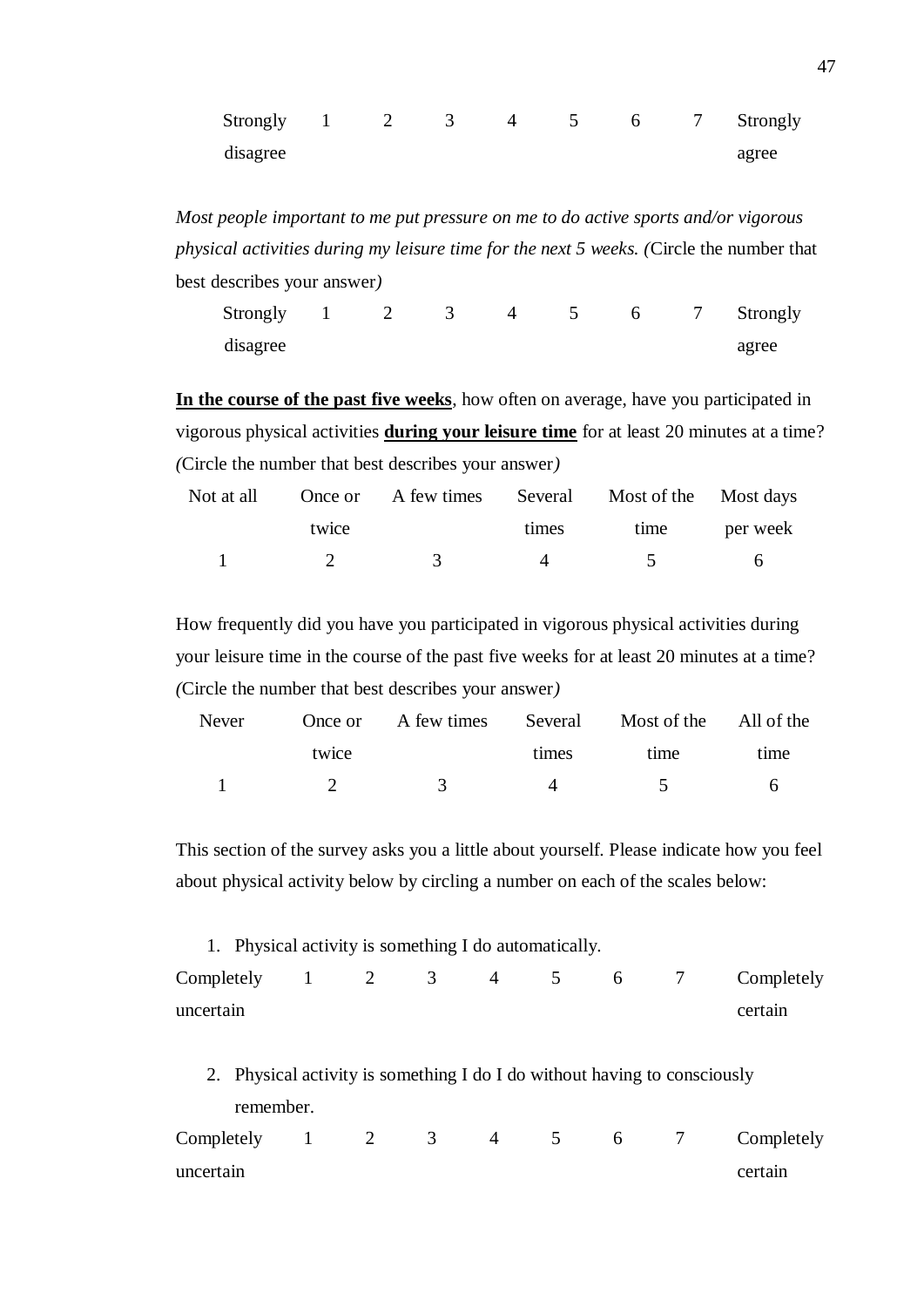3. Physical activity is something I do without thinking. Completely uncertain 1 2 3 4 5 6 7 Completely certain 4. Physical activity is something I start doing before I realize I'm doing it.

Completely uncertain 1 2 3 4 5 6 7 Completely certain

Please indicate (by circling a number) how much each of the following statements reflects **what you are like most of the time**. Everyone feels differently about this so there are no right or wrong answers. Please answer *all the questions***.**

|                                                    | Not like     | Not much       | Mostly like    | Very much      |
|----------------------------------------------------|--------------|----------------|----------------|----------------|
|                                                    | me at all    | like me        | me             | like me        |
| I have overcome setbacks to conquer an             | 1            | $\overline{2}$ | 3              | $\overline{4}$ |
| important challenge.                               |              |                |                |                |
| New ideas and projects sometimes distract me       | $\mathbf{1}$ | $\overline{2}$ | $\overline{3}$ | $\overline{4}$ |
| from previous ones.                                |              |                |                |                |
| My interests change from year to year.             | 1            | $\overline{2}$ | 3              | $\overline{4}$ |
|                                                    |              |                |                |                |
| Setbacks don't discourage me.                      | $\mathbf{1}$ | $\overline{2}$ | $\overline{3}$ | $\overline{4}$ |
|                                                    |              |                |                |                |
| I have been obsessed with a certain idea or        | 1            | $\overline{2}$ | 3              | 4              |
| project for a short time but later lost interest.  |              |                |                |                |
| I am a hard worker.                                | $\mathbf{1}$ | $\overline{2}$ | $\overline{3}$ | $\overline{4}$ |
|                                                    |              |                |                |                |
| I often set a goal but later choose to pursue a    | $\mathbf{1}$ | $\overline{2}$ | 3              | $\overline{4}$ |
| different one.                                     |              |                |                |                |
| I have difficulty maintaining my focus on projects | 1            | $\overline{2}$ | $\overline{3}$ | $\overline{4}$ |
| that take more than a few months to complete.      |              |                |                |                |
| I finish whatever I begin.                         | 1            | $\overline{2}$ | 3              | $\overline{4}$ |
|                                                    |              |                |                |                |
| I have achieved a goal that took years of work.    | 1            | $\overline{2}$ | 3              | $\overline{4}$ |
|                                                    |              |                |                |                |
| I become interested in new pursuits every few      | 1            | $\overline{c}$ | 3              | $\overline{4}$ |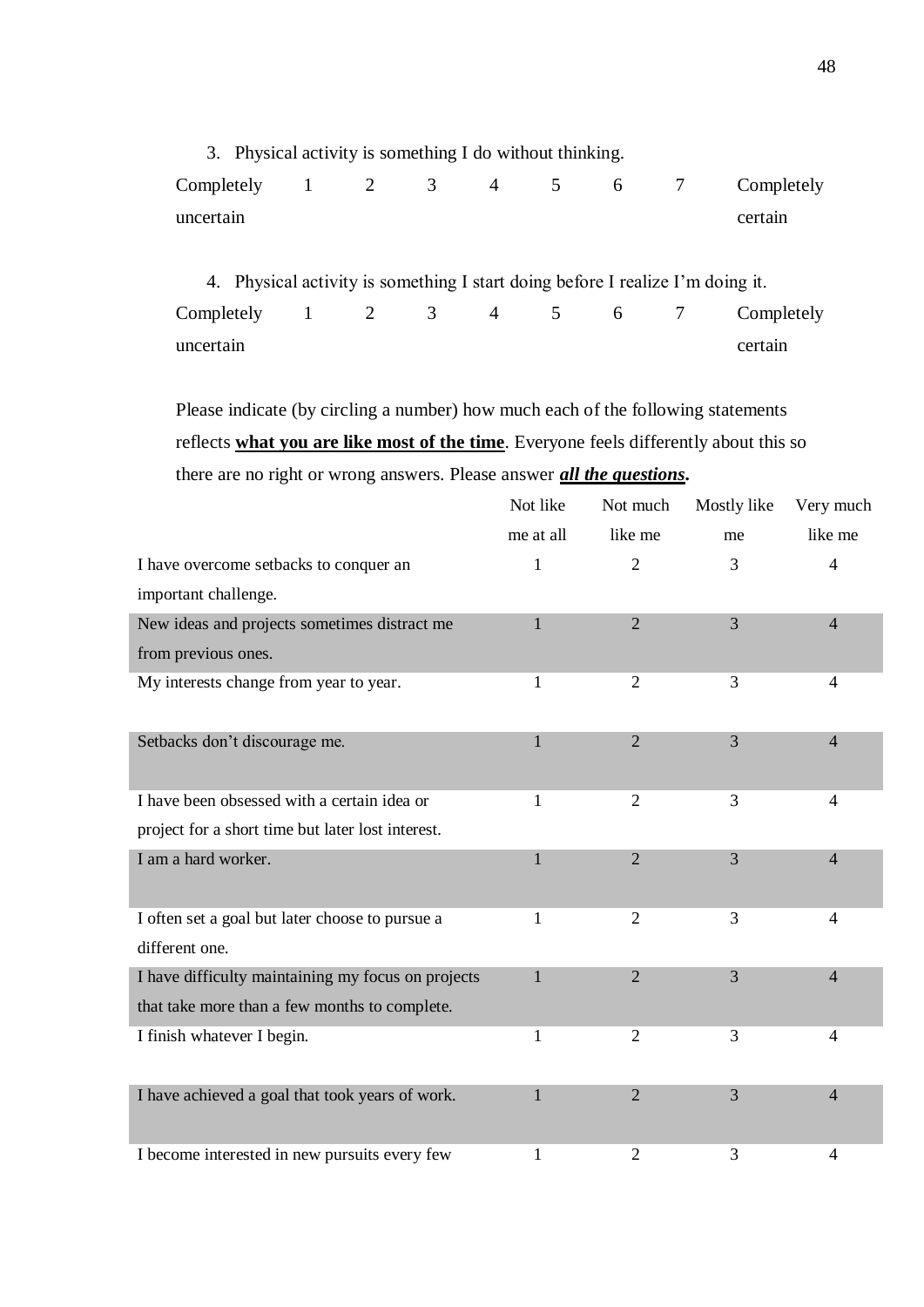| I am diligent. |  | - - |  |
|----------------|--|-----|--|
|                |  |     |  |

# **Thank you for your help**

# Appendix B – Questionnaire in Finnish

| Aktiiviseen urheiluun ja/tai vauhdikkaaseen liikunnan harrastamiseen osallistuminen                                                                   |                                                                              |                |   |                |   |   |        |              |  |  |  |
|-------------------------------------------------------------------------------------------------------------------------------------------------------|------------------------------------------------------------------------------|----------------|---|----------------|---|---|--------|--------------|--|--|--|
|                                                                                                                                                       | vapaa-ajallani seuraavien 5 viikon aikana on (ympyröi numero, joka parhaiten |                |   |                |   |   |        |              |  |  |  |
| kuvaa sinua ja ympyröi jokaiselta riviltä vain yksi numero)                                                                                           |                                                                              |                |   |                |   |   |        |              |  |  |  |
| Epämiellyttävää                                                                                                                                       | $\overline{1}$                                                               | $\overline{2}$ | 3 | $\overline{4}$ | 5 | 6 | 7      | Miellyttävää |  |  |  |
| Pahaksi                                                                                                                                               | $\mathbf{1}$                                                                 | $\overline{2}$ | 3 | $\overline{4}$ | 5 | 6 | 7      | Hyväksi      |  |  |  |
| Hyödytöntä                                                                                                                                            | $\mathbf{1}$                                                                 | $\mathbf{2}$   | 3 | $\overline{4}$ | 5 | 6 | $\tau$ | Hyödyllistä  |  |  |  |
| Aion urheilla ja/tai liikkua vauhdikkaasti vapaa-ajallani seuraavien 5 viikon aikana<br>(ympyröi numero, joka parhaiten kuvaa)                        |                                                                              |                |   |                |   |   |        |              |  |  |  |
| Vahvasti eri                                                                                                                                          | $\mathbf{1}$                                                                 | $\overline{2}$ | 3 | $\overline{4}$ | 5 | 6 | 7      | Vahvasti     |  |  |  |
| mieltä                                                                                                                                                |                                                                              |                |   |                |   |   |        | samaa        |  |  |  |
|                                                                                                                                                       |                                                                              |                |   |                |   |   |        | mieltä       |  |  |  |
| Suunnittelen urheilevani ja/tai liikkuvani vauhdikkaasti vapaa-ajallani seuraavien 5<br>viikon aikana (ympyröi numero, joka parhaiten kuvaa)          |                                                                              |                |   |                |   |   |        |              |  |  |  |
| Vahvasti eri                                                                                                                                          | $\mathbf{1}$                                                                 | $\overline{2}$ | 3 | $\overline{4}$ | 5 | 6 | 7      | Vahvasti     |  |  |  |
| mieltä                                                                                                                                                |                                                                              |                |   |                |   |   |        | samaa        |  |  |  |
|                                                                                                                                                       |                                                                              |                |   |                |   |   |        | mieltä       |  |  |  |
| Kuinka paljon pystyt vaikuttamaan siihen, että urheilet ja/tai liikut vauhdikkaasti vapaa-                                                            |                                                                              |                |   |                |   |   |        |              |  |  |  |
| ajallasi seuraavien 5 viikon aikana (ympyröi numero, joka parhaiten kuvaa)                                                                            |                                                                              |                |   |                |   |   |        |              |  |  |  |
| Pystyn                                                                                                                                                | $\mathbf{1}$                                                                 | $\mathbf{2}$   | 3 | $\overline{4}$ | 5 | 6 | 7      | Pystyn       |  |  |  |
| vaikuttamaan                                                                                                                                          |                                                                              |                |   |                |   |   |        | vaikuttamaan |  |  |  |
| hyvin vähän                                                                                                                                           |                                                                              |                |   |                |   |   |        | täysin       |  |  |  |
| Uskon, että pystyisin urheilemaan ja/tai liikkumaan vauhdikkaasti vapaa-ajallani<br>seuraavien 5 viikon aikana (ympyröi numero, joka parhaiten kuvaa) |                                                                              |                |   |                |   |   |        |              |  |  |  |

Vahvasti eri 1 2 3 4 5 6 7 Vahvasti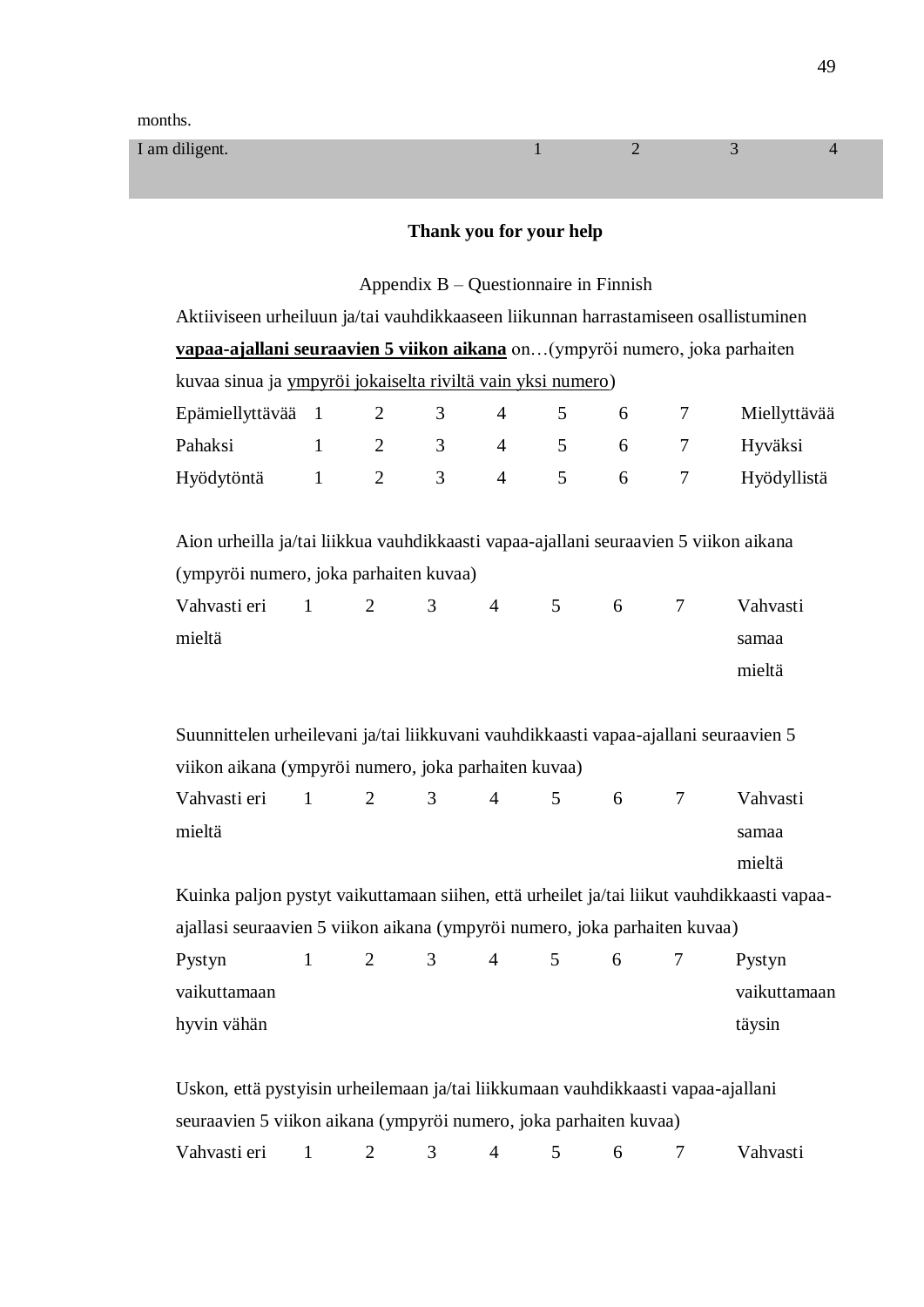50

mieltä

|                                                                                  |  |  |  | Useimmat minulle tärkeät ihmiset haluavat, että urheilisin ja/tai liikkuisin vauhdikkaasti |
|----------------------------------------------------------------------------------|--|--|--|--------------------------------------------------------------------------------------------|
| vapaa-ajallani seuraavien 5 viikon aikana (ympyröi numero, joka parhaiten kuvaa) |  |  |  |                                                                                            |
| Vahvastieri 1 2 3 4 5 6 7                                                        |  |  |  | Vahvasti                                                                                   |
| mieltä                                                                           |  |  |  | samaa                                                                                      |
|                                                                                  |  |  |  | mieltä                                                                                     |

Useimmat minulle tärkeät ihmiset odottavat minun urheilevan tai liikkuvan vauhdikkaasti vapaa-ajallani seuraavien 5 viikon aikana (ympyröi numero, joka parhaiten kuvaa)

| Vahvasti eri 1 2 3 |  | $\sim$ 4 | $\overline{5}$ | 6 7 | Vahvasti |
|--------------------|--|----------|----------------|-----|----------|
| mieltä             |  |          |                |     | samaa    |
|                    |  |          |                |     | mieltä   |

**Viimeisen 5 viikon aikana**, kuinka usein keskimäärin olet osallistunut vauhdikkaisiin fyysisiin aktiviteetteihin **vapaa-ajallasi** vähintään 20 minuuttia kerrallaan? (ympyröi numero, joka parhaiten kuvaa)

| En        | Kerran tai Muutaman |        | Useita  | Useimmiten Useimpina |          |
|-----------|---------------------|--------|---------|----------------------|----------|
| ollenkaan | kahdesti            | kerran | kertoja |                      | päivinä  |
|           |                     |        |         |                      | viikossa |
|           |                     | 3      |         |                      |          |

Kuinka säännöllisesti olet osallistunut vauhdikkaisiin fyysisiin aktiviteetteihin vapaaajallasi **viimeisen 5 viikon aikana** vähintään 20 minuuttia kerrallaan? (ympyröi numero, joka parhaiten kuvaa)

| En      |                                 |                                   | Kerran tai Muutaman Useita Useimmiten Joka kerta |  |
|---------|---------------------------------|-----------------------------------|--------------------------------------------------|--|
|         |                                 | ollenkaan kahdesti kerran kertoja |                                                  |  |
| $1 - 1$ | $\mathcal{P}$ and $\mathcal{P}$ | $\frac{3}{4}$ $\frac{4}{4}$       | $\sim$ 5                                         |  |

Haluaisimme tietää, mitä mieltä olet liikunnan harrastamisesta. Ympyröi paras vaihtoehto kunkin kysymyksen kohdalla.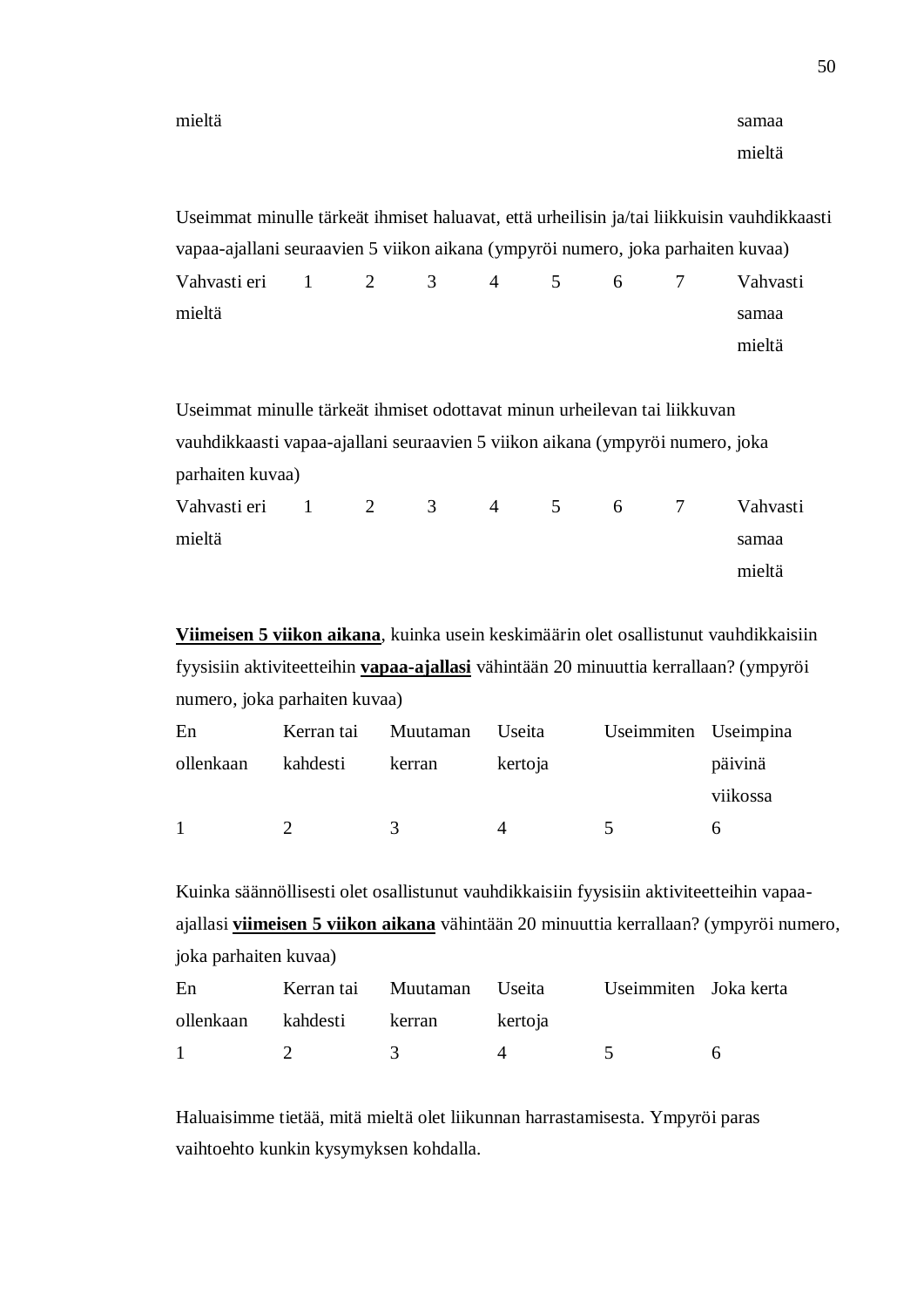| Liikunta on jotain, jota harrastan automaattisesti                                          |                     |                       |                    |                 |                |                 |                 |              |
|---------------------------------------------------------------------------------------------|---------------------|-----------------------|--------------------|-----------------|----------------|-----------------|-----------------|--------------|
| Ei pidä                                                                                     |                     | $1 \qquad 2$          | 3 <sup>7</sup>     | $4\overline{ }$ | 5 <sup>5</sup> | $6\overline{6}$ | $7\overline{ }$ | Pitää täysin |
| paikkaansa                                                                                  |                     |                       |                    |                 |                |                 |                 | paikkansa    |
|                                                                                             |                     |                       |                    |                 |                |                 |                 |              |
| Minun ei tarvitse tietoisesti muistaa harrastaa liikuntaa - harrastan sitä joka tapauksessa |                     |                       |                    |                 |                |                 |                 |              |
| Ei pidä                                                                                     |                     | $1 \qquad 2 \qquad 3$ |                    |                 | $4 \quad 5$    | 6               | $\tau$          | Pitää täysin |
| paikkaansa                                                                                  |                     |                       |                    |                 |                |                 |                 | paikkansa    |
|                                                                                             |                     |                       |                    |                 |                |                 |                 |              |
| Harrastan liikuntaa miettimättä asiaa sen tarkemmin                                         |                     |                       |                    |                 |                |                 |                 |              |
| Ei pidä                                                                                     |                     | $1 \qquad 2$          | 3 <sup>7</sup>     | $4\overline{ }$ | 5 <sup>5</sup> | 6 7             |                 | Pitää täysin |
| paikkaansa                                                                                  |                     |                       |                    |                 |                |                 |                 | paikkansa    |
|                                                                                             |                     |                       |                    |                 |                |                 |                 |              |
| Aloitan usein liikunnan harrastamisen ennen kuin edes tajuan, että minähän tässä            |                     |                       |                    |                 |                |                 |                 |              |
| harrastan liikuntaa                                                                         |                     |                       |                    |                 |                |                 |                 |              |
| Ei pidä                                                                                     | 1<br>$\overline{2}$ |                       | $3 \quad \text{ }$ | $4\overline{ }$ | 5 <sup>5</sup> | $6\overline{6}$ | $\tau$          | Pitää täysin |
| paikkaansa                                                                                  |                     |                       |                    |                 |                |                 |                 | paikkansa    |
|                                                                                             |                     |                       |                    |                 |                |                 |                 |              |

Valitse vaihtoehto (ympyröimällä yksi numero), joka kuvastaa sitä, **millainen sinä olet useimmiten**. Jokainen ajattelee itsestään eri tavoin, joten oikeita ja vääriä vastauksia ei ole. Vastaathan **kaikkiin kysymyksiin** ja ympyröi vain yksi vaihtoehto.

| Ei kuvaa  | Ei kuvaa       | Kuvaa minua          | Kuvaa minua    |
|-----------|----------------|----------------------|----------------|
| ollenkaan |                |                      | todella hyvin  |
| 1         | 2              | 3                    | 4              |
|           |                |                      |                |
|           | $\overline{2}$ | 3                    | $\overline{4}$ |
|           |                |                      |                |
|           | $\overline{2}$ | 3                    | 4              |
|           |                |                      |                |
|           | $\overline{2}$ | 3                    | $\overline{4}$ |
|           |                |                      |                |
|           | 2              | 3                    | 4              |
|           |                |                      |                |
| ш         | $\overline{2}$ | 3                    | 4              |
|           | minua          | minua kovin<br>hyvin | useimminten    |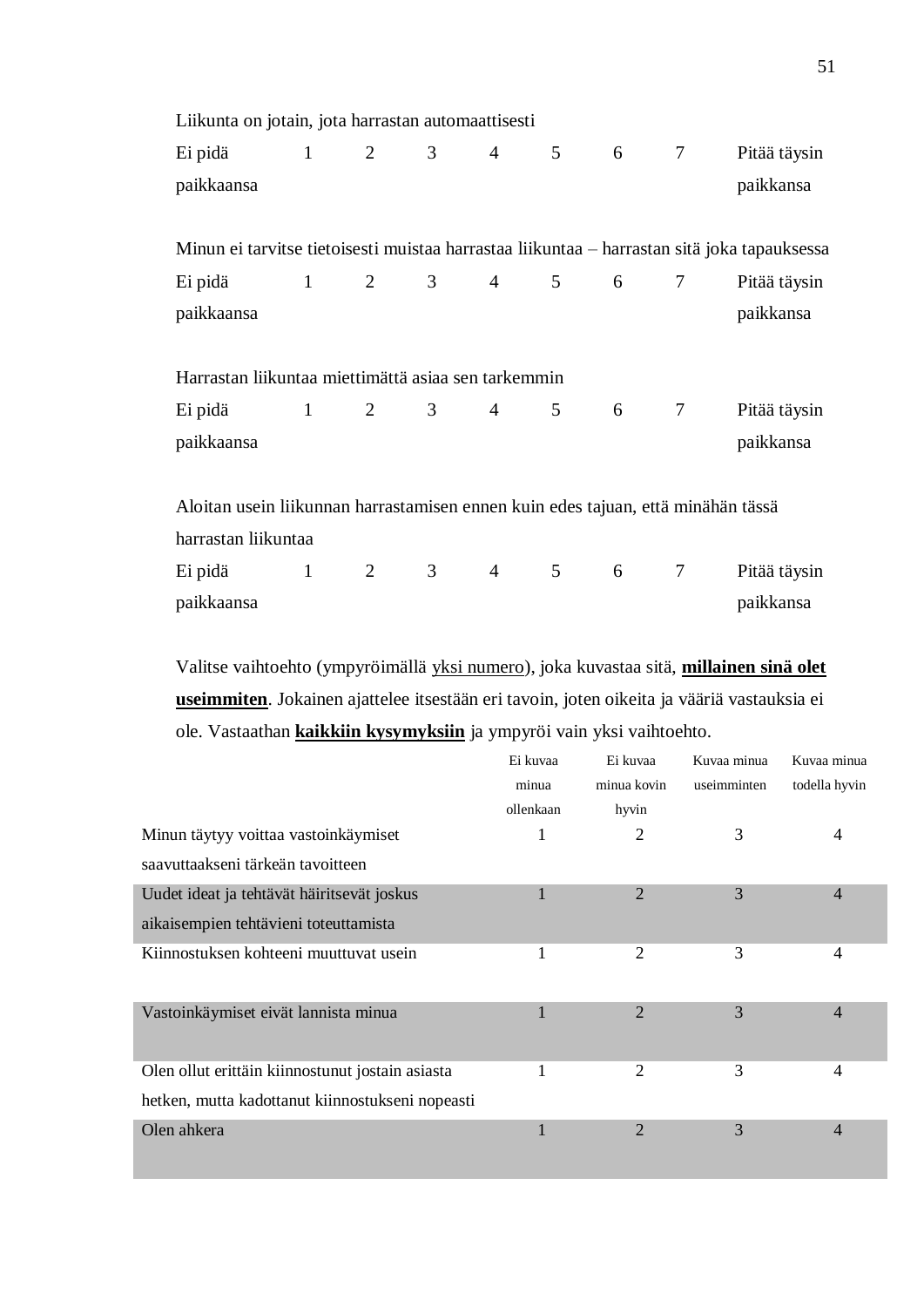| Asetan usein tavoitteen, mutta myöhemmin        |   |                | 3 |                |
|-------------------------------------------------|---|----------------|---|----------------|
| päätänkin pyrkiä toista tavoitetta kohden       |   |                |   |                |
| Minun on vaikeaa pysyä keskittyneenä            |   | 2              | 3 | 4              |
| projekteissa, joiden toteuttaminen vaatii       |   |                |   |                |
| enemmän kuin muutaman kuukauden                 |   |                |   |                |
| Saan valmiiksi sen minkä aloitan                | 1 | 2              | 3 | 4              |
| Olen saavuttanut tavoitteen, joka vaati vuosien |   | 2              | 3 | $\overline{4}$ |
| työn                                            |   |                |   |                |
| Kiinnostun uusista tavoitteista muutaman        |   | 2              | 3 | 4              |
| kuukauden välein                                |   |                |   |                |
| Olen kova tekemään töitä                        |   | $\overline{2}$ | 3 | 4              |

## **KIITOKSET AVUSTASI**

| Time           | Time 1                 | Time 2                 |
|----------------|------------------------|------------------------|
| Items          | Cronbach's $\alpha$ if | Cronbach's $\alpha$ if |
|                | item deleted           | item deleted           |
| Grit 1         | ,74                    | ,77                    |
| Grit 2         | ,71                    | ,75                    |
| Grit 3         | ,69                    | ,73                    |
| Grit 4         | ,71                    | ,75                    |
| Grit 5         | ,67                    | ,73                    |
| Grit 6         | ,69                    | ,74                    |
| Grit 7         | ,69                    | ,74                    |
| Grit 8         | ,68                    | ,72                    |
| Grit 9         | ,68                    | ,74                    |
| Grit 10        | ,71                    | ,76                    |
| Grit 11        | ,75                    | ,77                    |
| Grit 12        | ,70                    | ,74                    |
| Total $\alpha$ | ,72                    | ,76                    |

Appendix  $C - Alpha (α)$  of Grit Scale items

Appendix  $D - A$ lpha ( $\alpha$ ) of Self-Report Behavioural Automaticity Index items

|  | ∼ |
|--|---|
|  |   |